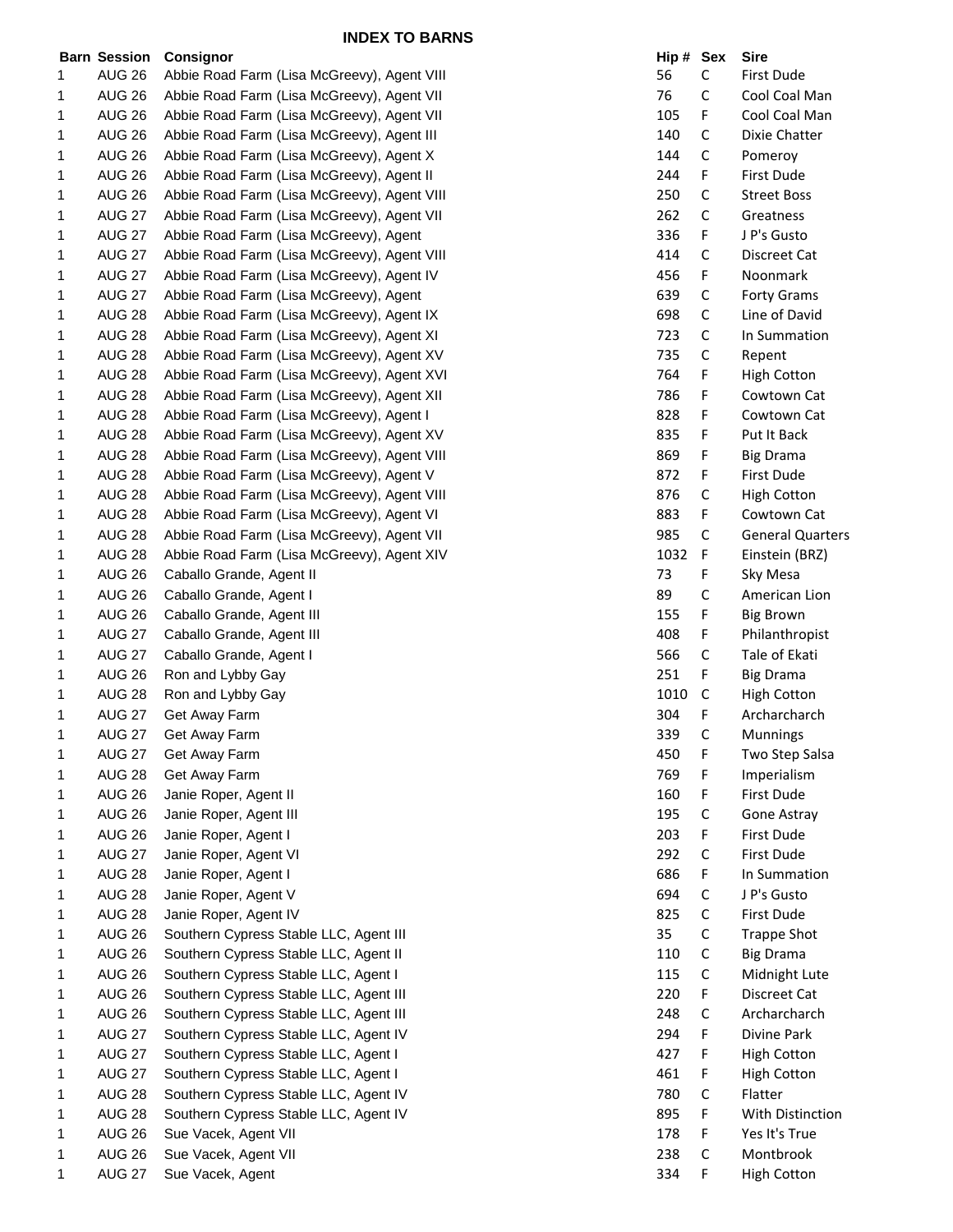**INDEX TO BARNS**

|                | <b>Barn Session</b> | Consignor                                                             | Hip # Sex |             | <b>Sire</b>              |
|----------------|---------------------|-----------------------------------------------------------------------|-----------|-------------|--------------------------|
| 1              | <b>AUG 27</b>       | Sue Vacek, Agent II                                                   | 350       | C           | Leroidesanimaux (BRZ)    |
| 1              | <b>AUG 27</b>       | Sue Vacek, Agent VI                                                   | 418       | F           | Sarava                   |
| 1              | <b>AUG 27</b>       | Sue Vacek, Agent IV                                                   | 451       | F           | In Summation             |
| 1              | <b>AUG 27</b>       | Sue Vacek, Agent                                                      | 478       | F           | Haynesfield              |
| 1              | <b>AUG 27</b>       | Sue Vacek, Agent I                                                    | 489       | F           | D'wildcat                |
| 1              | <b>AUG 27</b>       | Sue Vacek, Agent I                                                    | 560       | C           | In Summation             |
| 1              | <b>AUG 27</b>       | Sue Vacek, Agent IX                                                   | 618       | F           | Gone Astray              |
| 1              | <b>AUG 27</b>       | Sue Vacek, Agent III                                                  | 640       | C           | In Summation             |
| 1              | <b>AUG 27</b>       | Sue Vacek, Agent VI                                                   | 648       | F           | Telling                  |
| 1              | <b>AUG 28</b>       | Sue Vacek, Agent VIII                                                 | 754       | F           | Leroidesanimaux (BRZ)    |
| 1              | <b>AUG 28</b>       | Sue Vacek, Agent III                                                  | 760       | C           | In Summation             |
| 1              | <b>AUG 28</b>       | Sue Vacek, Agent VIII                                                 | 768       | C           | Wildcat Heir             |
| 1              | <b>AUG 28</b>       | Sue Vacek, Agent V                                                    | 942       | F           | Chapel Royal             |
| 1              | <b>AUG 28</b>       | Sue Vacek, Agent IV                                                   | 945       | F           | <b>High Cotton</b>       |
| 1              | <b>AUG 28</b>       | Sue Vacek, Agent VIII                                                 | 980       | C           | In Summation             |
| 1              | <b>AUG 28</b>       | Sue Vacek, Agent VIII                                                 | 981       | F           | Gone Astray              |
| 2              | <b>AUG 26</b>       | Blake-Albina Thoroughbred Services LLC, Agent III                     | 12        | $\mathsf C$ | <b>Street Sense</b>      |
| 2              | <b>AUG 26</b>       | Blake-Albina Thoroughbred Services LLC, Agent II                      | 52        | $\mathsf C$ | Yes It's True            |
| 2              | <b>AUG 26</b>       | Blake-Albina Thoroughbred Services LLC, Agent V                       | 177       | C           | Any Given Saturday       |
| 2              | <b>AUG 26</b>       | Blake-Albina Thoroughbred Services LLC, Agent V                       | 181       | F           | Even the Score           |
| 2              | <b>AUG 26</b>       | Blake-Albina Thoroughbred Services LLC, Agent II                      | 222       | F           | Archarcharch             |
| 2              | <b>AUG 26</b>       | Blake-Albina Thoroughbred Services LLC, Agent I                       | 247       | C           | Songandaprayer           |
|                | <b>AUG 27</b>       |                                                                       | 422       | C           | Yes It's True            |
| 2              |                     | Blake-Albina Thoroughbred Services LLC, Agent IV                      |           |             |                          |
| 2              | <b>AUG 28</b>       | Blake-Albina Thoroughbred Services LLC, Agent VI                      | 965       | $\mathsf C$ | <b>Horse Greeley</b>     |
| 2              | <b>AUG 28</b>       | Flying Finish Farm, Inc.                                              | 676       | F           | Awesome of Course        |
| 2              | <b>AUG 26</b>       | Forbush Farms, Agent                                                  | 54        | C           | Haynesfield              |
| 2              | <b>AUG 26</b>       | Forbush Farms                                                         | 91        | C           | Wilburn                  |
| 2              | <b>AUG 26</b>       | Forbush Farms                                                         | 179       | F           | Midnight Lute            |
| 2              | <b>AUG 26</b>       | Journeyman Bloodstock Services, Inc. (Brent & Crystal Fernung), Agent | 27        | C           | J P's Gusto              |
| 2              | <b>AUG 26</b>       | Journeyman Bloodstock Services, Inc. (Brent & Crystal Fernung), Agent | 126       | F           | <b>Bellamy Road</b>      |
| 2              | <b>AUG 26</b>       | Journeyman Bloodstock Services, Inc. (Brent & Crystal Fernung), Agent | 134       | $\mathsf C$ | J P's Gusto              |
| 2              | <b>AUG 26</b>       | Journeyman Bloodstock Services, Inc. (Brent & Crystal Fernung), Agent | 138       | F           | Wildcat Heir             |
| 2              | <b>AUG 27</b>       | Journeyman Bloodstock Services, Inc. (Brent & Crystal Fernung), Agent | 308       | C           | Cowtown Cat              |
| 2              | <b>AUG 27</b>       | Journeyman Bloodstock Services, Inc. (Brent & Crystal Fernung), Agent | 343       | $\mathsf C$ | Circular Quay            |
| $\overline{2}$ | <b>AUG 27</b>       | Journeyman Bloodstock Services, Inc. (Brent & Crystal Fernung), Agent | 394       | F           | Awesome of Course        |
| 2              | <b>AUG 27</b>       | Journeyman Bloodstock Services, Inc. (Brent & Crystal Fernung), Agent | 431       | F           | Cowtown Cat              |
| 2              | <b>AUG 27</b>       | Journeyman Bloodstock Services, Inc. (Brent & Crystal Fernung), Agent | 559       | F           | <b>Exclusive Quality</b> |
| 2              | <b>AUG 27</b>       | Journeyman Bloodstock Services, Inc. (Brent & Crystal Fernung), Agent | 601       | F           | Saint Anddan             |
| 2              | <b>AUG 27</b>       | Journeyman Bloodstock Services, Inc. (Brent & Crystal Fernung), Agent | 612       | F           | Saint Anddan             |
| 2              | <b>AUG 28</b>       | Journeyman Bloodstock Services, Inc. (Brent & Crystal Fernung), Agent | 687       | F           | Cowtown Cat              |
| 2              | <b>AUG 28</b>       | Journeyman Bloodstock Services, Inc. (Brent & Crystal Fernung), Agent | 692       | $\mathsf C$ | Cowtown Cat              |
| 2              | <b>AUG 28</b>       | Journeyman Bloodstock Services, Inc. (Brent & Crystal Fernung), Agent | 702       | F           | Circular Quay            |
| 2              | <b>AUG 28</b>       | Journeyman Bloodstock Services, Inc. (Brent & Crystal Fernung), Agent | 708       | F           | Saint Anddan             |
| 2              | <b>AUG 28</b>       | Journeyman Bloodstock Services, Inc. (Brent & Crystal Fernung), Agent | 737       | F           | A. P. Warrior            |
| 2              | <b>AUG 28</b>       | Journeyman Bloodstock Services, Inc. (Brent & Crystal Fernung), Agent | 763       | F           | Saint Anddan             |
| 2              | <b>AUG 28</b>       | Journeyman Bloodstock Services, Inc. (Brent & Crystal Fernung), Agent | 867       | F           | Cowtown Cat              |
| 2              | <b>AUG 28</b>       | Journeyman Bloodstock Services, Inc. (Brent & Crystal Fernung), Agent | 908       | F           | Cowtown Cat              |
| 2              | <b>AUG 28</b>       | Journeyman Bloodstock Services, Inc. (Brent & Crystal Fernung), Agent | 910       | $\mathsf C$ | Cowtown Cat              |
| 2              | <b>AUG 28</b>       | Journeyman Bloodstock Services, Inc. (Brent & Crystal Fernung), Agent | 941       | F           | A. P. Warrior            |
| 2              | <b>AUG 26</b>       | Pelican State Thoroughbreds, Agent I                                  | 123       | F           | Giant Oak                |
| 2              | <b>AUG 26</b>       | Pelican State Thoroughbreds, Agent V                                  | 125       | C           | Smoke Glacken            |
| 2              | <b>AUG 26</b>       | Pelican State Thoroughbreds, Agent II                                 | 148       | C           | Custom for Carlos        |
| 2              | <b>AUG 26</b>       | Pelican State Thoroughbreds, Agent                                    | 185       | $\mathsf C$ | Lion Hearted             |
| 2              | <b>AUG 27</b>       | Pelican State Thoroughbreds, Agent III                                | 322       | F           | Mach Ride                |
| 2              | <b>AUG 27</b>       | Pelican State Thoroughbreds, Agent IV                                 | 381       | $\mathsf C$ | Pomeroy                  |
| $\overline{2}$ | <b>AUG 27</b>       | Pelican State Thoroughbreds, Agent IV                                 | 415       | $\mathsf C$ | Maimonides               |
|                |                     |                                                                       |           |             |                          |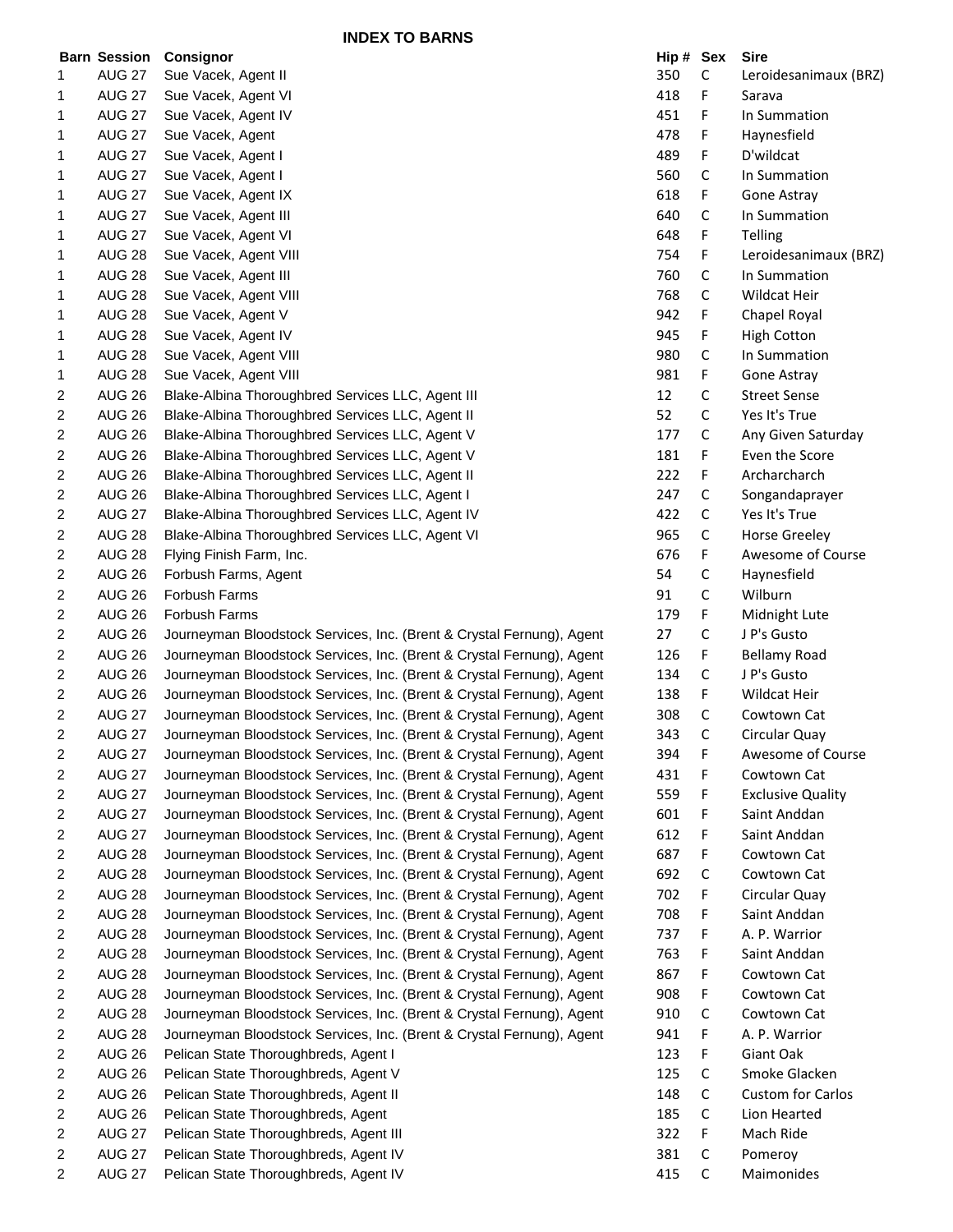|   | <b>Barn Session</b> | Consignor                                | Hip # Sex |             | <b>Sire</b>              |
|---|---------------------|------------------------------------------|-----------|-------------|--------------------------|
| 2 | <b>AUG 27</b>       | Pelican State Thoroughbreds, Agent III   | 615       | F           | With Distinction         |
| 2 | <b>AUG 28</b>       | Pelican State Thoroughbreds, Agent V     | 832       | F           | Justenuffhumor           |
| 2 | <b>AUG 28</b>       | Robert Smith Racing and Sales, Agent     | 1006      | C           | Two Step Salsa           |
| 2 | <b>AUG 26</b>       | Woodford Thoroughbreds, Agent            | 34        | С           | Hold Me Back             |
| 2 | <b>AUG 26</b>       | Woodford Thoroughbreds, Agent            | 47        | C           | Summer Bird              |
| 2 | <b>AUG 26</b>       | Woodford Thoroughbreds, Agent            | 68        | C           | Kitten's Joy             |
| 2 | <b>AUG 26</b>       | Woodford Thoroughbreds, Agent            | 88        | C           | Congrats                 |
| 2 | <b>AUG 26</b>       | Woodford Thoroughbreds, Agent            | 132       | F           | <b>Warrior's Reward</b>  |
| 2 | <b>AUG 26</b>       | Woodford Thoroughbreds, Agent            | 158       | С           | Henrythenavigator        |
| 2 | <b>AUG 26</b>       | Woodford Thoroughbreds, Agent            | 166       | F           | Kitten's Joy             |
| 2 | <b>AUG 26</b>       | Woodford Thoroughbreds, Agent            | 192       | F           | Colonel John             |
| 2 | <b>AUG 26</b>       | Woodford Thoroughbreds, Agent            | 209       | F           | First Dude               |
| 2 | <b>AUG 26</b>       | Woodford Thoroughbreds, Agent            | 242       | F           | <b>High Cotton</b>       |
| 2 | <b>AUG 26</b>       | Woodford Thoroughbreds, Agent            | 243       | С           | Super Saver              |
| 2 | <b>AUG 27</b>       | Woodford Thoroughbreds, Agent            | 283       | F           | Crown of Thorns          |
| 2 | <b>AUG 27</b>       | Woodford Thoroughbreds, Agent            | 317       | F           | Crown of Thorns          |
| 2 | <b>AUG 27</b>       | Woodford Thoroughbreds, Agent            | 330       | С           | Crown of Thorns          |
| 2 | <b>AUG 27</b>       | Woodford Thoroughbreds, Agent            | 396       | F           | Crown of Thorns          |
| 2 | <b>AUG 27</b>       | Woodford Thoroughbreds, Agent            | 405       | С           | Regal Ransom             |
| 2 | <b>AUG 27</b>       | Woodford Thoroughbreds, Agent            | 433       | C           | Crown of Thorns          |
| 2 | <b>AUG 27</b>       | Woodford Thoroughbreds, Agent            | 459       | C           | Circular Quay            |
| 2 | <b>AUG 27</b>       | Woodford Thoroughbreds, Agent            | 469       | F           | <b>Giant Surprise</b>    |
| 2 | <b>AUG 27</b>       | Woodford Thoroughbreds, Agent            | 493       | С           | Repent                   |
| 2 | <b>AUG 27</b>       | Woodford Thoroughbreds, Agent            | 514       | F           | Old Fashioned            |
| 2 | <b>AUG 27</b>       | Woodford Thoroughbreds, Agent            | 567       | С           | Crown of Thorns          |
| 2 | <b>AUG 27</b>       | Woodford Thoroughbreds, Agent            | 598       | F           | Petionville              |
| 2 | <b>AUG 27</b>       | Woodford Thoroughbreds, Agent            | 620       | F           | Awesome of Course        |
| 2 | <b>AUG 28</b>       | Woodford Thoroughbreds, Agent            | 770       | F           | Harlington               |
| 2 | <b>AUG 28</b>       | Woodford Thoroughbreds, Agent            | 774       | F           | Hear No Evil             |
| 2 | <b>AUG 28</b>       | Woodford Thoroughbreds, Agent            | 884       | F           | Cowboy Cal               |
| 2 | <b>AUG 28</b>       | Woodford Thoroughbreds, Agent            | 905       | С           | <b>First Dude</b>        |
| 2 | <b>AUG 28</b>       | Woodford Thoroughbreds, Agent            | 994       | F           | <b>Adios Charlie</b>     |
| 3 | <b>AUG 26</b>       | All Dreams Equine, Agent II              | 15        | F           | Old Fashioned            |
| 3 | <b>AUG 26</b>       | All Dreams Equine, Agent III             | 154       | C           | Colonel John             |
| 3 | <b>AUG 26</b>       | All Dreams Equine, Agent                 | 226       | F           | Tale of Ekati            |
| 3 | <b>AUG 26</b>       | All Dreams Equine, Agent                 | 257       | F           | Gone Astray              |
| 3 | <b>AUG 27</b>       | All Dreams Equine, Agent                 | 335       | С           | Songandaprayer           |
| 3 | <b>AUG 27</b>       | All Dreams Equine, Agent I               | 341       | С           | Old Fashioned            |
| 3 | <b>AUG 28</b>       | All Dreams Equine, Agent IV              | 693       | C           | Jazil                    |
| 3 | <b>AUG 28</b>       | All Dreams Equine, Agent                 | 729       | С           | Niagara Causeway         |
| 3 | <b>AUG 28</b>       | All Dreams Equine, Agent I               | 739       | $\mathsf C$ | Northern Afleet          |
| 3 | <b>AUG 28</b>       | All Dreams Equine, Agent IV              | 916       | $\mathsf C$ | Majestic Warrior         |
| 3 | <b>AUG 26</b>       | Elite Equine, Agent II                   | 108       | C           | Line of David            |
| 3 | <b>AUG 26</b>       | Elite Equine, Agent II                   | 142       | F           | Wilburn                  |
| 3 | <b>AUG 26</b>       | Elite Equine, Agent I                    | 163       | C           | Wildcat Heir             |
| 3 | <b>AUG 27</b>       | Elite Equine, Agent V                    | 385       | F           | Montbrook                |
| 3 | <b>AUG 27</b>       | Elite Equine, Agent VI                   | 400       | F           | Even the Score           |
| 3 | <b>AUG 27</b>       | Elite Equine, Agent III                  | 627       | F           | American Lion            |
| 3 | <b>AUG 28</b>       | Elite Equine, Agent V                    | 823       | F           | Wilburn                  |
| 3 | <b>AUG 28</b>       | Elite Equine, Agent VII                  | 849       | F           | Clear the Bases          |
| 3 | <b>AUG 28</b>       | Elite Equine, Agent V                    | 946       | F           | <b>Graeme Hall</b>       |
| 3 | <b>AUG 26</b>       | Tom McCrocklin, Agent                    | 64        | C           | Gio Ponti                |
| 3 | <b>AUG 26</b>       | Moreau Bloodstock Int'l, Inc., Agent I   | 184       | F           | <b>Adios Charlie</b>     |
| 3 | <b>AUG 27</b>       | Moreau Bloodstock Int'l, Inc., Agent III | 368       | F           | Neko Bay                 |
| 3 | <b>AUG 28</b>       | Moreau Bloodstock Int'l, Inc., Agent III | 659       | F           | <b>Exclusive Quality</b> |
| 3 | <b>AUG 28</b>       | Moreau Bloodstock Int'l, Inc., Agent II  | 903       | $\mathsf C$ | <b>First Dude</b>        |
|   |                     |                                          |           |             |                          |

|                      | Hip # | Sex | Sire                     |
|----------------------|-------|-----|--------------------------|
| ıhbreds, Agent III   | 615   | F   | With Distinction         |
| ∣hbreds, Agent V     | 832   | F   | Justenuffhumor           |
| and Sales, Agent     | 1006  | C   | Two Step Salsa           |
| eds, Agent           | 34    | С   | Hold Me Back             |
| eds, Agent           | 47    | C   | Summer Bird              |
| eds, Agent           | 68    | С   | Kitten's Joy             |
| eds, Agent           | 88    | С   | Congrats                 |
| eds, Agent           | 132   | F   | <b>Warrior's Reward</b>  |
| eds, Agent           | 158   | C   | Henrythenavigator        |
| eds, Agent           | 166   | F   | Kitten's Joy             |
| eds, Agent           | 192   | F   | Colonel John             |
| eds, Agent           | 209   | F   | First Dude               |
| eds, Agent           | 242   | F   | <b>High Cotton</b>       |
| eds, Agent           | 243   | С   | Super Saver              |
| eds, Agent           | 283   | F   | Crown of Thorns          |
| eds, Agent           | 317   | F   | Crown of Thorns          |
| eds, Agent           | 330   | С   | Crown of Thorns          |
| eds, Agent           | 396   | F   | Crown of Thorns          |
| eds, Agent           | 405   | С   | Regal Ransom             |
| eds, Agent           | 433   | С   | Crown of Thorns          |
| eds, Agent           | 459   | С   | Circular Quay            |
| eds, Agent           | 469   | F   | <b>Giant Surprise</b>    |
| eds, Agent           | 493   | C   | Repent                   |
| eds, Agent           | 514   | F   | Old Fashioned            |
| eds, Agent           | 567   | С   | Crown of Thorns          |
| eds, Agent           | 598   | F   | Petionville              |
| eds, Agent           | 620   | F   | Awesome of Course        |
| eds, Agent           | 770   | F   | Harlington               |
| eds, Agent           | 774   | F   | Hear No Evil             |
| eds, Agent           | 884   | F   | Cowboy Cal               |
| eds, Agent           | 905   | С   | First Dude               |
| eds, Agent           | 994   | F   | <b>Adios Charlie</b>     |
| gent II              | 15    | F   | Old Fashioned            |
| gent III             | 154   | С   | Colonel John             |
| gent                 | 226   | F   | Tale of Ekati            |
| gent                 | 257   | F   | Gone Astray              |
| gent                 | 335   | С   | Songandaprayer           |
| gent I               | 341   | С   | Old Fashioned            |
| gent IV              | 693   | С   | Jazil                    |
| gent                 | 729   | С   | Niagara Causeway         |
| gent I               | 739   | C   | Northern Afleet          |
| gent IV              | 916   | С   | Majestic Warrior         |
|                      | 108   | С   | Line of David            |
|                      | 142   | F   | Wilburn                  |
|                      | 163   | С   | Wildcat Heir             |
|                      | 385   | F   | Montbrook                |
|                      | 400   | F   | Even the Score           |
|                      | 627   | F   | American Lion            |
|                      | 823   | F   | Wilburn                  |
| I                    | 849   | F   | Clear the Bases          |
|                      | 946   | F   | Graeme Hall              |
| ٦t                   | 64    | С   | Gio Ponti                |
| t'l, Inc., Agent I   | 184   | F   | <b>Adios Charlie</b>     |
| t'l, Inc., Agent III | 368   | F   | Neko Bay                 |
| t'l, Inc., Agent III | 659   | F   | <b>Exclusive Quality</b> |
| t'l, Inc., Agent II  | 903   | С   | First Dude               |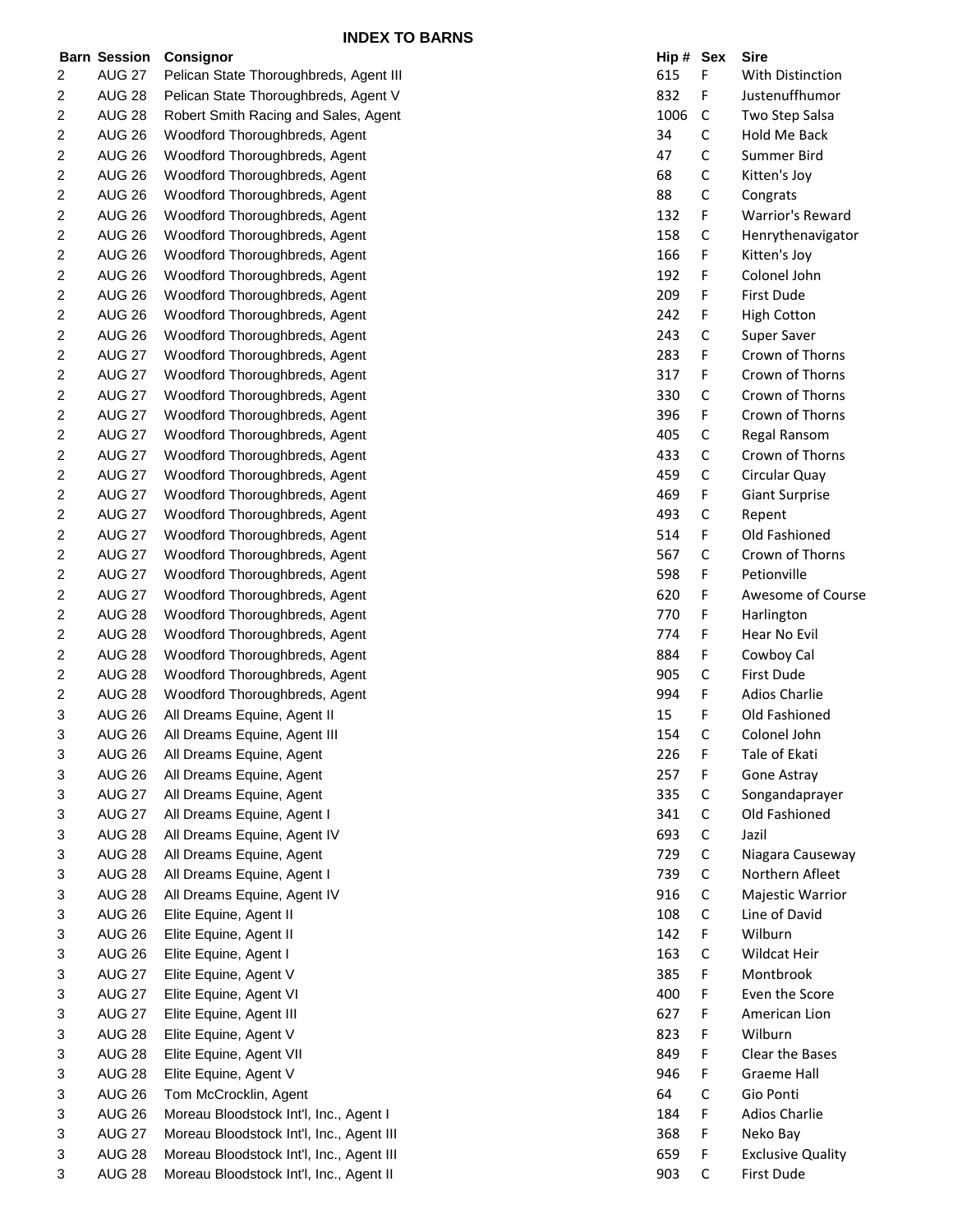|   | <b>Barn Session</b> | <b>Consignor</b>                                     | Hip # Sex |   | <b>Sire</b>             |
|---|---------------------|------------------------------------------------------|-----------|---|-------------------------|
| 3 | <b>AUG 26</b>       | Oakleaf Farm (Liz & Norman Wilson), Agent IV         | 139       | F | Gone Astray             |
| 3 | <b>AUG 27</b>       | Oakleaf Farm (Liz & Norman Wilson), Agent III        | 373       | F | Adios Charlie           |
| 3 | <b>AUG 27</b>       | Oakleaf Farm (Liz & Norman Wilson)                   | 411       | C | In Summation            |
| 3 | <b>AUG 28</b>       | Oakleaf Farm (Liz & Norman Wilson)                   | 706       | C | Einstein (BRZ)          |
| 3 | <b>AUG 28</b>       | Oakleaf Farm (Liz & Norman Wilson), Agent II         | 750       | C | Wildcat Heir            |
| 3 | <b>AUG 28</b>       | Oakleaf Farm (Liz & Norman Wilson), Agent I          | 762       | F | First Dude              |
| 3 | <b>AUG 28</b>       | Oakleaf Farm (Liz & Norman Wilson), Agent I          | 1022      | C | Gone Astray             |
| 3 | <b>AUG 28</b>       | Oakleaf Farm (Liz & Norman Wilson)                   | 1027      | C | <b>United States</b>    |
| 3 | <b>AUG 26</b>       | Pleasant Acres Farm, Agent II                        | 31        | С | <b>High Cotton</b>      |
| 3 | AUG 26              | Pleasant Acres Farm, Agent III                       | 96        | C | First Dude              |
| 3 | <b>AUG 27</b>       | Pleasant Acres Farm, Agent V                         | 280       | С | Causeway's Kin          |
| 3 | <b>AUG 27</b>       | Pleasant Acres Farm, Agent VI                        | 299       | F | A. P. Warrior           |
| 3 | <b>AUG 27</b>       | Pleasant Acres Farm, Agent VIII                      | 315       | C | <b>General Quarters</b> |
| 3 | <b>AUG 27</b>       | Pleasant Acres Farm, Agent IV                        | 329       | F | Tiz the One             |
| 3 | <b>AUG 27</b>       | Pleasant Acres Farm, Agent VII                       | 354       | F | Leroidesanimaux (BRZ)   |
| 3 | <b>AUG 27</b>       | Pleasant Acres Farm, Agent VI                        | 522       | F | Pomeroy                 |
| 3 | <b>AUG 27</b>       | Pleasant Acres Farm, Agent IX                        | 549       | F | Cowtown Cat             |
| 3 | <b>AUG 28</b>       | Pleasant Acres Farm, Agent IX                        | 684       | F | Circular Quay           |
| 3 | <b>AUG 28</b>       | Pleasant Acres Farm, Agent V                         | 705       | F | Yesbyjimminy            |
| 3 | <b>AUG 28</b>       | Pleasant Acres Farm, Agent VII                       | 711       | C | Leroidesanimaux (BRZ)   |
| 3 | <b>AUG 28</b>       | Pleasant Acres Farm, Agent IV                        | 766       | F | American Lion           |
| 3 | <b>AUG 28</b>       | Pleasant Acres Farm, Agent VII                       | 870       | F | <b>Field Commission</b> |
| 3 | <b>AUG 28</b>       | Pleasant Acres Farm, Agent V                         | 915       | F | <b>Pleasant Strike</b>  |
| 3 | <b>AUG 28</b>       | Pleasant Acres Farm, Agent                           | 953       | С | <b>Big Drama</b>        |
| 3 | <b>AUG 28</b>       | Pleasant Acres Farm, Agent VI                        | 978       | С | <b>High Cotton</b>      |
| 3 | <b>AUG 28</b>       | Pleasant Acres Farm, Agent I                         | 1005      | F | Greatness               |
| 3 | <b>AUG 26</b>       | Shadybrook Farm, Inc. (Michael Yates), Agent         | 46        | С | Gone Astray             |
| 3 | <b>AUG 26</b>       | Southern Breeze Ranch, Agent                         | 175       | F | First Dude              |
| 3 | <b>AUG 27</b>       | Southern Breeze Ranch, Agent III                     | 363       | С | Leroidesanimaux (BRZ)   |
| 3 | <b>AUG 27</b>       | Southern Breeze Ranch, Agent for Hidden River Farm   | 367       | F | <b>High Cotton</b>      |
| 3 | <b>AUG 28</b>       | Southern Breeze Ranch, Agent II                      | 726       | C | Pleasant Strike         |
| 3 | <b>AUG 28</b>       | Southern Breeze Ranch, Agent III                     | 734       | C | Crown of Thorns         |
| 3 | <b>AUG 28</b>       | Southern Breeze Ranch, Agent for Hidden River Farm   | 811       | С | Divine Park             |
| 3 | <b>AUG 28</b>       | Southern Breeze Ranch, Agent III                     | 1004      | F | A. P. Warrior           |
| 3 | <b>AUG 26</b>       | Thoroughstock, Agent I                               | 127       | С | Flower Alley            |
| 3 | <b>AUG 26</b>       | Thoroughstock, Agent II                              | 240       | F | Flatter                 |
| 3 | <b>AUG 27</b>       | Thoroughstock, Agent IV                              | 306       | С | Telling                 |
| 3 | <b>AUG 27</b>       | Thoroughstock, Agent III                             | 444       | C | <b>Twirling Candy</b>   |
| 3 | <b>AUG 28</b>       | Thoroughstock, Agent V                               | 936       | С | <b>Big Drama</b>        |
| 3 | <b>AUG 26</b>       | T-Square Stud LLC, Agent I                           | 109       | F | First Dude              |
| 3 | <b>AUG 27</b>       | T-Square Stud LLC                                    | 513       | C | First Dude              |
| 3 | <b>AUG 28</b>       | T-Square Stud LLC, Agent II                          | 691       | F | Awesome of Course       |
| 3 | <b>AUG 26</b>       | Twin Stars Equine LLC, Agent                         | 161       | С | In Summation            |
| 3 | <b>AUG 28</b>       | Twin Stars Equine LLC, Agent                         | 688       | С | <b>General Quarters</b> |
| 3 | <b>AUG 26</b>       | Weston Thoroughbreds Training & Sales LLC, Agent IV  | 171       | С | Gone Astray             |
| 3 | <b>AUG 28</b>       | Weston Thoroughbreds Training & Sales LLC, Agent II  | 756       | F | First Dude              |
| 3 | <b>AUG 28</b>       | Weston Thoroughbreds Training & Sales LLC, Agent I   | 834       | С | A. P. Warrior           |
| 3 | <b>AUG 28</b>       | Weston Thoroughbreds Training & Sales LLC, Agent III | 871       | C | <b>Big Drama</b>        |
| 3 | <b>AUG 28</b>       | Weston Thoroughbreds Training & Sales LLC            | 877       | С | <b>Brother Derek</b>    |
| 3 | <b>AUG 28</b>       | Weston Thoroughbreds Training & Sales LLC            | 1007      | C | Posse                   |
| 3 | <b>AUG 28</b>       | Weston Thoroughbreds Training & Sales LLC            | 1026      | C | Ready's Image           |
| 3 | <b>AUG 26</b>       | Craig L. Wheeler, Agent                              | 128       | C | <b>Desert Party</b>     |
| 3 | <b>AUG 27</b>       | Craig L. Wheeler, Agent I                            | 527       | F | Kitalpha                |
| 4 | <b>AUG 26</b>       | Andy Cant, Agent III                                 | 104       | С | <b>High Cotton</b>      |
| 4 | <b>AUG 26</b>       | Andy Cant, Agent                                     | 112       | С | Midshipman              |
| 4 | <b>AUG 26</b>       | Andy Cant, Agent                                     | 114       | F | First Dude              |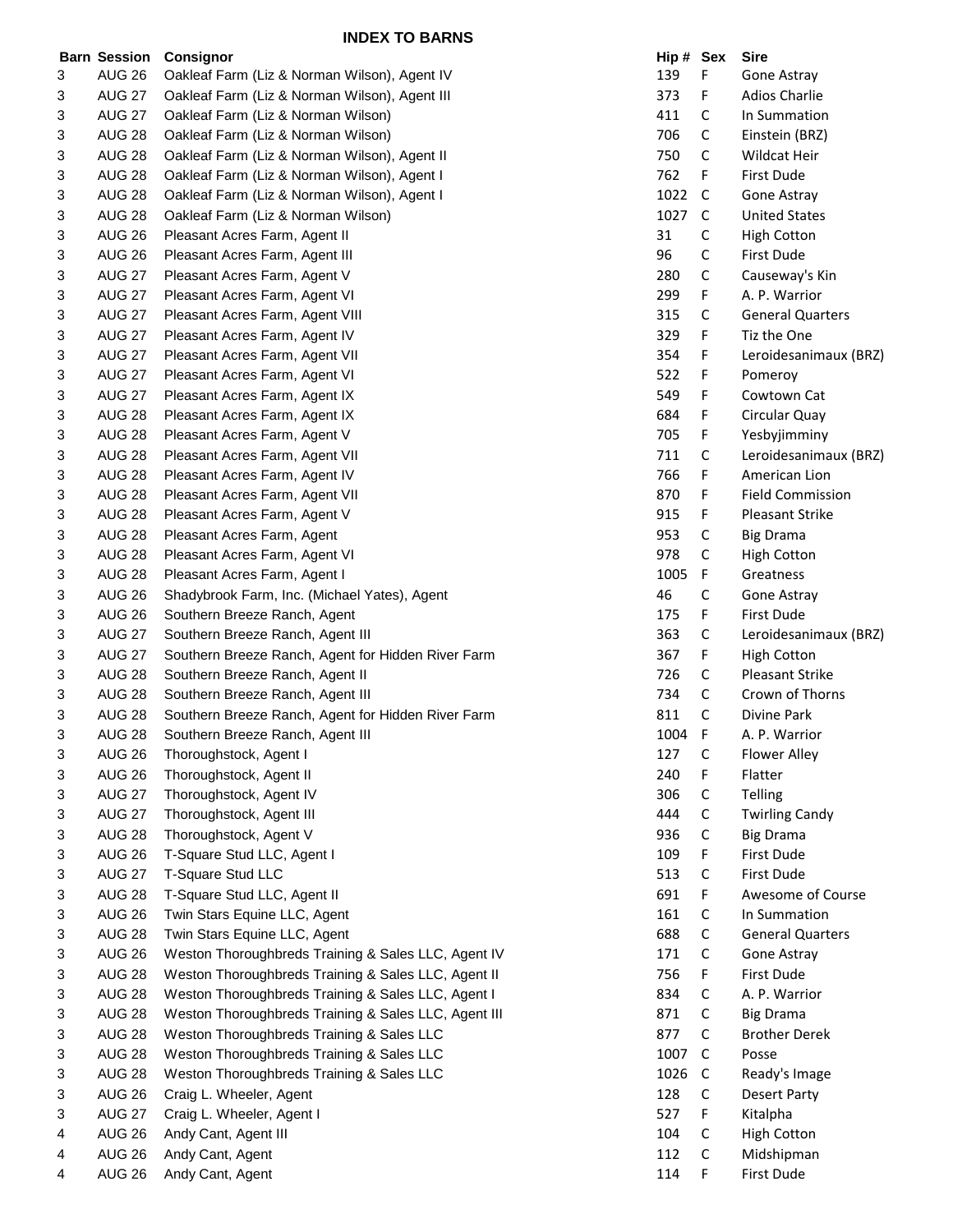**INDEX TO BARNS**

|   | <b>Barn Session</b> | Consignor                                               | Hip # Sex |   | <b>Sire</b>             |
|---|---------------------|---------------------------------------------------------|-----------|---|-------------------------|
| 4 | <b>AUG 26</b>       | Andy Cant, Agent II                                     | 129       | С | Marchfield              |
| 4 | <b>AUG 26</b>       | Andy Cant, Agent                                        | 204       | С | First Dude              |
| 4 | <b>AUG 26</b>       | Andy Cant, Agent II                                     | 210       | С | Parading                |
| 4 | <b>AUG 27</b>       | Andy Cant, Agent                                        | 272       | F | Benny the Bull          |
| 4 | <b>AUG 27</b>       | Andy Cant, Agent                                        | 371       | С | Bob and John            |
| 4 | <b>AUG 27</b>       | Andy Cant, Agent II                                     | 519       | F | <b>Silver Tree</b>      |
| 4 | <b>AUG 28</b>       | Andy Cant, Agent I                                      | 677       | С | Stephen Got Even        |
| 4 | <b>AUG 28</b>       | Andy Cant, Agent                                        | 779       | F | Benny the Bull          |
| 4 | <b>AUG 28</b>       | Andy Cant, Agent                                        | 790       | С | Saint Anddan            |
| 4 | <b>AUG 28</b>       | Andy Cant, Agent III                                    | 798       | С | Benny the Bull          |
| 4 | <b>AUG 28</b>       | Andy Cant, Agent I                                      | 801       | F | Scipion                 |
| 4 | <b>AUG 28</b>       | Andy Cant, Agent                                        | 902       | F | Benny the Bull          |
| 4 | <b>AUG 27</b>       | Deer Haven Farm                                         | 644       | С | Grasshopper             |
| 4 | <b>AUG 26</b>       | Red Sunset Farm, Agent for Alan Amato and Mike Galinski | 48        | С | <b>Graeme Hall</b>      |
| 4 | <b>AUG 26</b>       | Red Sunset Farm, Agent for Alan Amato and Mike Galinski | 172       | F | Montbrook               |
|   |                     |                                                         |           |   |                         |
| 4 | <b>AUG 27</b>       | Red Sunset Farm, Agent for Alan Amato and Mike Galinski | 273       | F | Graeme Hall             |
| 4 | <b>AUG 27</b>       | <b>Red Sunset Farm</b>                                  | 302       | F | Pomeroy                 |
| 4 | <b>AUG 27</b>       | Red Sunset Farm, Agent for Alan Amato                   | 619       | F | First Dude              |
| 4 | <b>AUG 28</b>       | Red Sunset Farm, Agent for David Kegley                 | 1023      | F | Pomeroy                 |
| 4 | <b>AUG 26</b>       | Sugar Hill LLC, Agent III                               | 221       | С | <b>Twirling Candy</b>   |
| 4 | <b>AUG 27</b>       | Sugar Hill LLC, Agent                                   | 647       | С | Maimonides              |
| 4 | <b>AUG 28</b>       | Sugar Hill LLC, Agent I                                 | 655       | С | A. P. Warrior           |
| 4 | <b>AUG 28</b>       | Sugar Hill LLC, Agent II                                | 793       | С | <b>Silver Tree</b>      |
| 4 | <b>AUG 26</b>       | Tanglewood Farm                                         | 60        | С | Archarcharch            |
| 5 | <b>AUG 26</b>       | Beth Bayer, Agent XI                                    | 3         | С | <b>Brother Derek</b>    |
| 5 | <b>AUG 26</b>       | Beth Bayer, Agent XXI                                   | 6         | С | Artie Schiller          |
| 5 | <b>AUG 26</b>       | Beth Bayer, Agent LVII                                  | 10        | С | Freud                   |
| 5 | <b>AUG 26</b>       | Beth Bayer, Agent XXI                                   | 20        | F | Dunkirk                 |
| 5 | <b>AUG 26</b>       | Beth Bayer, Agent XVI                                   | 21        | С | Curlin                  |
| 5 | <b>AUG 26</b>       | Beth Bayer, Agent LIV                                   | 22        | F | Langfuhr                |
| 5 | <b>AUG 26</b>       | Beth Bayer, Agent XLIII                                 | 26        | F | <b>General Quarters</b> |
| 5 | <b>AUG 26</b>       | Beth Bayer, Agent LVI                                   | 66        | F | American Lion           |
| 5 | <b>AUG 26</b>       | Beth Bayer, Agent II                                    | 67        | F | <b>Big Brown</b>        |
| 5 | <b>AUG 26</b>       | Beth Bayer, Agent VII                                   | 72        | F | Yesbyjimminy            |
| 5 | <b>AUG 26</b>       | Beth Bayer, Agent V                                     | 75        | С | <b>Big Drama</b>        |
| 5 | <b>AUG 26</b>       | Beth Bayer, Agent XLVI                                  | 77        | С | Cool Coal Man           |
| 5 | <b>AUG 26</b>       | Beth Bayer, Agent X                                     | 90        | F | Scat Daddy              |
| 5 | <b>AUG 26</b>       | Beth Bayer, Agent XX                                    | 98        | F | Honest Man              |
| 5 | <b>AUG 26</b>       | Beth Bayer, Agent XVI                                   | 102       | F | Colonel John            |
| 5 | <b>AUG 26</b>       | Beth Bayer, Agent L                                     | 124       | F | Courageous Cat          |
| 5 | <b>AUG 26</b>       | Beth Bayer, Agent LIII                                  | 131       | С | <b>Desert Party</b>     |
| 5 | <b>AUG 26</b>       | Beth Bayer, Agent VIII                                  | 135       | F | Kantharos               |
|   | <b>AUG 26</b>       | Beth Bayer, Agent LVII                                  | 169       |   | Awesome of Course       |
| 5 |                     | Beth Bayer, Agent LVI                                   |           | С |                         |
| 5 | <b>AUG 26</b>       |                                                         | 190       | F | City Zip                |
| 5 | <b>AUG 26</b>       | Beth Bayer, Agent LI                                    | 199       | С | American Lion           |
| 5 | <b>AUG 26</b>       | Beth Bayer, Agent XXI                                   | 224       | С | Ice Box                 |
| 5 | <b>AUG 26</b>       | Beth Bayer, Agent XXIX                                  | 225       | С | Tizdejavu               |
| 5 | <b>AUG 26</b>       | Beth Bayer, Agent IX                                    | 227       | С | <b>Big Drama</b>        |
| 5 | <b>AUG 26</b>       | Beth Bayer, Agent XXIV                                  | 235       | С | Paddy O'Prado           |
| 5 | <b>AUG 26</b>       | Beth Bayer, Agent XXI                                   | 241       | F | Super Saver             |
| 5 | <b>AUG 26</b>       | Beth Bayer, Agent LVI                                   | 246       | С | Macho Uno               |
| 5 | <b>AUG 26</b>       | Beth Bayer, Agent X                                     | 255       | С | Tiz Wonderful           |
| 5 | <b>AUG 27</b>       | Beth Bayer, Agent XLVI                                  | 264       | F | Cool Coal Man           |
| 5 | <b>AUG 27</b>       | Beth Bayer, Agent XII                                   | 274       | F | <b>Street Boss</b>      |
| 5 | <b>AUG 27</b>       | Beth Bayer, Agent XXII                                  | 290       | С | <b>Big Drama</b>        |
| 5 | <b>AUG 27</b>       | Beth Bayer, Agent XXXIII                                | 309       | С | Afleet Alex             |
|   |                     |                                                         |           |   |                         |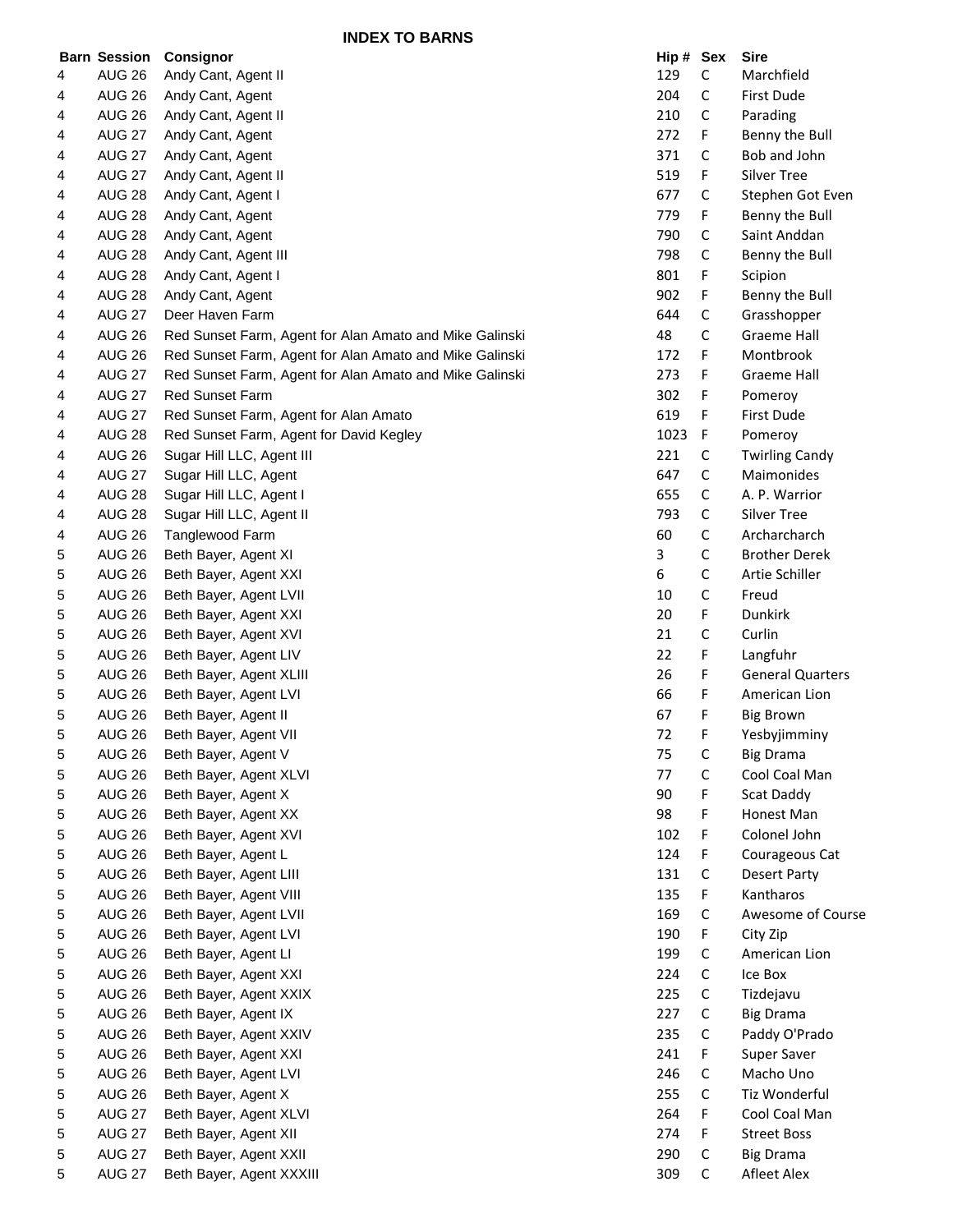**INDEX TO BARNS**

|   | <b>Barn Session</b> | Consignor                 | Hip # Sex |             | <b>Sire</b>              |
|---|---------------------|---------------------------|-----------|-------------|--------------------------|
| 5 | <b>AUG 27</b>       | Beth Bayer, Agent XII     | 333       | F           | Sightseeing              |
| 5 | <b>AUG 27</b>       | Beth Bayer, Agent XVII    | 346       | С           | Cowtown Cat              |
| 5 | <b>AUG 27</b>       | Beth Bayer, Agent LV      | 349       | F.          | Put It Back              |
| 5 | <b>AUG 27</b>       | Beth Bayer, Agent XXXIII  | 365       | C           | Super Saver              |
| 5 | <b>AUG 27</b>       | Beth Bayer, Agent XVII    | 372       | C           | In Summation             |
| 5 | <b>AUG 27</b>       | Beth Bayer, Agent XII     | 378       | F           | Ready's Image            |
| 5 | <b>AUG 27</b>       | Beth Bayer, Agent XLVI    | 393       | C           | City Place               |
| 5 | <b>AUG 27</b>       | Beth Bayer, Agent XII     | 406       | С           | Line of David            |
| 5 | <b>AUG 27</b>       | Beth Bayer, Agent XLII    | 439       | F           | Kodiak Kowboy            |
| 5 | <b>AUG 27</b>       | Beth Bayer, Agent XLI     | 463       | F           | Kodiak Kowboy            |
| 5 | <b>AUG 27</b>       | Beth Bayer, Agent XXX     | 467       | F           | Put It Back              |
| 5 | <b>AUG 27</b>       | Beth Bayer, Agent XXXIX   | 482       | F           | Posse                    |
| 5 | <b>AUG 27</b>       | Beth Bayer, Agent XXVII   | 494       | F           | With Distinction         |
| 5 | <b>AUG 27</b>       | Beth Bayer, Agent VIII    | 497       | F           | Cowtown Cat              |
| 5 | <b>AUG 27</b>       | Beth Bayer, Agent XXXII   | 518       | F           | <b>Bluegrass Cat</b>     |
| 5 | <b>AUG 27</b>       | Beth Bayer, Agent XXVIII  | 528       | F           | <b>Frost Giant</b>       |
| 5 | <b>AUG 27</b>       | Beth Bayer, Agent XLVII   | 531       | С           | Put It Back              |
| 5 | <b>AUG 27</b>       | Beth Bayer, Agent XIV     | 532       | F.          | Telling                  |
| 5 | <b>AUG 27</b>       | Beth Bayer, Agent XLIX    | 534       | С           | Flatter                  |
| 5 | <b>AUG 27</b>       | Beth Bayer, Agent         | 545       | С           | Kodiak Kowboy            |
| 5 | <b>AUG 27</b>       | Beth Bayer, Agent XXXV    | 554       | F           | Tiz Wonderful            |
| 5 | <b>AUG 27</b>       | Beth Bayer, Agent XII     | 565       | F           | U S Ranger               |
| 5 | <b>AUG 27</b>       | Beth Bayer, Agent V       | 571       | F           | Leroidesanimaux (BRZ)    |
| 5 | <b>AUG 27</b>       | Beth Bayer, Agent XXVIII  | 577       | C           | Justenuffhumor           |
| 5 | <b>AUG 27</b>       | Beth Bayer, Agent XV      | 585       | C           | A. P. Warrior            |
| 5 | <b>AUG 27</b>       | Beth Bayer, Agent XXV     | 590       | С           | Tiz Wonderful            |
| 5 | <b>AUG 27</b>       | Beth Bayer, Agent XLV     | 602       | F.          | <b>Big Drama</b>         |
| 5 | <b>AUG 27</b>       | Beth Bayer, Agent XLVI    | 614       | С           | City Place               |
| 5 | <b>AUG 27</b>       | Beth Bayer, Agent XII     | 621       | F           | Indygo Shiner            |
| 5 | <b>AUG 27</b>       | Beth Bayer, Agent LV      | 625       | С           | Gone Astray              |
| 5 | <b>AUG 27</b>       | Beth Bayer, Agent XLVIII  | 645       | F           | Put It Back              |
| 5 | <b>AUG 28</b>       | Beth Bayer, Agent XXIX    | 660       | С           | Magna Graduate           |
| 5 | <b>AUG 28</b>       | Beth Bayer, Agent XLI     | 667       | F           | <b>General Quarters</b>  |
| 5 | <b>AUG 28</b>       | Beth Bayer, Agent XLIV    | 672       | F           | <b>Value Plus</b>        |
| 5 | <b>AUG 28</b>       | Beth Bayer, Agent XLVI    | 678       | C           | Cool Coal Man            |
| 5 | <b>AUG 28</b>       | Beth Bayer, Agent XLII    | 700       | F           | First Dude               |
| 5 | <b>AUG 28</b>       | Beth Bayer, Agent XLVIII  | 718       | С           | Northern Afleet          |
| 5 | <b>AUG 28</b>       | Beth Bayer, Agent VIII    | 731       | F           | It's No Joke             |
| 5 | <b>AUG 28</b>       | Beth Bayer, Agent XXXVII  | 742       | C           | <b>Trappe Shot</b>       |
| 5 | <b>AUG 28</b>       | Beth Bayer, Agent VIII    | 743       | F.          | First Dude               |
| 5 | <b>AUG 28</b>       | Beth Bayer, Agent XII     | 787       | F.          | American Lion            |
| 5 | <b>AUG 28</b>       | Beth Bayer, Agent XLVIII  | 789       | F           | Northern Afleet          |
| 5 | <b>AUG 28</b>       | Beth Bayer, Agent XL      | 815       | F           | First Dude               |
|   | <b>AUG 28</b>       | Beth Bayer, Agent XII     | 818       | F           | Magna Graduate           |
| 5 | <b>AUG 28</b>       | Beth Bayer, Agent XLVIII  | 822       |             | Pomeroy                  |
| 5 |                     |                           | 829       | F           | Rodman                   |
| 5 | <b>AUG 28</b>       | Beth Bayer, Agent XXXVI   |           | C           |                          |
| 5 | <b>AUG 28</b>       | Beth Bayer, Agent XXXI    | 837       | С           | Archarcharch             |
| 5 | <b>AUG 28</b>       | Beth Bayer, Agent XLVI    | 851       | F           | Wilburn                  |
| 5 | <b>AUG 28</b>       | Beth Bayer, Agent XLV     | 856       | F.          | <b>Big Drama</b>         |
| 5 | <b>AUG 28</b>       | Beth Bayer, Agent XXXVIII | 861       | F.          | <b>Exclusive Quality</b> |
| 5 | <b>AUG 28</b>       | Beth Bayer, Agent XXXVI   | 865       | С           | <b>Big Drama</b>         |
| 5 | <b>AUG 28</b>       | Beth Bayer, Agent XLVII   | 887       | С           | Wildcat Heir             |
| 5 | <b>AUG 28</b>       | Beth Bayer, Agent XLVIII  | 892       | С           | Leroidesanimaux (BRZ)    |
| 5 | <b>AUG 28</b>       | Beth Bayer, Agent XII     | 921       | F.          | <b>Afleet Express</b>    |
| 5 | <b>AUG 28</b>       | Beth Bayer, Agent XXXVI   | 924       | C           | <b>General Quarters</b>  |
| 5 | <b>AUG 28</b>       | Beth Bayer, Agent XII     | 933       | $\mathsf C$ | Temple City              |

| Hip # | <b>Sex</b> | Sire                     |
|-------|------------|--------------------------|
| 333   | F          | Sightseeing              |
| 346   | C          | Cowtown Cat              |
| 349   | F          | Put It Back              |
| 365   | C          | <b>Super Saver</b>       |
| 372   | C          | In Summation             |
| 378   | F          | Ready's Image            |
| 393   | C          | <b>City Place</b>        |
| 406   | C          | Line of David            |
| 439   | F          | Kodiak Kowboy            |
| 463   | F          | Kodiak Kowboy            |
| 467   | F          | <b>Put It Back</b>       |
| 482   | F          | Posse                    |
| 494   | F          | <b>With Distinction</b>  |
| 497   | F          | Cowtown Cat              |
| 518   | F          | <b>Bluegrass Cat</b>     |
| 528   | F          | <b>Frost Giant</b>       |
| 531   | C          | Put It Back              |
| 532   | F          | <b>Telling</b>           |
| 534   | C          | Flatter                  |
| 545   | C          | Kodiak Kowboy            |
| 554   | F          | Tiz Wonderful            |
| 565   | F          | U S Ranger               |
| 571   | F          | Leroidesanimaux (BRZ)    |
| 577   | С          | Justenuffhumor           |
|       | C          |                          |
| 585   | C          | A. P. Warrior            |
| 590   |            | Tiz Wonderful            |
| 602   | F          | <b>Big Drama</b>         |
| 614   | C          | City Place               |
| 621   | F          | Indygo Shiner            |
| 625   | C          | Gone Astray              |
| 645   | F          | Put It Back              |
| 660   | C          | Magna Graduate           |
| 667   | F          | <b>General Quarters</b>  |
| 672   | F          | <b>Value Plus</b>        |
| 678   | С          | Cool Coal Man            |
| 700   | F          | First Dude               |
| 718   | C          | Northern Afleet          |
| 731   | F          | It's No Joke             |
| 742   | C          | <b>Trappe Shot</b>       |
| 743   | F          | First Dude               |
| 787   | F          | American Lion            |
| 789   | F          | Northern Afleet          |
| 815   | F          | First Dude               |
| 818   | F          | Magna Graduate           |
| 822   | F          | Pomeroy                  |
| 829   | С          | Rodman                   |
| 837   | C          | Archarcharch             |
| 851   | F          | Wilburn                  |
| 856   | F          | <b>Big Drama</b>         |
| 861   | F          | <b>Exclusive Quality</b> |
| 865   | C          | <b>Big Drama</b>         |
| 887   | C          | Wildcat Heir             |
| 892   | C          | Leroidesanimaux (BRZ)    |
| 921   | F          | <b>Afleet Express</b>    |
| 924   | C          | <b>General Quarters</b>  |
| 933   | C          | Temple City              |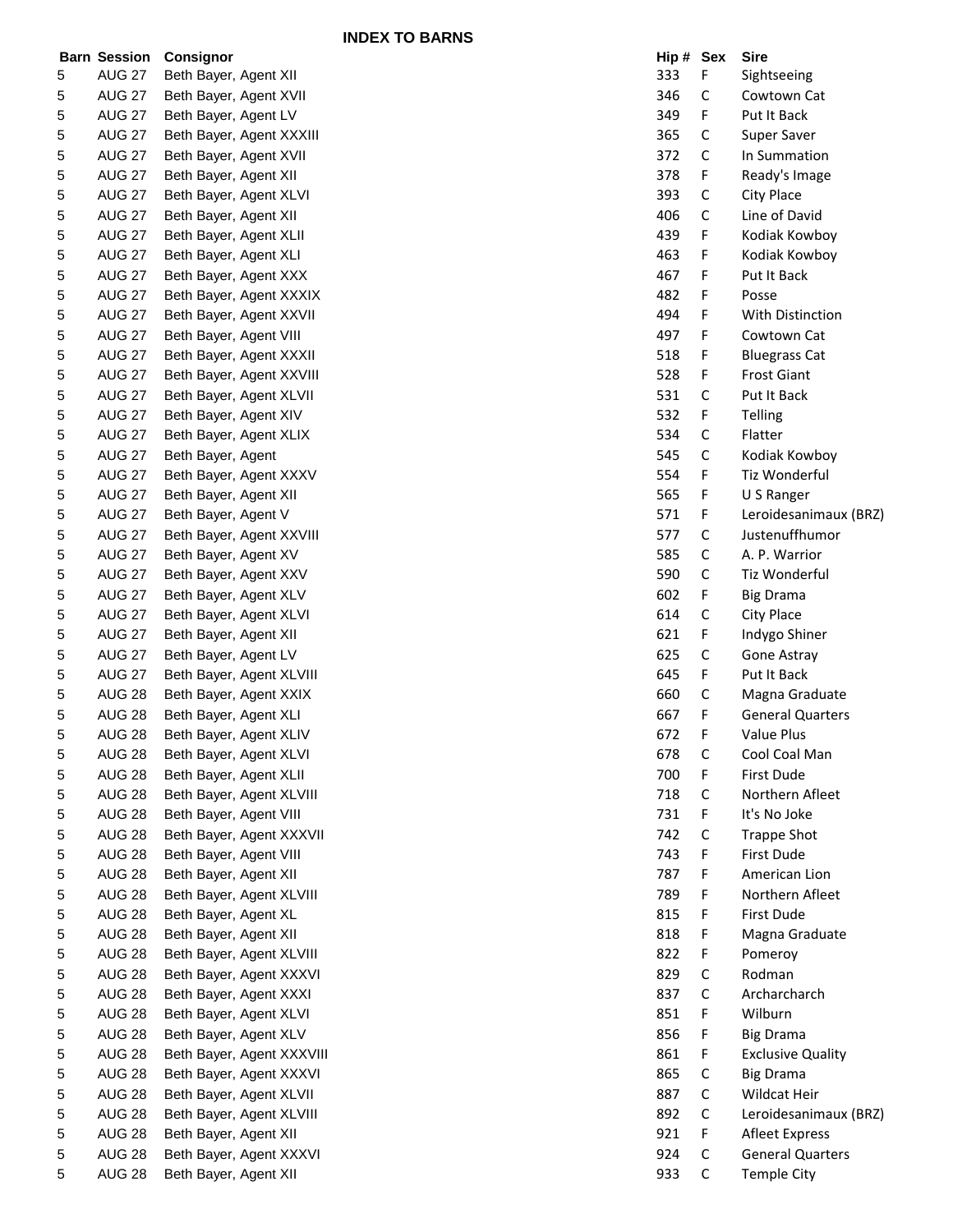**INDEX TO BARNS**

|   | <b>Barn Session</b> | Consignor                                    | Hip # Sex |              | <b>Sire</b>           |
|---|---------------------|----------------------------------------------|-----------|--------------|-----------------------|
| 5 | <b>AUG 28</b>       | Beth Bayer, Agent XVIII                      | 956       | F            | <b>Adios Charlie</b>  |
| 5 | <b>AUG 28</b>       | Beth Bayer, Agent LII                        | 957       | C            | Vineyard Haven        |
| 5 | <b>AUG 28</b>       | Beth Bayer, Agent XXIII                      | 962       | С            | First Dude            |
| 5 | <b>AUG 28</b>       | Beth Bayer, Agent XXXIII                     | 964       | С            | Magna Graduate        |
| 5 | <b>AUG 28</b>       | Beth Bayer, Agent XL                         | 968       | C            | Mizzen Mast           |
| 5 | <b>AUG 28</b>       | Beth Bayer, Agent XII                        | 990       | F            | Archarcharch          |
| 5 | <b>AUG 28</b>       | Beth Bayer, Agent XXXIV                      | 1014      | $\mathsf{F}$ | Cowtown Cat           |
| 5 | <b>AUG 28</b>       | Beth Bayer, Agent XXVI                       | 1017      | -F           | Indygo Shiner         |
| 5 | <b>AUG 28</b>       | Beth Bayer, Agent XII                        | 1037      | C            | Pollard's Vision      |
| 6 | <b>AUG 26</b>       | Big C Farm, Agent                            | 30        | F            | Pomeroy               |
| 6 | <b>AUG 26</b>       | Big C Farm, Agent II                         | 143       | С            | Leroidesanimaux (BRZ) |
| 6 | <b>AUG 27</b>       | Big C Farm, Agent II                         | 289       | F            | A. P. Warrior         |
| 6 | <b>AUG 27</b>       | Big C Farm, Agent                            | 351       | C            | Causeway's Kin        |
| 6 | <b>AUG 27</b>       | Big C Farm, Agent                            | 423       | F            | Value Plus            |
| 6 | <b>AUG 27</b>       | Big C Farm, Agent                            | 600       | F.           | Montbrook             |
| 6 | <b>AUG 28</b>       | Big C Farm, Agent                            | 854       | F.           | A. P. Warrior         |
| 6 | <b>AUG 28</b>       | Big C Farm, Agent II                         | 948       | F            | <b>High Cotton</b>    |
| 6 | <b>AUG 28</b>       | Big C Farm, Agent                            | 958       | С            | Greatness             |
| 6 | <b>AUG 28</b>       | Big C Farm, Agent I                          | 1016      | F            | <b>United States</b>  |
| 6 | <b>AUG 26</b>       | Select Sales, Agent                          | 36        | F            | Proud Citizen         |
| 6 | <b>AUG 26</b>       | Select Sales, Agent for Spendthrift Farm LLC | 43        | F            | Tizway                |
| 6 | <b>AUG 26</b>       | Select Sales, Agent                          | 58        | С            | Gone Astray           |
| 6 | <b>AUG 26</b>       | Select Sales, Agent                          | 59        | F            | <b>Broken Vow</b>     |
| 6 | <b>AUG 26</b>       | Select Sales, Agent                          | 71        | F            | Wilburn               |
| 6 | <b>AUG 26</b>       | Select Sales, Agent                          | 81        | С            | Archarcharch          |
| 6 | <b>AUG 26</b>       | Select Sales, Agent                          | 95        | F            | Henny Hughes          |
| 6 | <b>AUG 26</b>       | Select Sales, Agent                          | 113       | С            | Lookin At Lucky       |
| 6 | <b>AUG 26</b>       | Select Sales, Agent                          | 130       | С            | Harlan's Holiday      |
| 6 | <b>AUG 26</b>       | Select Sales, Agent                          | 147       | F            | Dublin                |
| 6 | <b>AUG 26</b>       | Select Sales, Agent                          | 150       | C            | City Zip              |
| 6 | <b>AUG 26</b>       | Select Sales, Agent                          | 157       | С            | First Dude            |
| 6 | <b>AUG 26</b>       | Select Sales, Agent                          | 159       | С            | Friesan Fire          |
| 6 | <b>AUG 26</b>       | Select Sales, Agent                          | 186       | F            | Archarcharch          |
| 6 | <b>AUG 26</b>       | Select Sales, Agent                          | 189       | С            | Hold Me Back          |
| 6 | <b>AUG 26</b>       | Select Sales, Agent                          | 211       | C            | <b>Bellamy Road</b>   |
| 6 | <b>AUG 26</b>       | Select Sales, Agent                          | 218       | С            | Freud                 |
| 6 | <b>AUG 26</b>       | Select Sales, Agent                          | 236       | F            | Daaher                |
| 6 | <b>AUG 27</b>       | Select Sales, Agent                          | 284       | С            | Girolamo              |
| 6 | <b>AUG 27</b>       | Select Sales, Agent                          | 286       | С            | Tiz the One           |
| 6 | <b>AUG 27</b>       | Select Sales, Agent                          | 327       | С            | Kennedy               |
| 6 | <b>AUG 27</b>       | Select Sales, Agent                          | 403       | C            | Kennedy               |
| 6 | <b>AUG 27</b>       | Select Sales, Agent                          | 426       | F            | E Dubai               |
| 6 | <b>AUG 27</b>       | Select Sales, Agent                          | 428       | F            | <b>Red Giant</b>      |
| 6 | <b>AUG 27</b>       | Select Sales, Agent                          | 446       | F            | U S Ranger            |
| 6 | <b>AUG 27</b>       | Select Sales, Agent                          | 455       | C            | Hold Me Back          |
| 6 | <b>AUG 27</b>       | Select Sales, Agent                          | 476       | F            | Gone Astray           |
| 6 | <b>AUG 27</b>       | Select Sales, Agent                          | 484       | F            | Pomeroy               |
| 6 | <b>AUG 27</b>       | Select Sales, Agent                          | 488       | C            | Gottcha Gold          |
| 6 | <b>AUG 27</b>       | Select Sales, Agent                          | 491       | C            | <b>Twirling Candy</b> |
| 6 | <b>AUG 27</b>       | Select Sales, Agent                          | 502       | F            | Behindatthebar        |
|   | <b>AUG 27</b>       |                                              | 503       | F            | <b>Giant Surprise</b> |
| 6 | <b>AUG 27</b>       | Select Sales, Agent<br>Select Sales, Agent   | 541       | C            | American Lion         |
| 6 | <b>AUG 27</b>       | Select Sales, Agent                          | 547       | С            | Mass Media            |
| 6 | <b>AUG 27</b>       |                                              | 570       | F            | Drosselmeyer          |
| 6 | <b>AUG 27</b>       | Select Sales, Agent                          | 595       | C            | Disco Rico            |
| 6 |                     | Select Sales, Agent                          |           |              |                       |
| 6 | <b>AUG 27</b>       | Select Sales, Agent                          | 611       | F            | Here Comes Ben        |

| Hip #    | Sex | Sire                    |
|----------|-----|-------------------------|
| 956      | F   | <b>Adios Charlie</b>    |
| 957      | C   | Vineyard Haven          |
| 962      | C   | First Dude              |
| 964      | C   |                         |
|          |     | Magna Graduate          |
| 968      | C   | Mizzen Mast             |
| 990      | F   | Archarcharch            |
| 1014     | F   | Cowtown Cat             |
| 1017     | F   | Indygo Shiner           |
| 1037     | C   | <b>Pollard's Vision</b> |
| 30       | F   | Pomeroy                 |
| 143      | C   | Leroidesanimaux (BRZ    |
| 289      | F   | A. P. Warrior           |
| 351      | C   | Causeway's Kin          |
| 423      | F   | Value Plus              |
| 600      | F   | Montbrook               |
| 854      | F   | A. P. Warrior           |
| 948      | F   | <b>High Cotton</b>      |
| 958      | C   | Greatness               |
| 1016     | F   | <b>United States</b>    |
| 36       | F   | Proud Citizen           |
| 43       | F   | Tizway                  |
| 58       | C   | <b>Gone Astray</b>      |
|          | F   |                         |
| 59<br>71 | F   | Broken Vow<br>Wilburn   |
|          |     | Archarcharch            |
| 81       | c   |                         |
| 95       | F   | <b>Henny Hughes</b>     |
| 113      | c   | Lookin At Lucky         |
| 130      | Ċ   | Harlan's Holiday        |
| 147      | F   | Dublin                  |
| 150      | c   | City Zip                |
| 157      | С   | First Dude              |
| 159      | Ċ   | Friesan Fire            |
| 186      | F   | Archarcharch            |
| 189      | C   | <b>Hold Me Back</b>     |
| 211      | С   | Bellamy Road            |
| 218      | Ć   | Freud                   |
| 236      | F   | Daaher                  |
| 284      | C   | Girolamo                |
| 286      | C   | Tiz the One             |
| 327      | C   | Kennedy                 |
| 403      | Ċ   | Kennedy                 |
| 426      | F   | E Dubai                 |
| 428      | F   | <b>Red Giant</b>        |
| 446      | F   | U S Ranger              |
| 455      | C   | Hold Me Back            |
| 476      | F   | Gone Astray             |
| 484      | F   | Pomeroy                 |
| 488      | с   | Gottcha Gold            |
| 491      | C   | <b>Twirling Candy</b>   |
| 502      | F   | Behindatthebar          |
| 503      | F   | <b>Giant Surprise</b>   |
| 541      | C   | American Lion           |
| 547      | C   | Mass Media              |
| 570      | F   | Drosselmeyer            |
| 595      | C   | Disco Rico              |
| 611      | F   | Here Comes Ben          |
|          |     |                         |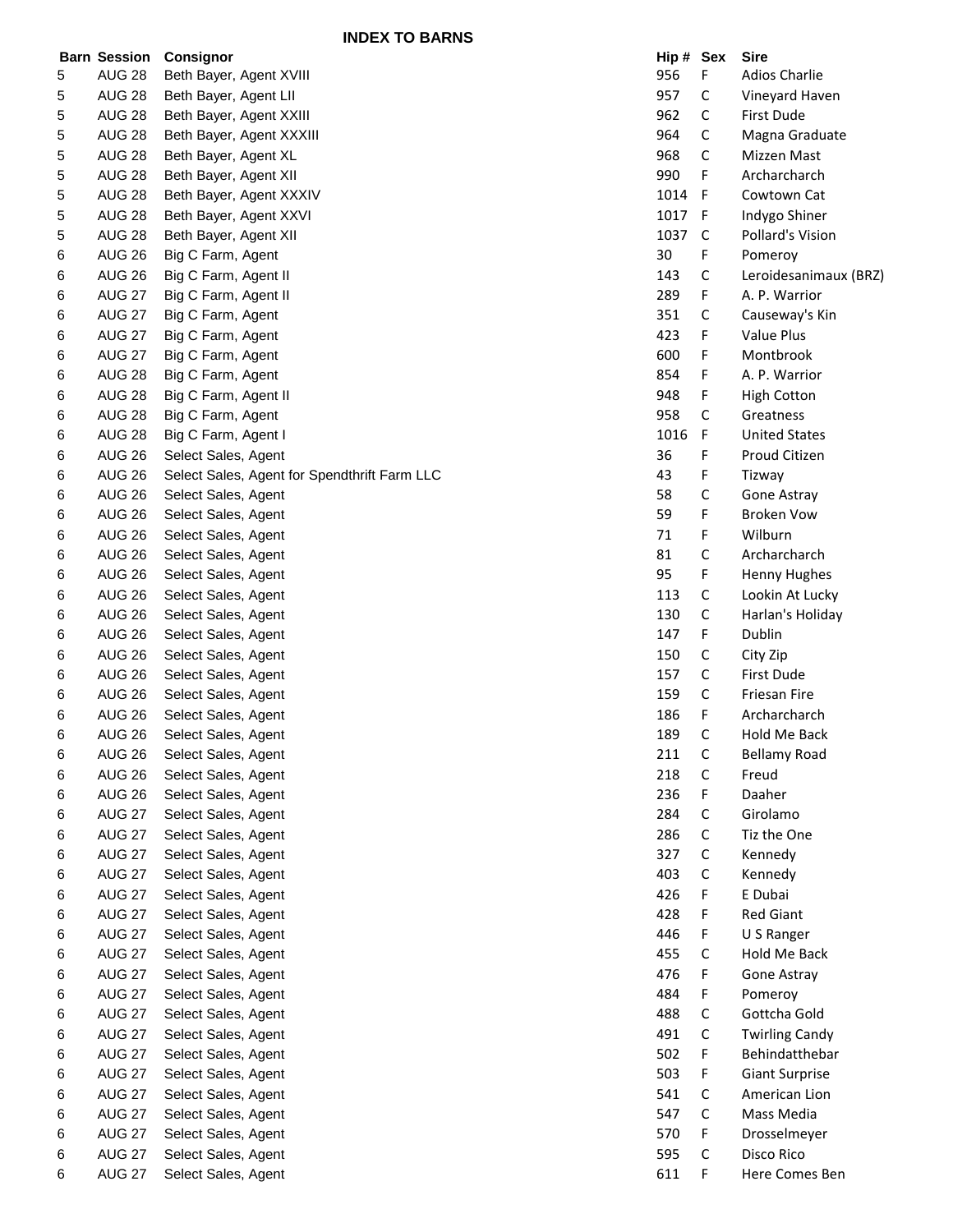**INDEX TO BARNS**

|                | <b>Barn Session</b> | Consignor                                                             | Hip # Sex |   | <b>Sire</b>             |
|----------------|---------------------|-----------------------------------------------------------------------|-----------|---|-------------------------|
| 6              | <b>AUG 28</b>       | Select Sales, Agent                                                   | 671       | F | <b>High Cotton</b>      |
| 6              | <b>AUG 28</b>       | Select Sales, Agent                                                   | 680       | С | Indygo Shiner           |
| 6              | <b>AUG 28</b>       | Select Sales, Agent                                                   | 695       | С | Latent Heat             |
| 6              | <b>AUG 28</b>       | Select Sales, Agent                                                   | 707       | С | Line of David           |
| 6              | <b>AUG 28</b>       | Select Sales, Agent                                                   | 753       | F | <b>Albertus Maximus</b> |
| 6              | <b>AUG 28</b>       | Select Sales, Agent                                                   | 819       | F | Old Fashioned           |
| 6              | <b>AUG 28</b>       | Select Sales, Agent                                                   | 839       | F | Due Date                |
| 6              | <b>AUG 28</b>       | Select Sales, Agent                                                   | 853       | C | <b>Birdstone</b>        |
| 6              | <b>AUG 28</b>       | Select Sales, Agent                                                   | 912       | C | Tiz the One             |
| 6              | <b>AUG 28</b>       | Select Sales, Agent                                                   | 931       | F | Kennedy                 |
| 6              | <b>AUG 28</b>       | Select Sales, Agent                                                   | 943       | F | Patriot Act             |
| 6              | <b>AUG 28</b>       | Select Sales, Agent                                                   | 961       | F | Kitten's Joy            |
| 6              | <b>AUG 28</b>       | Select Sales, Agent                                                   | 1003      | F | Interactif              |
| 6              | <b>AUG 28</b>       | Select Sales, Agent                                                   | 1029      | F | Interactif              |
| 6              | <b>AUG 28</b>       | Select Sales, Agent                                                   | 1033      | F | Kennedy                 |
| 7              | <b>AUG 26</b>       | Four Star Sales, Agent for Glencrest Farm LLC                         | 39        | С | <b>Trappe Shot</b>      |
| 7              | <b>AUG 26</b>       | Four Star Sales, Agent for JMS Equine and Greathouse Horse Properties | 94        | С | Uncle Mo                |
| 7              | <b>AUG 26</b>       | Four Star Sales, Agent for Spendthrift Farm LLC                       | 116       | F | Archarcharch            |
| 7              | <b>AUG 26</b>       | Four Star Sales, Agent for Spendthrift Farm LLC                       | 230       | F | Wilburn                 |
| 7              | <b>AUG 26</b>       | Hunter Valley Farm, Agent IV                                          | 42        | F | Misremembered           |
| 7              | <b>AUG 26</b>       | Hunter Valley Farm, Agent II                                          | 74        | С | <b>Backtalk</b>         |
| 7              | <b>AUG 26</b>       | Hunter Valley Farm, Agent II                                          | 86        | F | D'wildcat               |
| 7              | <b>AUG 26</b>       | Hunter Valley Farm, Agent I                                           | 141       | C | Roman Ruler             |
| $\overline{7}$ | <b>AUG 26</b>       | Hunter Valley Farm, Agent II                                          | 153       | F | <b>Big Brown</b>        |
| 7              | <b>AUG 26</b>       | Hunter Valley Farm, Agent II                                          | 213       | С | Kantharos               |
| 7              | <b>AUG 26</b>       | Hunter Valley Farm, Agent II                                          | 214       | F | D'wildcat               |
| 7              | <b>AUG 26</b>       | Kaizen Sales (Richard Kent), Agent II                                 | 93        | С | <b>High Cotton</b>      |
| 7              | <b>AUG 27</b>       | Kaizen Sales (Richard Kent), Agent VII                                | 271       | F | <b>First Dude</b>       |
| 7              | <b>AUG 27</b>       | Kaizen Sales (Richard Kent), Agent V                                  | 285       | F | Mass Media              |
| 7              | <b>AUG 27</b>       | Kaizen Sales (Richard Kent), Agent I                                  | 296       | С | Tizway                  |
| 7              | <b>AUG 27</b>       | Kaizen Sales (Richard Kent), Agent VI                                 | 376       | С | Milwaukee Brew          |
| 7              | <b>AUG 27</b>       | Kaizen Sales (Richard Kent), Agent VI                                 | 384       | С | North Light (IRE)       |
| $\overline{7}$ | <b>AUG 27</b>       | Kaizen Sales (Richard Kent), Agent VI                                 | 397       | F | Milwaukee Brew          |
| 7              | <b>AUG 27</b>       | Kaizen Sales (Richard Kent), Agent III                                | 437       | С | <b>United States</b>    |
| $\overline{7}$ | <b>AUG 27</b>       | Kaizen Sales (Richard Kent), Agent V                                  | 442       | F | Indy Wind               |
| 7              | <b>AUG 27</b>       | Kaizen Sales (Richard Kent), Agent XII                                | 486       | F | In Summation            |
| 7              | <b>AUG 27</b>       | Kaizen Sales (Richard Kent), Agent VIII                               | 496       | С | <b>Backtalk</b>         |
| 7              | <b>AUG 27</b>       | Kaizen Sales (Richard Kent), Agent VI                                 | 526       | F | Plan                    |
| 7              | <b>AUG 27</b>       | Kaizen Sales (Richard Kent), Agent VIII                               | 542       | С | <b>Backtalk</b>         |
| 7              | <b>AUG 27</b>       | Kaizen Sales (Richard Kent), Agent VIII                               | 546       | С | Pomeroy                 |
| 7              | <b>AUG 27</b>       | Kaizen Sales (Richard Kent), Agent VI                                 | 548       | F | Alphabet Soup           |
| 7              | <b>AUG 27</b>       | Kaizen Sales (Richard Kent), Agent VI                                 | 557       | F | Mast Track              |
| 7              | <b>AUG 27</b>       | Kaizen Sales (Richard Kent), Agent VIII                               | 599       | F | Pomeroy                 |
| 7              | <b>AUG 27</b>       | Kaizen Sales (Richard Kent), Agent VI                                 | 603       | C | Mast Track              |
| 7              | <b>AUG 27</b>       | Kaizen Sales (Richard Kent), Agent VI                                 | 616       | F | Plan                    |
| 7              | <b>AUG 27</b>       | Kaizen Sales (Richard Kent), Agent VI                                 | 622       | С | Mast Track              |
| $\overline{7}$ | <b>AUG 27</b>       | Kaizen Sales (Richard Kent), Agent II                                 | 626       | C | Imperialism             |
| 7              | <b>AUG 27</b>       | Kaizen Sales (Richard Kent), Agent VI                                 | 633       | F | North Light (IRE)       |
| 7              | <b>AUG 27</b>       | Kaizen Sales (Richard Kent), Agent VI                                 | 636       | F | Silent Name (JPN)       |
| 7              | <b>AUG 28</b>       | Kaizen Sales (Richard Kent), Agent VI                                 | 651       | F | Einstein (BRZ)          |
| 7              | <b>AUG 28</b>       | Kaizen Sales (Richard Kent), Agent VI                                 | 654       | С | Alphabet Soup           |
| 7              | <b>AUG 28</b>       | Kaizen Sales (Richard Kent), Agent VI                                 | 696       | F | Ghostzapper             |
| 7              | <b>AUG 28</b>       | Kaizen Sales (Richard Kent), Agent VI                                 | 697       | F | Alphabet Soup           |
| 7              | <b>AUG 28</b>       | Kaizen Sales (Richard Kent), Agent I                                  | 749       | F | U S Ranger              |
| 7              | <b>AUG 28</b>       | Kaizen Sales (Richard Kent), Agent VI                                 | 757       | C | Mast Track              |
| $\overline{7}$ | <b>AUG 28</b>       | Kaizen Sales (Richard Kent), Agent IV                                 | 759       | F | Harlington              |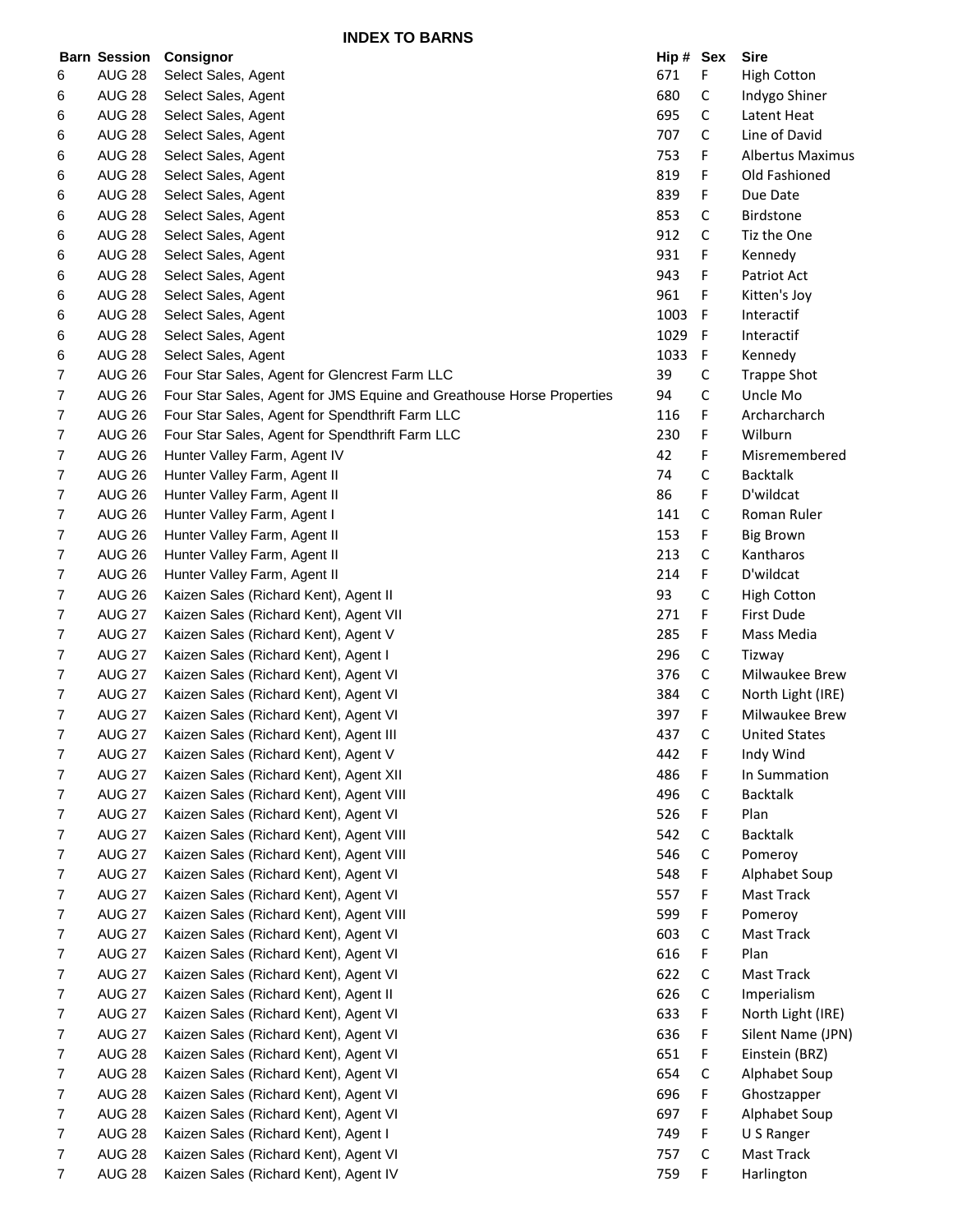|                  | <b>Barn Session</b> | Consignor                                                   | Hip # Sex      |              | <b>Sire</b>                 |
|------------------|---------------------|-------------------------------------------------------------|----------------|--------------|-----------------------------|
| 7                | <b>AUG 28</b>       | Kaizen Sales (Richard Kent), Agent XII                      | 783            | F            | Put It Back                 |
| $\overline{7}$   | <b>AUG 28</b>       | Kaizen Sales (Richard Kent), Agent VI                       | 802            | F            | <b>Touch Gold</b>           |
| $\overline{7}$   | <b>AUG 28</b>       | Kaizen Sales (Richard Kent), Agent IV                       | 806            | F            | Mass Media                  |
| $\overline{7}$   | <b>AUG 28</b>       | Kaizen Sales (Richard Kent), Agent VI                       | 814            | F            | Mast Track                  |
| 7                | <b>AUG 28</b>       | Kaizen Sales (Richard Kent), Agent VI                       | 821            | C            | Alphabet Soup               |
| 7                | <b>AUG 28</b>       | Kaizen Sales (Richard Kent), Agent X                        | 826            | $\mathsf C$  | Greatness                   |
| $\overline{7}$   | <b>AUG 28</b>       | Kaizen Sales (Richard Kent), Agent VI                       | 920            | C            | Alphabet Soup               |
| $\overline{7}$   | <b>AUG 28</b>       | Kaizen Sales (Richard Kent), Agent XI                       | 934            | F            | Gone Astray                 |
| 7                | <b>AUG 28</b>       | Kaizen Sales (Richard Kent), Agent VI                       | 949            | F            | Wilko                       |
| $\overline{7}$   | <b>AUG 28</b>       | Kaizen Sales (Richard Kent), Agent VI                       | 951            | F            | North Light (IRE)           |
| $\overline{7}$   | <b>AUG 28</b>       | Kaizen Sales (Richard Kent), Agent VI                       | 959            | C            | Einstein (BRZ)              |
| $\overline{7}$   | <b>AUG 28</b>       | Kaizen Sales (Richard Kent), Agent VIII                     | 1028           | F            | <b>Backtalk</b>             |
| 7                | <b>AUG 28</b>       | Kaizen Sales (Richard Kent), Agent IX                       | 1035           | F            | A. P. Warrior               |
| $\overline{7}$   | <b>AUG 26</b>       | M.E.C.C.O. Sales LLC (Mary Ellen Coenen), Agent             | 122            | F            |                             |
| $\boldsymbol{7}$ |                     |                                                             | 151            |              | Sidney's Candy<br>Kantharos |
|                  | <b>AUG 26</b>       | M.E.C.C.O. Sales LLC (Mary Ellen Coenen), Agent             |                | C            |                             |
| 7                | <b>AUG 26</b>       | M.E.C.C.O. Sales LLC (Mary Ellen Coenen), Agent             | 182            | F            | Discreet Cat                |
| $\overline{7}$   | <b>AUG 27</b>       | M.E.C.C.O. Sales LLC (Mary Ellen Coenen), Agent I           | 610            | F            | Two Step Salsa              |
| 7                | <b>AUG 26</b>       | Thoroughbred Champions Training Center LLC                  | 57             | F            | Nownownow                   |
| 8                | <b>AUG 26</b>       | BryLynn Farm, Inc.                                          | $\overline{2}$ | F            | Speightstown                |
| 8                | <b>AUG 26</b>       | BryLynn Farm Inc.                                           | 11             | C            | With Distinction            |
| 8                | AUG 26              | BryLynn Farm Inc.                                           | 24             | F            | Yes It's True               |
| 8                | <b>AUG 26</b>       | BryLynn Farm Inc.                                           | 33             | F            | First Dude                  |
| 8                | <b>AUG 26</b>       | BryLynn Farm Inc.                                           | 49             | С            | Paddy O'Prado               |
| 8                | <b>AUG 26</b>       | BryLynn Farm Inc.                                           | 100            | F            | Blame                       |
| 8                | <b>AUG 26</b>       | BryLynn Farm Inc.                                           | 136            | C            | Wildcat Heir                |
| 8                | <b>AUG 27</b>       | BryLynn Farm Inc.                                           | 287            | F            | Saint Anddan                |
| 8                | <b>AUG 27</b>       | BryLynn Farm Inc., Agent I                                  | 303            | F            | Leroidesanimaux (BRZ)       |
| 8                | <b>AUG 27</b>       | BryLynn Farm Inc., Agent                                    | 466            | F            | <b>Exclusive Quality</b>    |
| 8                | <b>AUG 27</b>       | BryLynn Farm Inc.                                           | 538            | F            | <b>Grand Slam</b>           |
| 8                | <b>AUG 27</b>       | BryLynn Farm Inc.                                           | 592            | $\mathsf C$  | Noonmark                    |
| 8                | <b>AUG 28</b>       | BryLynn Farm Inc., Agent I                                  | 817            | F.           | Spellbinder                 |
| 8                | <b>AUG 28</b>       | BryLynn Farm Inc., Agent                                    | 901            | F            | <b>Keyed Entry</b>          |
| 8                | <b>AUG 28</b>       | Cashel Stud, Agent                                          | 807            | F            | A. P. Warrior               |
| 8                | <b>AUG 28</b>       | Cashel Stud, Agent I                                        | 1036           | $\mathsf{C}$ | Cowtown Cat                 |
| 8                | <b>AUG 26</b>       | Peggy S. Dellheim LLC, Agent IV                             | 194            | C            | Gone Astray                 |
| 8                | <b>AUG 26</b>       | Peggy S. Dellheim LLC, Agent IV                             | 207            | C            | <b>Big Drama</b>            |
| 8                | <b>AUG 27</b>       | Peggy S. Dellheim LLC, Agent III                            | 340            | С            | <b>Exclusive Quality</b>    |
| 8                | <b>AUG 27</b>       | Peggy S. Dellheim LLC, Agent I                              | 362            | F            | <b>Temple City</b>          |
| 8                | <b>AUG 28</b>       | Peggy S. Dellheim LLC, Agent V                              | 675            | C            | Awesome of Course           |
| 8                | <b>AUG 28</b>       | Peggy S. Dellheim LLC, Agent VI                             | 683            | C            | A. P. Warrior               |
| 8                | <b>AUG 28</b>       | Peggy S. Dellheim LLC, Agent VI                             | 727            | F            | A. P. Warrior               |
| 8                | <b>AUG 28</b>       | Peggy S. Dellheim LLC, Agent I                              | 775            | F            | Cool Coal Man               |
| 8                | <b>AUG 28</b>       | Peggy S. Dellheim LLC, Agent for Shadowlands Farm LLC       | 846            | C            | Chapel Royal                |
| 8                | <b>AUG 28</b>       | Peggy S. Dellheim LLC, Agent IV                             | 864            | C            | First Dude                  |
| 8                | <b>AUG 28</b>       | Peggy S. Dellheim LLC, Agent II                             | 928            | C            | Telling                     |
| 8                | <b>AUG 28</b>       | Peggy S. Dellheim LLC, Agent I                              | 935            | F            | Old Fashioned               |
| 8                | <b>AUG 28</b>       | Eversole Thoroughbreds, Agent                               | 982            | F            | Put It Back                 |
| 8                | <b>AUG 28</b>       | Eversole Thoroughbreds, Agent                               | 1002           | F            | Summer Bird                 |
| 9                | <b>AUG 26</b>       | Summerfield (Francis & Barbara Vanlangendonck), Agent II    | 5              | $\mathsf{C}$ | Scat Daddy                  |
| 9                | <b>AUG 26</b>       | Summerfield (Francis & Barbara Vanlangendonck), Agent VII   | 18             | F            | Archarcharch                |
| 9                | <b>AUG 26</b>       | Summerfield (Francis & Barbara Vanlangendonck), Agent XXXI  | 19             | C            | Zensational                 |
| 9                | <b>AUG 26</b>       | Summerfield (Francis & Barbara Vanlangendonck), Agent XL    | 23             | C            | Successful Appeal           |
| 9                | <b>AUG 26</b>       | Summerfield (Francis & Barbara Vanlangendonck), Agent XVIII | 29             | C            | Yes It's True               |
| 9                | <b>AUG 26</b>       | Summerfield (Francis & Barbara Vanlangendonck), Agent II    | 32             | C            | Factum                      |
| 9                | <b>AUG 26</b>       | Summerfield (Francis & Barbara Vanlangendonck), Agent II    | 37             | $\mathsf C$  | Scat Daddy                  |
| 9                | <b>AUG 26</b>       | Summerfield (Francis & Barbara Vanlangendonck), Agent X     | 41             | C            | <b>Broken Vow</b>           |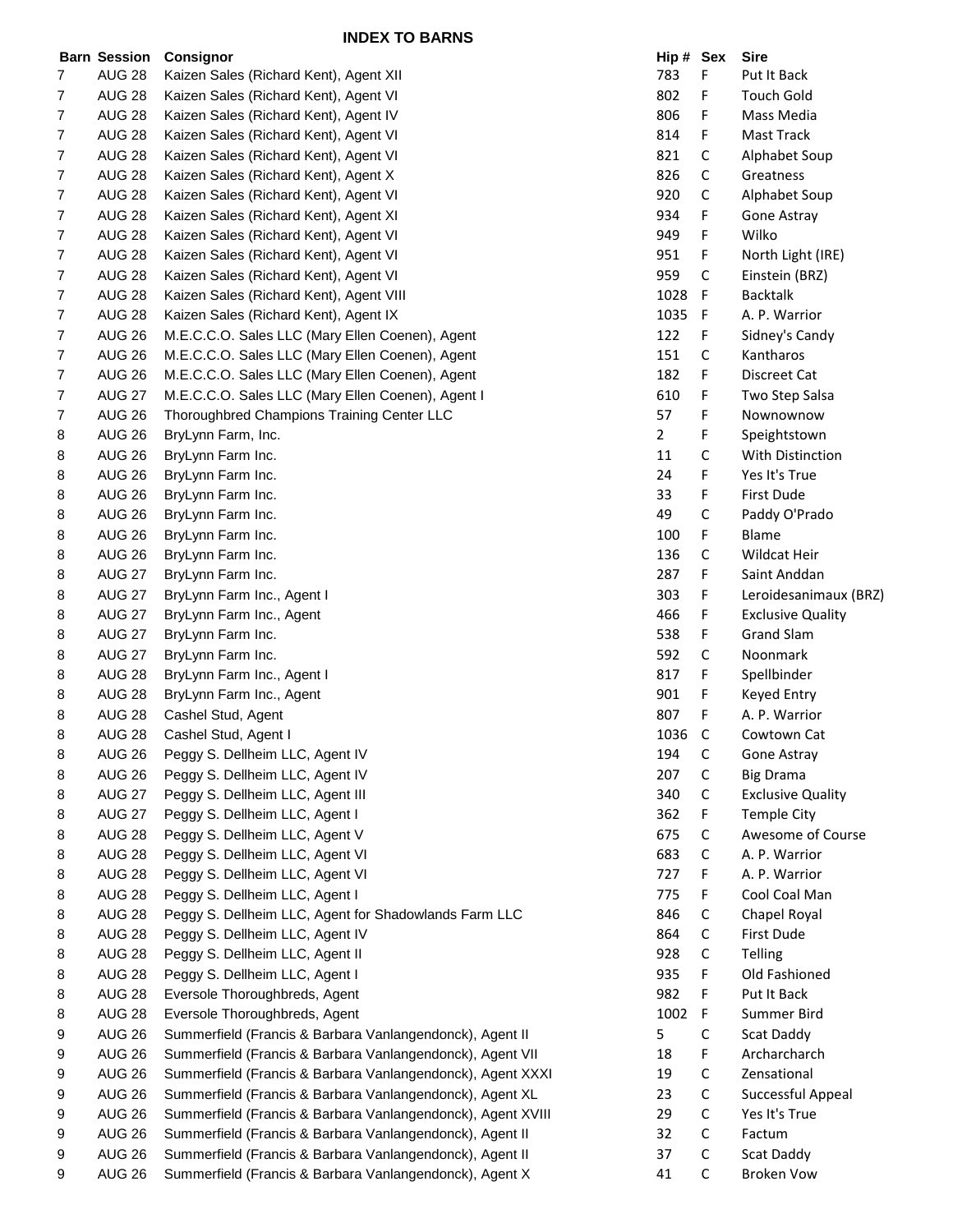|   | <b>Barn Session</b> | Consignor                                                                       | Hip # Sex |   | <b>Sire</b>              |
|---|---------------------|---------------------------------------------------------------------------------|-----------|---|--------------------------|
| 9 | <b>AUG 26</b>       | Summerfield (Francis & Barbara Vanlangendonck), Agent XXXII                     | 53        | F | Flatter                  |
| 9 | <b>AUG 26</b>       | Summerfield (Francis & Barbara Vanlangendonck), Agent III                       | 63        | С | <b>Twirling Candy</b>    |
| 9 | <b>AUG 26</b>       | Summerfield (Francis & Barbara Vanlangendonck), Agent VIII                      | 84        | F | Successful Appeal        |
| 9 | <b>AUG 26</b>       | Summerfield (Francis & Barbara Vanlangendonck), Agent II                        | 92        | С | <b>High Cotton</b>       |
| 9 | <b>AUG 26</b>       | Summerfield (Francis & Barbara Vanlangendonck), Agent CIX                       | 99        | F | Summer Bird              |
| 9 | <b>AUG 26</b>       | Summerfield (Francis & Barbara Vanlangendonck), Agent XLV                       | 111       | С | Harlan's Holiday         |
| 9 | <b>AUG 26</b>       | Summerfield (Francis & Barbara Vanlangendonck), Agent XV                        | 118       | С | <b>Trappe Shot</b>       |
| 9 | <b>AUG 26</b>       | Summerfield (Francis & Barbara Vanlangendonck), Agent IX                        | 133       | F | Drosselmeyer             |
| 9 | <b>AUG 26</b>       | Summerfield (Francis & Barbara Vanlangendonck), Agent CLXXIII                   | 156       | F | Mineshaft                |
| 9 | <b>AUG 26</b>       | Summerfield (Francis & Barbara Vanlangendonck), Agent XVIII                     | 187       | С | Successful Appeal        |
| 9 | <b>AUG 26</b>       | Summerfield (Francis & Barbara Vanlangendonck), Agent XLV                       | 196       | F | Include                  |
| 9 | <b>AUG 26</b>       | Summerfield (Francis & Barbara Vanlangendonck), Agent for Stonecliff Farm       | 197       | C | <b>High Cotton</b>       |
| 9 | <b>AUG 26</b>       | Summerfield (Francis & Barbara Vanlangendonck), Agent VIII                      | 198       | С | Macho Uno                |
| 9 | <b>AUG 26</b>       | Summerfield (Francis & Barbara Vanlangendonck), Agent XLVI                      | 200       | F | <b>Grand Slam</b>        |
| 9 | <b>AUG 26</b>       | Summerfield (Francis & Barbara Vanlangendonck), Agent for Stonestreet Thoro 202 |           | F | Kantharos                |
| 9 | <b>AUG 26</b>       | Summerfield (Francis & Barbara Vanlangendonck), Agent IX                        | 206       | F | Tiz Wonderful            |
| 9 | <b>AUG 26</b>       | Summerfield (Francis & Barbara Vanlangendonck), Agent LIV                       | 208       | С | Mineshaft                |
| 9 | <b>AUG 26</b>       | Summerfield (Francis & Barbara Vanlangendonck), Agent CXIX                      | 216       | F | <b>Twirling Candy</b>    |
| 9 | <b>AUG 26</b>       | Summerfield (Francis & Barbara Vanlangendonck), Agent X                         | 217       | F | Sky Mesa                 |
| 9 | <b>AUG 26</b>       | Summerfield (Francis & Barbara Vanlangendonck), Agent LI                        | 234       | F | <b>Custom for Carlos</b> |
| 9 | <b>AUG 26</b>       | Summerfield (Francis & Barbara Vanlangendonck), Agent CV                        | 237       | F | Archarcharch             |
| 9 | <b>AUG 26</b>       | Summerfield (Francis & Barbara Vanlangendonck), Agent V                         | 249       | С | City Zip                 |
| 9 | <b>AUG 26</b>       | Summerfield (Francis & Barbara Vanlangendonck), Agent XCVIII                    | 253       | F | <b>Big Drama</b>         |
| 9 | <b>AUG 27</b>       | Summerfield (Francis & Barbara Vanlangendonck), Agent XLVIII                    | 259       | F | J P's Gusto              |
|   | <b>AUG 27</b>       |                                                                                 | 261       | F |                          |
| 9 | <b>AUG 27</b>       | Summerfield (Francis & Barbara Vanlangendonck), Agent CXXXVI                    | 263       | С | Yesbyjimminy             |
| 9 |                     | Summerfield (Francis & Barbara Vanlangendonck), Agent LX                        |           |   | Wildcat Heir             |
| 9 | <b>AUG 27</b>       | Summerfield (Francis & Barbara Vanlangendonck), Agent CXIV                      | 266       | С | <b>Smarty Jones</b>      |
| 9 | <b>AUG 27</b>       | Summerfield (Francis & Barbara Vanlangendonck), Agent XIV                       | 267       | F | Leroidesanimaux (BRZ)    |
| 9 | <b>AUG 27</b>       | Summerfield (Francis & Barbara Vanlangendonck), Agent CXIX                      | 279       | F | Archarcharch             |
| 9 | <b>AUG 27</b>       | Summerfield (Francis & Barbara Vanlangendonck), Agent VIII                      | 288       | С | <b>Bellamy Road</b>      |
| 9 | <b>AUG 27</b>       | Summerfield (Francis & Barbara Vanlangendonck), Agent XLI                       | 314       | F | Indy Wind                |
| 9 | <b>AUG 27</b>       | Summerfield (Francis & Barbara Vanlangendonck), Agent XLVIII                    | 323       | C | Cowtown Cat              |
| 9 | <b>AUG 27</b>       | Summerfield (Francis & Barbara Vanlangendonck), Agent XXV                       | 328       | C | <b>Big Drama</b>         |
| 9 | <b>AUG 27</b>       | Summerfield (Francis & Barbara Vanlangendonck), Agent CXV                       | 331       | F | Tiz the One              |
| 9 | <b>AUG 27</b>       | Summerfield (Francis & Barbara Vanlangendonck), Agent LXXIII                    | 332       | С | Line of David            |
| 9 | <b>AUG 27</b>       | Summerfield (Francis & Barbara Vanlangendonck), Agent XXV                       | 360       | F | <b>General Quarters</b>  |
| 9 | <b>AUG 27</b>       | Summerfield (Francis & Barbara Vanlangendonck), Agent XCII                      | 366       | C | <b>High Cotton</b>       |
| 9 | <b>AUG 27</b>       | Summerfield (Francis & Barbara Vanlangendonck), Agent for Stonecliff Farm       | 370       | С | Here Comes Ben           |
| 9 | <b>AUG 27</b>       | Summerfield (Francis & Barbara Vanlangendonck), Agent XIX                       | 377       | С | Two Step Salsa           |
| 9 | <b>AUG 27</b>       | Summerfield (Francis & Barbara Vanlangendonck), Agent XLV                       | 382       | F | <b>Twirling Candy</b>    |
| 9 | <b>AUG 27</b>       | Summerfield (Francis & Barbara Vanlangendonck), Agent XCVIII                    | 386       | С | Cowtown Cat              |
| 9 | <b>AUG 27</b>       | Summerfield (Francis & Barbara Vanlangendonck), Agent LXXIX                     | 390       | С | Put It Back              |
| 9 | <b>AUG 27</b>       | Summerfield (Francis & Barbara Vanlangendonck), Agent V                         | 395       | F | <b>Bluegrass Cat</b>     |
| 9 | <b>AUG 27</b>       | Summerfield (Francis & Barbara Vanlangendonck), Agent XLI                       | 401       | С | Langfuhr                 |
| 9 | <b>AUG 27</b>       | Summerfield (Francis & Barbara Vanlangendonck), Agent CXVIII                    | 404       | С | A. P. Warrior            |
| 9 | <b>AUG 27</b>       | Summerfield (Francis & Barbara Vanlangendonck), Agent CXV                       | 412       | С | Private Vow              |
| 9 | <b>AUG 27</b>       | Summerfield (Francis & Barbara Vanlangendonck), Agent X                         | 416       | С | Wildcat Heir             |
| 9 | <b>AUG 27</b>       | Summerfield (Francis & Barbara Vanlangendonck), Agent XVIII                     | 419       | F | Super Saver              |
| 9 | <b>AUG 27</b>       | Summerfield (Francis & Barbara Vanlangendonck), Agent LXXIII                    | 429       | F | <b>First Defence</b>     |
| 9 | <b>AUG 27</b>       | Summerfield (Francis & Barbara Vanlangendonck), Agent CXX                       | 432       | F | Maimonides               |
| 9 | <b>AUG 27</b>       | Summerfield (Francis & Barbara Vanlangendonck), Agent X                         | 452       | F | D'wildcat                |
| 9 | <b>AUG 27</b>       | Summerfield (Francis & Barbara Vanlangendonck), Agent II                        | 460       | С | With Distinction         |
| 9 | <b>AUG 27</b>       | Summerfield (Francis & Barbara Vanlangendonck), Agent XXXI                      | 471       | С | Discreet Cat             |
| 9 | <b>AUG 27</b>       | Summerfield (Francis & Barbara Vanlangendonck), Agent XXXIII                    | 507       | F | Gone Astray              |
| 9 | <b>AUG 27</b>       | Summerfield (Francis & Barbara Vanlangendonck), Agent CI                        | 508       | F | Forefathers              |
| 9 | <b>AUG 27</b>       | Summerfield (Francis & Barbara Vanlangendonck), Agent CXIV                      | 512       | С | <b>Silver Tree</b>       |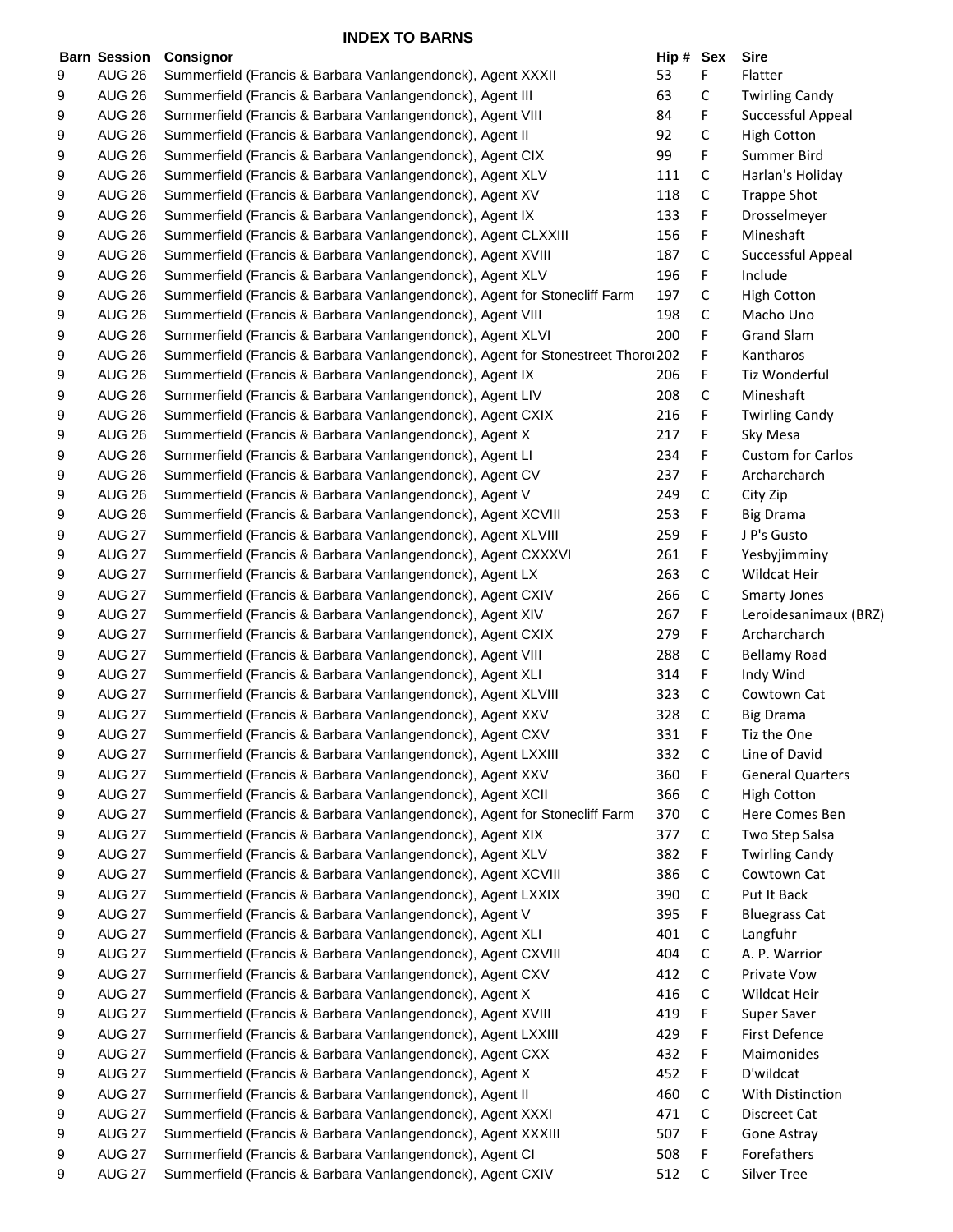|    | <b>Barn Session</b> | Consignor                                                                     | Hip # Sex |             | Sire                    |
|----|---------------------|-------------------------------------------------------------------------------|-----------|-------------|-------------------------|
| 9  | <b>AUG 27</b>       | Summerfield (Francis & Barbara Vanlangendonck), Agent CV                      | 553       | С           | Cowboy Cal              |
| 9  | <b>AUG 27</b>       | Summerfield (Francis & Barbara Vanlangendonck), Agent CI                      | 562       | F           | Forefathers             |
| 9  | <b>AUG 27</b>       | Summerfield (Francis & Barbara Vanlangendonck), Agent XXV                     | 564       | С           | Leroidesanimaux (BRZ)   |
| 9  | <b>AUG 27</b>       | Summerfield (Francis & Barbara Vanlangendonck), Agent XXXIII                  | 576       | F           | Senor Swinger           |
| 9  | <b>AUG 27</b>       | Summerfield (Francis & Barbara Vanlangendonck), Agent LVI                     | 587       | С           | Archarcharch            |
| 9  | <b>AUG 27</b>       | Summerfield (Francis & Barbara Vanlangendonck), Agent LXXV                    | 589       | F           | Mass Media              |
| 9  | <b>AUG 28</b>       | Summerfield (Francis & Barbara Vanlangendonck), Agent XXV                     | 650       | F           | <b>Telling</b>          |
| 9  | <b>AUG 28</b>       | Summerfield (Francis & Barbara Vanlangendonck), Agent LX                      | 657       | С           | <b>First Dude</b>       |
| 9  | <b>AUG 28</b>       | Summerfield (Francis & Barbara Vanlangendonck), Agent LX                      | 658       | $\mathsf C$ | <b>Big Drama</b>        |
| 9  | <b>AUG 28</b>       | Summerfield (Francis & Barbara Vanlangendonck), Agent XXIV                    | 662       | F           | Love of Money           |
| 9  | <b>AUG 28</b>       | Summerfield (Francis & Barbara Vanlangendonck), Agent LXXIX                   | 674       | F           | <b>Afleet Express</b>   |
| 9  | <b>AUG 28</b>       | Summerfield (Francis & Barbara Vanlangendonck), Agent XLVIII                  | 681       | С           | Wildcat Heir            |
| 9  | <b>AUG 28</b>       | Summerfield (Francis & Barbara Vanlangendonck), Agent XXII                    | 714       | С           | <b>First Dude</b>       |
|    | <b>AUG 28</b>       | Summerfield (Francis & Barbara Vanlangendonck), Agent IV                      | 716       | С           | Henrythenavigator       |
| 9  |                     |                                                                               |           |             |                         |
| 9  | <b>AUG 28</b>       | Summerfield (Francis & Barbara Vanlangendonck), Agent LXX                     | 719       | С           | Flashstorm              |
| 9  | <b>AUG 28</b>       | Summerfield (Francis & Barbara Vanlangendonck), Agent for Hawk's Meadow F 721 |           | F           | Cowtown Cat             |
| 9  | <b>AUG 28</b>       | Summerfield (Francis & Barbara Vanlangendonck), Agent LXXIII                  | 732       | F           | American Lion           |
| 9  | <b>AUG 28</b>       | Summerfield (Francis & Barbara Vanlangendonck), Agent XLVIII                  | 740       | F           | <b>Wildcat Heir</b>     |
| 9  | <b>AUG 28</b>       | Summerfield (Francis & Barbara Vanlangendonck), Agent CXIV                    | 752       | С           | <b>Talent Search</b>    |
| 9  | <b>AUG 28</b>       | Summerfield (Francis & Barbara Vanlangendonck), Agent LXXIX                   | 765       | С           | American Lion           |
| 9  | <b>AUG 28</b>       | Summerfield (Francis & Barbara Vanlangendonck), Agent XV                      | 778       | С           | Parading                |
| 9  | <b>AUG 28</b>       | Summerfield (Francis & Barbara Vanlangendonck), Agent XXIII                   | 782       | F           | <b>General Quarters</b> |
| 9  | <b>AUG 28</b>       | Summerfield (Francis & Barbara Vanlangendonck), Agent CXXXIX                  | 785       | С           | <b>Big Drama</b>        |
| 9  | <b>AUG 28</b>       | Summerfield (Francis & Barbara Vanlangendonck), Agent CXIV                    | 791       | С           | First Dude              |
| 9  | <b>AUG 28</b>       | Summerfield (Francis & Barbara Vanlangendonck), Agent LXI                     | 799       | F           | Private Vow             |
| 9  | <b>AUG 28</b>       | Summerfield (Francis & Barbara Vanlangendonck), Agent CXXXVI                  | 816       | С           | Cowboy Cal              |
| 9  | <b>AUG 28</b>       | Summerfield (Francis & Barbara Vanlangendonck), Agent LXXVIII                 | 845       | F           | In Summation            |
| 9  | <b>AUG 28</b>       | Summerfield (Francis & Barbara Vanlangendonck), Agent for Hawk's Meadow F 850 |           | F           | In Summation            |
| 9  | <b>AUG 28</b>       | Summerfield (Francis & Barbara Vanlangendonck), Agent XVIII                   | 855       | F           | Majesticperfection      |
| 9  | <b>AUG 28</b>       | Summerfield (Francis & Barbara Vanlangendonck), Agent CXXXVI                  | 859       | F           | In Summation            |
| 9  | <b>AUG 28</b>       | Summerfield (Francis & Barbara Vanlangendonck), Agent LXXIX                   | 862       | F           | Half Ours               |
| 9  | <b>AUG 28</b>       | Summerfield (Francis & Barbara Vanlangendonck), Agent XXXIX                   | 863       | F           | Plan                    |
| 9  | <b>AUG 28</b>       | Summerfield (Francis & Barbara Vanlangendonck), Agent XII                     | 866       | F           | <b>Trappe Shot</b>      |
| 9  | <b>AUG 28</b>       |                                                                               | 893       | С           | Courageous Cat          |
|    |                     | Summerfield (Francis & Barbara Vanlangendonck), Agent IV                      |           |             |                         |
| 9  | <b>AUG 28</b>       | Summerfield (Francis & Barbara Vanlangendonck), Agent XXV                     | 906       | C           | <b>Big Drama</b>        |
| 9  | <b>AUG 28</b>       | Summerfield (Francis & Barbara Vanlangendonck), Agent XLI                     | 919       | С           | Indy Wind               |
| 9  | <b>AUG 28</b>       | Summerfield (Francis & Barbara Vanlangendonck), Agent XXX                     | 952       | F           | Warrior's Reward        |
| 9  | <b>AUG 28</b>       | Summerfield (Francis & Barbara Vanlangendonck), Agent XCVII                   | 991       | F           | Girolamo                |
| 9  | <b>AUG 28</b>       | Summerfield (Francis & Barbara Vanlangendonck), Agent LXXXV                   | 1000      | C           | Half Ours               |
| 9  | <b>AUG 28</b>       | Summerfield (Francis & Barbara Vanlangendonck), Agent XXVI                    | 1008      | F           | Kantharos               |
| 9  | <b>AUG 28</b>       | Summerfield (Francis & Barbara Vanlangendonck), Agent CXIX                    | 1012      | C           | <b>Temple City</b>      |
| 9  | <b>AUG 28</b>       | Summerfield (Francis & Barbara Vanlangendonck), Agent CII                     | 1015      | C           | <b>Bluegrass Cat</b>    |
| 10 | <b>AUG 27</b>       | Big Easy, Agent II                                                            | 380       | F           | Repent                  |
| 10 | <b>AUG 28</b>       | Big Easy, Agent II                                                            | 703       | F           | Simon Pure              |
| 10 | <b>AUG 28</b>       | Big Easy, Agent I                                                             | 938       | C           | Tiz the One             |
| 10 | <b>AUG 26</b>       | <b>First Finds</b>                                                            | 4         | С           | Midnight Lute           |
| 10 | <b>AUG 26</b>       | <b>First Finds</b>                                                            | 9         | С           | Majestic Warrior        |
| 10 | <b>AUG 26</b>       | <b>First Finds</b>                                                            | 16        | С           | Put It Back             |
| 10 | <b>AUG 26</b>       | <b>First Finds</b>                                                            | 28        | С           | Archarcharch            |
| 10 | <b>AUG 26</b>       | <b>First Finds</b>                                                            | 40        | С           | <b>Trappe Shot</b>      |
| 10 | <b>AUG 26</b>       | First Finds, Agent                                                            | 61        | F           | First Samurai           |
| 10 | <b>AUG 26</b>       |                                                                               | 106       |             |                         |
|    |                     | First Finds, Agent                                                            |           | С           | Lemon Drop Kid          |
| 10 | <b>AUG 26</b>       | First Finds, Agent                                                            | 164       | С           | Tiz Wonderful           |
| 10 | <b>AUG 26</b>       | First Finds, Agent                                                            | 191       | С           | Tizway                  |
| 10 | <b>AUG 27</b>       | <b>First Finds</b>                                                            | 310       | F           | Paddy O'Prado           |
| 10 | <b>AUG 27</b>       | <b>First Finds</b>                                                            | 344       | С           | Drosselmeyer            |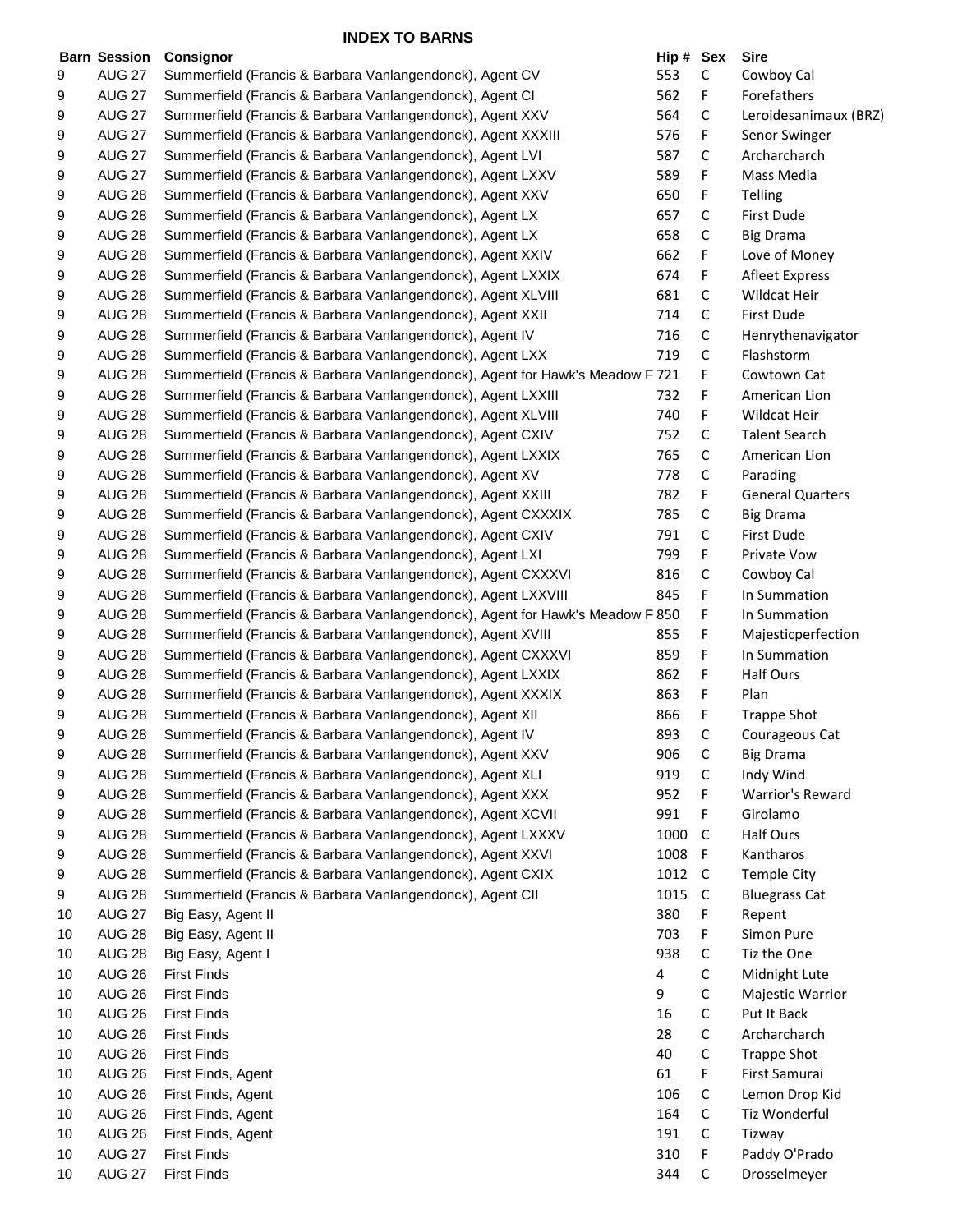|          | <b>Barn Session</b>            | Consignor                                                        | Hip#         | Sex         | <b>Sire</b>            |
|----------|--------------------------------|------------------------------------------------------------------|--------------|-------------|------------------------|
| 10       | <b>AUG 27</b>                  | <b>First Finds</b>                                               | 421          | $\mathsf C$ | <b>Big Drama</b>       |
| 10       | <b>AUG 27</b>                  | <b>First Finds</b>                                               | 453          | C           | Uncle Mo               |
| 10       | <b>AUG 27</b>                  | <b>First Finds</b>                                               | 480          | С           | Put It Back            |
| 10       | <b>AUG 27</b>                  | <b>First Finds</b>                                               | 574          | C           | A. P. Warrior          |
| 10       | <b>AUG 26</b>                  | Bobby Jones Equine LLC, Agent II                                 | $\mathbf{1}$ | F           | <b>Munnings</b>        |
| 10       | <b>AUG 26</b>                  | Bobby Jones Equine LLC, Agent II                                 | 44           | С           | Yes It's True          |
| 10       | <b>AUG 26</b>                  | Bobby Jones Equine LLC, Agent II                                 | 80           | F           | Tizway                 |
| 10       | <b>AUG 26</b>                  | Bobby Jones Equine LLC, Agent III                                | 188          | C           | <b>High Cotton</b>     |
| 10       | <b>AUG 27</b>                  | Bobby Jones Equine LLC, Agent IV                                 | 430          | $\mathsf C$ | <b>Touch Gold</b>      |
| 10       | <b>AUG 28</b>                  | Bobby Jones Equine LLC, Agent III                                | 751          | С           | <b>Pleasant Strike</b> |
| 10       | <b>AUG 28</b>                  | Bobby Jones Equine LLC, Agent                                    | 794          | F           | Telling                |
| 10       | <b>AUG 28</b>                  | Bobby Jones Equine LLC, Agent V                                  | 917          | F           | Concord Point          |
| 10       | <b>AUG 27</b>                  | L & S Bloodstock, Agent                                          | 474          | F           | American Lion          |
| 10       | <b>AUG 27</b>                  | L & S Bloodstock, Agent                                          | 637          | С           | <b>Giant Surprise</b>  |
| 10       | <b>AUG 28</b>                  | L & S Bloodstock, Agent                                          | 909          | F           | In Summation           |
| 10       | <b>AUG 28</b>                  | Omega Farm, Agent                                                | 730          | F           | Alphabet Soup          |
| 10       | <b>AUG 28</b>                  | Omega Farm, Agent                                                | 927          | C           | Justenuffhumor         |
| 10       | <b>AUG 27</b>                  | Parrish Farms, Agent                                             | 479          | F           | Imperialism            |
| 10       | <b>AUG 26</b>                  | Top Line Sales LLC, Agent VI                                     | 8            | С           | Wilburn                |
| 10       | <b>AUG 26</b>                  | Top Line Sales LLC, Agent I                                      | 14           | С           | <b>High Cotton</b>     |
| 10       | <b>AUG 26</b>                  | Top Line Sales LLC, Agent XV                                     | 51           | F           | <b>Graeme Hall</b>     |
| 10       | <b>AUG 26</b>                  | Top Line Sales LLC, Agent VII                                    | 82           | $\mathsf C$ | Wilburn                |
| 10       | <b>AUG 26</b>                  | Top Line Sales LLC, Agent V                                      | 120          | F           | Archarcharch           |
| 10       | <b>AUG 26</b>                  | Top Line Sales LLC, Agent XV                                     | 149          | С           | Sky Mesa               |
| 10       | <b>AUG 26</b>                  | Top Line Sales LLC, Agent VI                                     | 176          | C           | Include                |
| 10       | <b>AUG 26</b>                  | Top Line Sales LLC, Agent IV                                     | 205          | C           | <b>Big Drama</b>       |
| 10       | <b>AUG 26</b>                  | Top Line Sales LLC, Agent IV                                     | 219          | C           | Cape Blanco (IRE)      |
| 10       | <b>AUG 26</b>                  | Top Line Sales LLC, Agent VI                                     | 233          | С           | <b>Temple City</b>     |
| 10       | <b>AUG 27</b>                  | Top Line Sales LLC, Agent XI                                     | 260          | F           | <b>Discreetly Mine</b> |
| 10       | <b>AUG 27</b>                  | Top Line Sales LLC, Agent X                                      | 295          | C           | Hold Me Back           |
| 10       | <b>AUG 27</b>                  | Top Line Sales LLC, Agent IV                                     | 313          | F           | In Summation           |
| 10       | <b>AUG 27</b>                  | Top Line Sales LLC, Agent XI                                     | 420          | C           | U S Ranger             |
| 10       | <b>AUG 27</b>                  | Top Line Sales LLC, Agent X                                      | 490          | F           | Summer Bird            |
| 10       | <b>AUG 27</b>                  | Top Line Sales LLC, Agent VIII                                   | 537          | F           | Tiz Wonderful          |
| 10       | <b>AUG 27</b>                  | Top Line Sales LLC, Agent XIV                                    | 581          | С           | Dublin                 |
| 10       | <b>AUG 27</b>                  | Top Line Sales LLC, Agent VIII                                   | 583          | C           | Parading               |
| 10       | <b>AUG 27</b>                  | Top Line Sales LLC, Agent XII                                    | 586          | С           | <b>Badge of Silver</b> |
| 10       | <b>AUG 27</b>                  | Top Line Sales LLC, Agent III                                    | 631          | F           | In Summation           |
| 10       | <b>AUG 28</b>                  | Top Line Sales LLC, Agent XVI                                    | 664          | C           | <b>Backtalk</b>        |
| 10       | <b>AUG 28</b>                  | Top Line Sales LLC, Agent III                                    | 670          | C           | In Summation           |
| 10       | <b>AUG 28</b>                  | Top Line Sales LLC, Agent IV                                     | 712          | C           | <b>High Cotton</b>     |
| 10       | <b>AUG 28</b>                  | Top Line Sales LLC, Agent X                                      | 733          | F           | Spring At Last         |
| 10       | <b>AUG 28</b>                  | Top Line Sales LLC, Agent XII                                    | 772          | C           | Tizdejavu              |
| 10       | <b>AUG 28</b>                  | Top Line Sales LLC, Agent IV                                     | 820          | С           | <b>High Cotton</b>     |
| 10       | <b>AUG 28</b>                  | Top Line Sales LLC, Agent IV                                     | 899          | F           | Proud Citizen          |
| 10       | <b>AUG 28</b>                  | Top Line Sales LLC, Agent II                                     | 900          | F           | Neko Bay               |
| 10       | <b>AUG 28</b>                  | Top Line Sales LLC, Agent III                                    | 944          | F           | A. P. Warrior          |
| 10       | <b>AUG 28</b>                  | Top Line Sales LLC, Agent XI                                     | 993          | C           | Marchfield             |
| 10       | <b>AUG 28</b>                  | Top Line Sales LLC, Agent X                                      | 1019         | F           | U S Ranger             |
| 10       | <b>AUG 28</b>                  | Top Line Sales LLC, Agent X                                      | 1025         | F           | Colonel John           |
|          | <b>AUG 27</b>                  | Tradewinds Farm, Agent                                           | 307          | F           | Benny the Bull         |
| 10<br>11 | <b>AUG 26</b>                  | <b>Camelot Acres Racing and Sales</b>                            | 50           | F           | Wildcat Heir           |
| 11       | <b>AUG 26</b>                  | <b>Camelot Acres Racing and Sales</b>                            | 55           | С           | Giant's Causeway       |
|          |                                |                                                                  | 62           | C           |                        |
| 11       | <b>AUG 26</b>                  | Camelot Acres Racing and Sales<br>Camelot Acres Racing and Sales | 174          | C           | <b>Big Brown</b>       |
| 11       | <b>AUG 26</b><br><b>AUG 27</b> |                                                                  | 483          | F           | <b>High Cotton</b>     |
| 11       |                                | Camelot Acres Racing and Sales                                   |              |             | High Cotton            |

| Hip # | Sex | Sire                   |
|-------|-----|------------------------|
| 421   | C   | <b>Big Drama</b>       |
| 453   | C   | Uncle Mo               |
| 480   | C   | Put It Back            |
| 574   | C   | A. P. Warrior          |
| 1     | F   | Munnings               |
| 44    | C   | Yes It's True          |
| 80    | F   | Tizway                 |
| 188   | C   | <b>High Cotton</b>     |
| 430   | C   | <b>Touch Gold</b>      |
| 751   | Ċ   | <b>Pleasant Strike</b> |
| 794   | F   | Telling                |
| 917   | F   | <b>Concord Point</b>   |
| 474   | F   | American Lion          |
| 637   | Ċ   | <b>Giant Surprise</b>  |
| 909   | F   | In Summation           |
| 730   |     |                        |
|       | F   | Alphabet Soup          |
| 927   | C   | Justenuffhumor         |
| 479   | F   | Imperialism            |
| 8     | C   | Wilburn                |
| 14    | C   | <b>High Cotton</b>     |
| 51    | F   | <b>Graeme Hall</b>     |
| 82    | C   | Wilburn                |
| 120   | F   | Archarcharch           |
| 149   | C   | Sky Mesa               |
| 176   | C   | Include                |
| 205   | C   | Big Drama              |
| 219   | C   | Cape Blanco (IRE)      |
| 233   | C   | <b>Temple City</b>     |
| 260   | F   | <b>Discreetly Mine</b> |
| 295   | C   | <b>Hold Me Back</b>    |
| 313   | F   | In Summation           |
| 420   | C   | U S Ranger             |
| 490   | F   | Summer Bird            |
| 537   | F   | Tiz Wonderful          |
| 581   | C   | Dublin                 |
| 583   | C   | Parading               |
| 586   | C   | <b>Badge of Silver</b> |
| 631   | F   | In Summation           |
| 664   | C   | <b>Backtalk</b>        |
| 670   | C   | In Summation           |
| 712   | C   | <b>High Cotton</b>     |
| 733   | F   | Spring At Last         |
| 772   | C   | Tizdejavu              |
| 820   | C   | <b>High Cotton</b>     |
| 899   | F   | Proud Citizen          |
| 900   | F   | Neko Bay               |
|       |     |                        |
| 944   | F   | A. P. Warrior          |
| 993   | c   | Marchfield             |
| 1019  | F   | U S Ranger             |
| 1025  | F   | Colonel John           |
| 307   | F   | Benny the Bull         |
| 50    | F   | <b>Wildcat Heir</b>    |
| 55    | C   | Giant's Causeway       |
| 62    | C   | <b>Big Brown</b>       |
| 174   | C   | <b>High Cotton</b>     |
| 483   | F   | <b>High Cotton</b>     |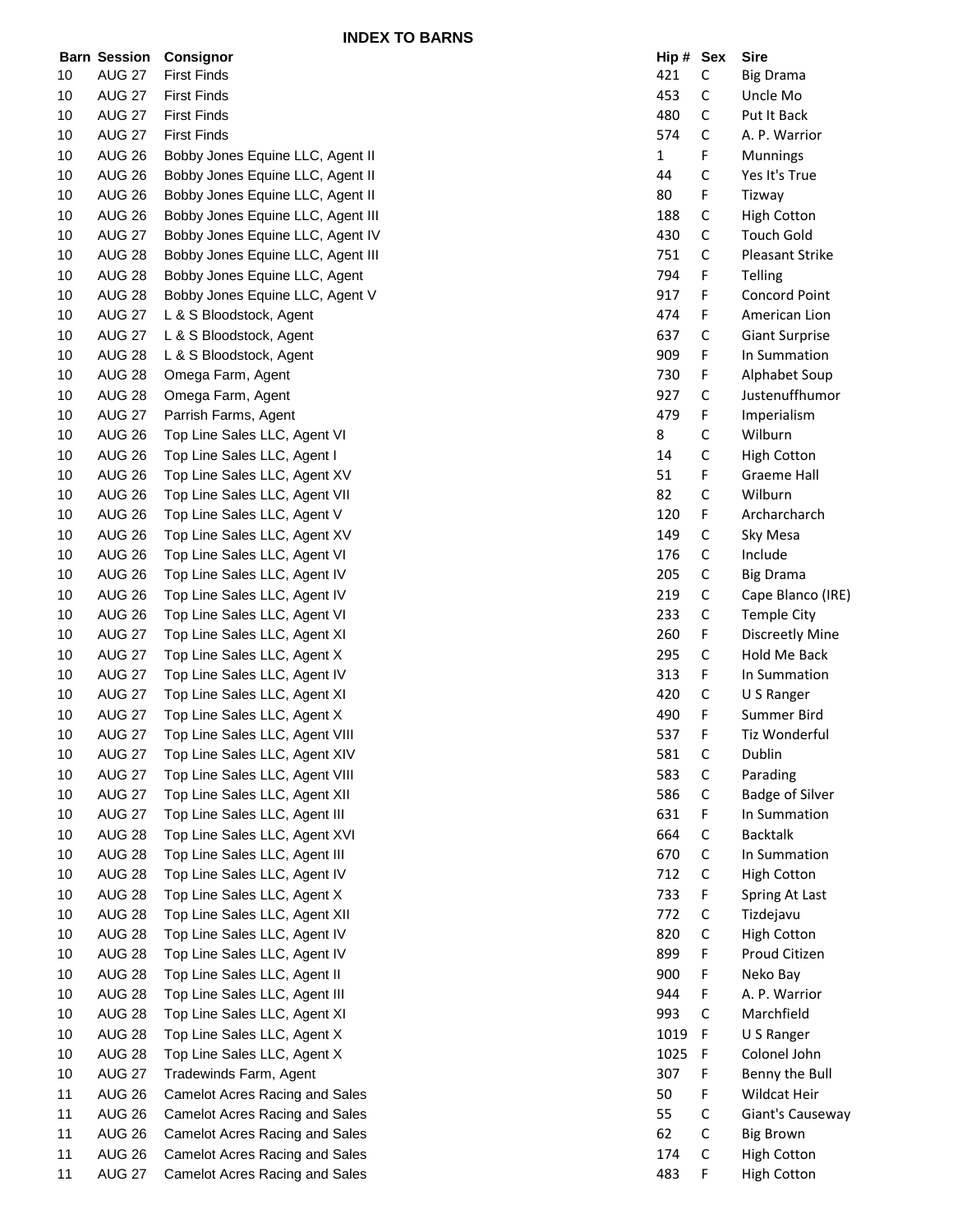|    | <b>Barn Session</b> | <b>Consignor</b>                                | Hip # Sex |             | <b>Sire</b>             |
|----|---------------------|-------------------------------------------------|-----------|-------------|-------------------------|
| 11 | <b>AUG 27</b>       | Camelot Acres Racing and Sales                  | 504       | $\mathsf C$ | <b>High Cotton</b>      |
| 11 | <b>AUG 27</b>       | <b>Camelot Acres Racing and Sales</b>           | 551       | F           | <b>High Cotton</b>      |
| 11 | <b>AUG 28</b>       | <b>Camelot Acres Racing and Sales</b>           | 930       | C           | <b>Brother Derek</b>    |
| 11 | <b>AUG 28</b>       | Camelot Acres Racing and Sales                  | 947       | C           | Indygo Shiner           |
| 11 | <b>AUG 28</b>       | Camelot Acres Racing and Sales, Agent           | 1020      | F.          | Regal Ransom            |
| 11 | <b>AUG 26</b>       | Green Lane Farm South LLC                       | 69        | С           | Uncle Mo                |
| 11 | <b>AUG 26</b>       | Green Lane Farm South LLC                       | 79        | С           | Nownownow               |
| 11 | <b>AUG 26</b>       | Green Lane Farm South LLC                       | 170       | F           | <b>General Quarters</b> |
| 11 | <b>AUG 26</b>       | Green Lane Farm South LLC                       | 201       | F           | Leroidesanimaux (BRZ)   |
| 11 | <b>AUG 26</b>       | Beth Hancock, Agent                             | 70        | С           | Marchfield              |
| 11 | <b>AUG 27</b>       | Beth Hancock, Agent                             | 443       | C           | Notional                |
| 11 | <b>AUG 26</b>       | I. C. Stables                                   | 121       | С           | <b>Discreetly Mine</b>  |
| 11 | <b>AUG 27</b>       | I. C. Stables                                   | 268       | C           | Put It Back             |
| 11 | <b>AUG 27</b>       | I. C. Stables, Agent I                          | 321       | C           | Yesbyjimminy            |
| 11 | <b>AUG 27</b>       | I. C. Stables, Agent I                          | 445       | $\mathsf C$ | City Place              |
| 11 | <b>AUG 27</b>       | I. C. Stables, Agent I                          | 561       | F           | <b>Graeme Hall</b>      |
|    | <b>AUG 27</b>       | I. C. Stables                                   | 569       | F           |                         |
| 11 |                     |                                                 |           |             | <b>Big Bad Barnie</b>   |
| 11 | <b>AUG 28</b>       | I. C. Stables                                   | 784       | C           | Hear No Evil            |
| 11 | <b>AUG 28</b>       | I. C. Stables, Agent I                          | 827       | F           | Gottcha Gold            |
| 11 | <b>AUG 28</b>       | I. C. Stables                                   | 860       | C           | Two Step Salsa          |
| 11 | <b>AUG 28</b>       | I. C. Stables                                   | 979       | C           | Repent                  |
| 11 | <b>AUG 27</b>       | Let's Go Farm (Felicia Serafino & Becky Cooney) | 449       | F           | Motovato                |
| 11 | <b>AUG 28</b>       | Let's Go Farm (Felicia Serafino & Becky Cooney) | 955       | F           | Greatness               |
| 11 | <b>AUG 26</b>       | Kelli Mitchell, Agent III                       | 87        | С           | Cowtown Cat             |
| 11 | <b>AUG 26</b>       | Kelli Mitchell, Agent IV                        | 119       | F           | Songandaprayer          |
| 11 | <b>AUG 26</b>       | Kelli Mitchell, Agent III                       | 215       | С           | Pomeroy                 |
| 11 | <b>AUG 26</b>       | Kelli Mitchell, Agent IV                        | 256       | F           | Gone Astray             |
| 11 | <b>AUG 27</b>       | Kelli Mitchell, Agent IV                        | 270       | C           | Niagara Causeway        |
| 11 | <b>AUG 27</b>       | Kelli Mitchell, Agent I                         | 276       | $\mathsf C$ | <b>High Cotton</b>      |
| 11 | <b>AUG 27</b>       | Kelli Mitchell, Agent III                       | 356       | C           | Gottcha Gold            |
| 11 | <b>AUG 27</b>       | Kelli Mitchell, Agent                           | 447       | C           | Midnight Lute           |
| 11 | <b>AUG 27</b>       | Kelli Mitchell, Agent                           | 465       | C           | Cowboy Cal              |
| 11 | <b>AUG 27</b>       | Kelli Mitchell, Agent VI                        | 481       | С           | Gottcha Gold            |
| 11 | <b>AUG 27</b>       | Kelli Mitchell, Agent I                         | 544       | С           | Yes It's True           |
| 11 | <b>AUG 27</b>       | Kelli Mitchell, Agent II                        | 552       | F           | First Dude              |
| 11 | <b>AUG 27</b>       | Kelli Mitchell, Agent I                         | 556       | С           | Bob and John            |
| 11 | <b>AUG 27</b>       | Kelli Mitchell, Agent I                         | 563       | С           | Two Step Salsa          |
| 11 | <b>AUG 27</b>       | Kelli Mitchell, Agent VI                        | 584       | C           | Gottcha Gold            |
| 11 | <b>AUG 27</b>       | Kelli Mitchell, Agent VI                        | 597       | $\mathsf C$ | Gottcha Gold            |
| 11 | <b>AUG 27</b>       | Kelli Mitchell, Agent                           | 623       | $\mathsf C$ | Tiz the One             |
| 11 | <b>AUG 27</b>       | Kelli Mitchell, Agent I                         | 624       | C           | A. P. Warrior           |
| 11 | <b>AUG 27</b>       | Kelli Mitchell, Agent I                         | 642       | C           | Two Step Salsa          |
| 11 | <b>AUG 28</b>       | Kelli Mitchell, Agent I                         | 663       | $\mathsf C$ | Kantharos               |
| 11 | <b>AUG 28</b>       | Kelli Mitchell, Agent IV                        | 841       | C           | Kantharos               |
| 11 | <b>AUG 28</b>       | Kelli Mitchell, Agent IV                        | 848       | F           | Cowtown Cat             |
| 11 | <b>AUG 28</b>       | Kelli Mitchell, Agent I                         | 880       | C           | Yesbyjimminy            |
| 11 | <b>AUG 28</b>       | Kelli Mitchell, Agent IV                        | 904       | F           | Teuflesberg             |
| 11 | <b>AUG 28</b>       | Kelli Mitchell, Agent II                        | 914       | С           | Notional                |
| 11 | <b>AUG 28</b>       | Kelli Mitchell, Agent V                         | 973       | С           | Yesbyjimminy            |
| 11 | <b>AUG 26</b>       | Perrone Sales, Ltd., Agent I                    | 180       | F           | Unbridled's Song        |
| 11 | <b>AUG 26</b>       | Perrone Sales, Ltd., Agent II                   | 231       | С           | Archarcharch            |
| 11 | <b>AUG 26</b>       | Perrone Sales, Ltd., Agent IV                   | 232       | С           | <b>Big Drama</b>        |
| 11 | <b>AUG 26</b>       | Perrone Sales, Ltd., Agent V                    | 258       | F           | <b>Twirling Candy</b>   |
|    |                     |                                                 |           |             |                         |
| 11 | <b>AUG 27</b>       | Perrone Sales, Ltd., Agent II                   | 359       | F           | Regal Ransom            |
| 11 | <b>AUG 27</b>       | Perrone Sales, Ltd., Agent III                  | 533       | С           | Gone Astray             |
| 11 | <b>AUG 26</b>       | Silver Oaks Farm, Agent III                     | 107       | F.          | Old Fashioned           |

| $\mathsf{sup}\; \mathsf{H}$ | эех    | əıre                             |
|-----------------------------|--------|----------------------------------|
| 504                         | С      | <b>High Cotton</b>               |
| 551                         | F      | <b>High Cotton</b>               |
| 930                         | с      | <b>Brother Derek</b>             |
| 947                         | C      | Indygo Shiner                    |
| 1020                        | F      | Regal Ransom                     |
| 69                          | c      | Uncle Mo                         |
| 79                          | Ċ      | Nownownow                        |
| 170                         | F      | <b>General Quarters</b>          |
| 201                         | F      | Leroidesanimaux (BRZ             |
| 70                          | С      | Marchfield                       |
| 443                         | C      | Notional                         |
| 121                         | C      | <b>Discreetly Mine</b>           |
| 268                         | C      | Put It Back                      |
| 321                         | C      | Yesbyjimminy                     |
| 445                         | C      |                                  |
|                             |        | City Place                       |
| 561                         | F      | Graeme Hall                      |
| 569                         | F      | <b>Big Bad Barnie</b>            |
| 784                         | c      | Hear No Evil                     |
| 827                         | F      | Gottcha Gold                     |
| 860                         | c      | Two Step Salsa                   |
| 979                         | Ċ      | Repent                           |
| 449                         | F      | Motovato                         |
| 955                         | F      | Greatness                        |
| 87                          | C      | Cowtown Cat                      |
| 119                         | F      | Songandaprayer                   |
| 215                         | c      | Pomeroy                          |
| 256                         | F      | Gone Astray                      |
| 270                         | С      | Niagara Causeway                 |
| 276                         | С      | <b>High Cotton</b>               |
| 356                         | C      | Gottcha Gold                     |
| 447                         | C      | Midnight Lute                    |
| 465                         | C      | Cowboy Cal                       |
| 481                         | C      | Gottcha Gold                     |
| 544                         | Ċ      | Yes It's True                    |
| 552                         | F      | <b>First Dude</b>                |
| 556                         | с      | Bob and John                     |
| 563                         | C      | Two Step Salsa                   |
| 584                         | C      | Gottcha Gold                     |
| 597                         | C      | Gottcha Gold                     |
| 623                         | C      | Tiz the One                      |
| 624                         | C      | A. P. Warrior                    |
| 642                         | C      | Two Step Salsa                   |
| 663                         | C      | Kantharos                        |
| 841                         | C      | Kantharos                        |
| 848                         | F      | Cowtown Cat                      |
| 880                         | C      | Yesbyjimminy                     |
| 904                         | F      | Teuflesberg                      |
| 914                         | С      | Notional                         |
| 973                         | C      | Yesbyjimminy                     |
| 180                         | F      |                                  |
|                             |        | Unbridled's Song<br>Archarcharch |
| 231                         | С<br>C |                                  |
| 232                         |        | <b>Big Drama</b>                 |
| 258                         | F      | <b>Twirling Candy</b>            |
| 359                         | F      | Regal Ransom                     |
| 533                         | c      | Gone Astray                      |
| 107                         | F      | Old Fashioned                    |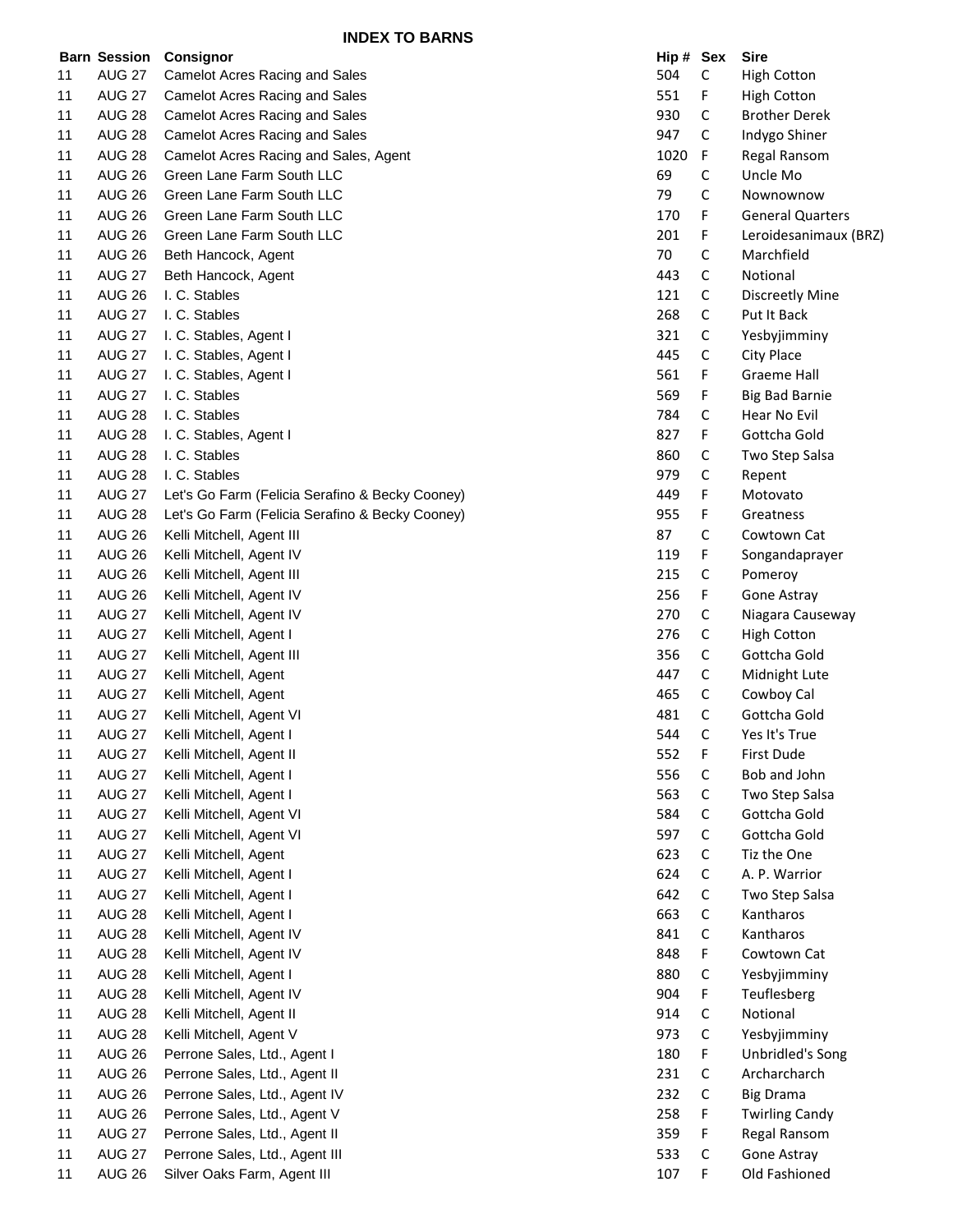**INDEX TO BARNS**

|    | <b>Barn Session</b> | Consignor                                                          | Hip # Sex |   | <b>Sire</b>             |
|----|---------------------|--------------------------------------------------------------------|-----------|---|-------------------------|
| 11 | <b>AUG 27</b>       | Silver Oaks Farm, Agent                                            | 517       | F | <b>Big Drama</b>        |
| 11 | <b>AUG 27</b>       | Silver Oaks Farm, Agent                                            | 550       | F | A. P. Warrior           |
| 11 | <b>AUG 28</b>       | Silver Oaks Farm, Agent I                                          | 788       | С | Leroidesanimaux (BRZ)   |
| 11 | <b>AUG 28</b>       | Silver Oaks Farm, Agent IV                                         | 843       | С | Ready's Image           |
| 11 | <b>AUG 28</b>       | Silver Oaks Farm, Agent                                            | 891       | С | <b>Pleasant Strike</b>  |
| 11 | <b>AUG 28</b>       | Silver Oaks Farm, Agent II                                         | 950       | С | Awesome of Course       |
| 11 | <b>AUG 28</b>       | Silver Oaks Farm, Agent                                            | 954       | С | Awesome of Course       |
| 12 | <b>AUG 27</b>       | Sharon Biamonte, Agent III                                         | 275       | С | First Dude              |
| 12 | <b>AUG 27</b>       | Sharon Biamonte, Agent I                                           | 605       | F | Saint Anddan            |
| 12 | <b>AUG 27</b>       | Sharon Biamonte, Agent II                                          | 641       | F | It's No Joke            |
| 12 | <b>AUG 28</b>       | Sharon Biamonte, Agent IV                                          | 720       | С | <b>Big Drama</b>        |
| 12 | <b>AUG 28</b>       | Sharon Biamonte, Agent I                                           | 842       | F | Cowtown Cat             |
| 12 | <b>AUG 28</b>       | Sharon Biamonte, Agent I                                           | 868       | С | Put It Back             |
| 12 | <b>AUG 28</b>       | Sharon Biamonte, Agent V                                           | 967       | F | Gone Astray             |
| 12 | <b>AUG 28</b>       | Sharon Biamonte, Agent I                                           | 975       | F | Mass Media              |
| 12 | <b>AUG 27</b>       | Greystone Manor Farm                                               | 316       | F | <b>High Cotton</b>      |
| 12 | <b>AUG 28</b>       | Greystone Manor Farm                                               | 736       | F | Leroidesanimaux (BRZ)   |
| 12 | <b>AUG 26</b>       | Kim Harrison (Top Speed Farm), Agent II                            | 17        | F | Ice Box                 |
| 12 | <b>AUG 26</b>       | Kim Harrison (Top Speed Farm), Agent VI                            | 65        | F | Drosselmeyer            |
| 12 | <b>AUG 26</b>       | Kim Harrison (Top Speed Farm), Agent III                           | 101       | F | Midshipman              |
| 12 | <b>AUG 26</b>       | Kim Harrison (Top Speed Farm), Agent IX                            | 103       | С | Giant Oak               |
| 12 | <b>AUG 26</b>       | Kim Harrison (Top Speed Farm), Agent VIII                          | 117       | F | Noonmark                |
| 12 | <b>AUG 26</b>       | Kim Harrison (Top Speed Farm), Agent IV                            | 152       | F | <b>Street Boss</b>      |
| 12 | <b>AUG 27</b>       | Kim Harrison (Top Speed Farm), Agent I                             | 555       | F | Keyed Entry             |
| 12 | <b>AUG 27</b>       | Kim Harrison (Top Speed Farm), Agent VII                           | 580       | С | Girolamo                |
| 12 | <b>AUG 27</b>       | Kim Harrison (Top Speed Farm), Agent III                           | 596       | F | Zensational             |
| 12 | <b>AUG 27</b>       | Kim Harrison (Top Speed Farm), Agent V                             | 630       | F | Greatness               |
| 12 | <b>AUG 28</b>       | Kim Harrison (Top Speed Farm), Agent V                             | 758       | F | Leroidesanimaux (BRZ)   |
| 12 | <b>AUG 28</b>       | Kim Harrison (Top Speed Farm), Agent V                             | 792       | С | <b>Flower Alley</b>     |
| 12 | <b>AUG 28</b>       | Kim Harrison (Top Speed Farm), Agent IV                            | 873       | С | Parading                |
| 12 | <b>AUG 27</b>       | Jimmy Miranda, Agent                                               | 441       | С | <b>Frost Giant</b>      |
| 12 | <b>AUG 28</b>       | Jimmy Miranda, Agent                                               | 795       | F | Griffinite              |
| 12 | <b>AUG 26</b>       | TdM Sales (Tristan & Valery de Meric), Agent VII                   | 83        | F | Leroidesanimaux (BRZ)   |
| 12 | <b>AUG 26</b>       | TdM Sales (Tristan & Valery de Meric)                              | 85        | C | Afleet Alex             |
| 12 | <b>AUG 26</b>       | TdM Sales (Tristan & Valery de Meric), Agent for Palm Meadows Farm | 97        | F | Indygo Shiner           |
| 12 | AUG 26              | TdM Sales (Tristan & Valery de Meric), Agent IV                    | 145       | F | Street Hero             |
| 12 | <b>AUG 26</b>       | TdM Sales (Tristan & Valery de Meric)                              | 168       | С | <b>High Cotton</b>      |
| 12 | <b>AUG 26</b>       | TdM Sales (Tristan & Valery de Meric), Agent VIII                  | 183       | F | Kantharos               |
| 12 | <b>AUG 26</b>       | TdM Sales (Tristan & Valery de Meric), Agent VI                    | 223       | F | <b>General Quarters</b> |
| 12 | <b>AUG 26</b>       | TdM Sales (Tristan & Valery de Meric), Agent IX                    | 229       | С | Scat Daddy              |
| 12 | <b>AUG 27</b>       | TdM Sales (Tristan & Valery de Meric), Agent XVI                   | 301       | С | Benny the Bull          |
| 12 | <b>AUG 27</b>       | TdM Sales (Tristan & Valery de Meric), Agent VIII                  | 337       | С | Pomeroy                 |
| 12 | <b>AUG 27</b>       | TdM Sales (Tristan & Valery de Meric), Agent VIII                  | 342       | F | Afleet Alex             |
| 12 | <b>AUG 27</b>       | TdM Sales (Tristan & Valery de Meric), Agent II                    | 348       | F | Put It Back             |
| 12 | <b>AUG 27</b>       | TdM Sales (Tristan & Valery de Meric), Agent XIV                   | 353       | F | <b>High Cotton</b>      |
| 12 | <b>AUG 27</b>       | TdM Sales (Tristan & Valery de Meric), Agent V                     | 369       | F | Girolamo                |
| 12 | <b>AUG 27</b>       | TdM Sales (Tristan & Valery de Meric), Agent VI                    | 407       | F | Gone Astray             |
| 12 | <b>AUG 27</b>       | TdM Sales (Tristan & Valery de Meric), Agent I                     | 473       | F | Stevie Wonderboy        |
| 12 | <b>AUG 27</b>       | TdM Sales (Tristan & Valery de Meric), Agent XI                    | 477       | С | First Defence           |
| 12 | <b>AUG 27</b>       | TdM Sales (Tristan & Valery de Meric), Agent XV                    | 485       | F | Cool Coal Man           |
| 12 | <b>AUG 27</b>       | TdM Sales (Tristan & Valery de Meric), Agent X                     | 492       | С | <b>General Quarters</b> |
| 12 | <b>AUG 27</b>       | TdM Sales (Tristan & Valery de Meric), Agent VI                    | 516       | F | Gone Astray             |
| 12 | <b>AUG 27</b>       | TdM Sales (Tristan & Valery de Meric), Agent III                   | 521       | С | Imperialism             |
| 12 | <b>AUG 27</b>       | TdM Sales (Tristan & Valery de Meric), Agent V                     | 572       | С | First Defence           |
| 12 | <b>AUG 27</b>       | TdM Sales (Tristan & Valery de Meric), Agent III                   | 617       | F | Canadian Frontier       |
| 12 | <b>AUG 28</b>       | TdM Sales (Tristan & Valery de Meric), Agent VI                    | 715       | F | <b>United States</b>    |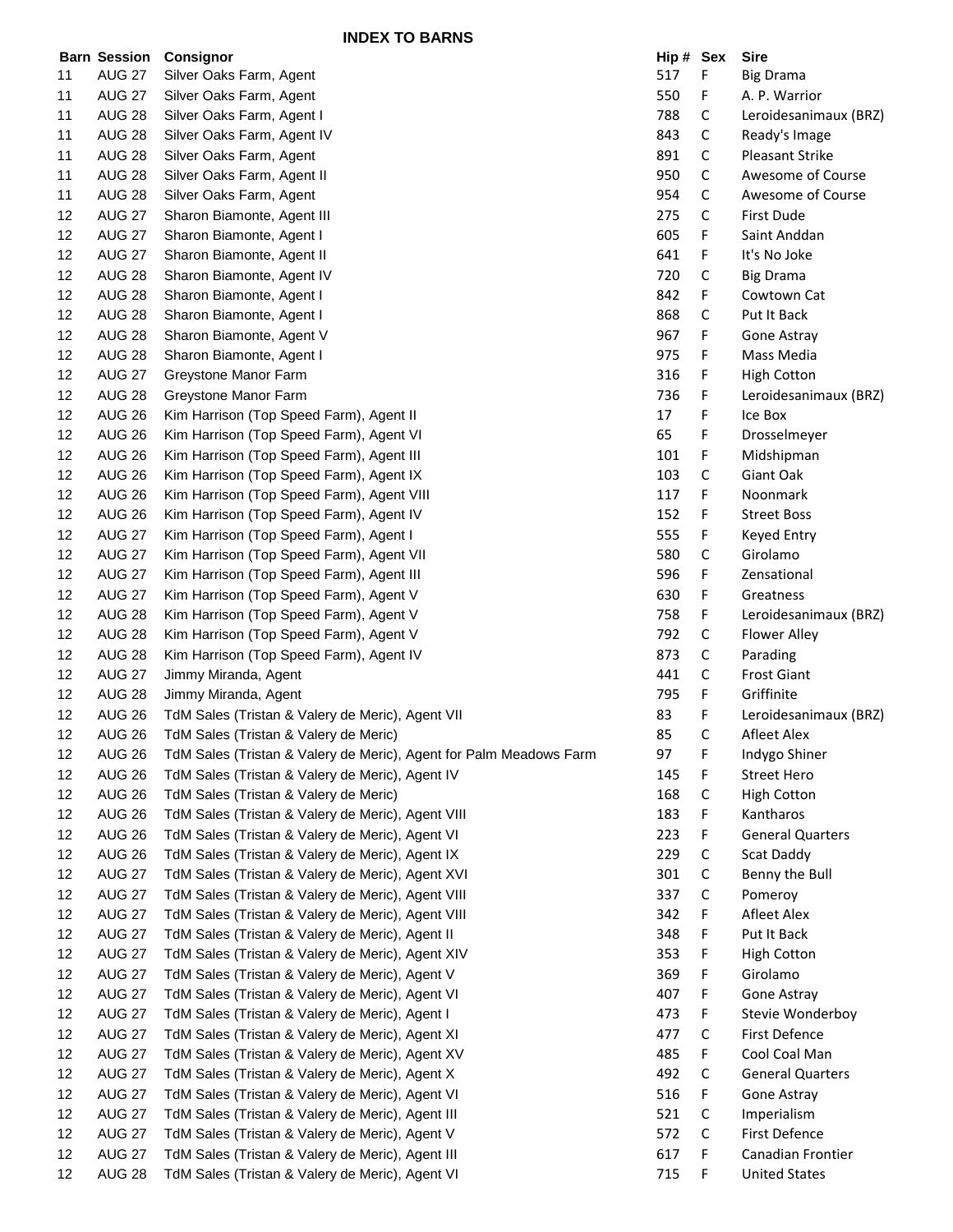|    | <b>Barn Session</b> | Consignor                                                         | Hip # Sex |             | <b>Sire</b>             |
|----|---------------------|-------------------------------------------------------------------|-----------|-------------|-------------------------|
| 12 | <b>AUG 28</b>       | TdM Sales (Tristan & Valery de Meric), Agent VIII                 | 741       | $\mathsf C$ | Roman Ruler             |
| 12 | <b>AUG 28</b>       | TdM Sales (Tristan & Valery de Meric), Agent V                    | 747       | C           | Hold Me Back            |
| 12 | <b>AUG 28</b>       | TdM Sales (Tristan & Valery de Meric), Agent V                    | 771       | F           | Wilburn                 |
| 12 | <b>AUG 28</b>       | TdM Sales (Tristan & Valery de Meric), Agent XIV                  | 797       | F           | Flashy Bull             |
| 12 | <b>AUG 28</b>       | TdM Sales (Tristan & Valery de Meric)                             | 830       | $\mathsf C$ | <b>Street Boss</b>      |
| 12 | <b>AUG 28</b>       | TdM Sales (Tristan & Valery de Meric), Agent VI                   | 844       | F           | <b>General Quarters</b> |
| 12 | <b>AUG 28</b>       | TdM Sales (Tristan & Valery de Meric)                             | 890       | C           | Kantharos               |
| 12 | <b>AUG 28</b>       | TdM Sales (Tristan & Valery de Meric), Agent X                    | 896       | F           | Interactif              |
| 12 | <b>AUG 28</b>       | TdM Sales (Tristan & Valery de Meric), Agent X                    | 926       | F           | A. P. Warrior           |
| 12 | <b>AUG 28</b>       | TdM Sales (Tristan & Valery de Meric), Agent VI                   | 929       | $\mathsf C$ | Telling                 |
| 12 | <b>AUG 28</b>       | TdM Sales (Tristan & Valery de Meric), Agent X                    | 1031      | C           | Gone Astray             |
| 12 | <b>AUG 26</b>       | The Acorn LLC, Agent for White Oaks (Mr. & Mrs. S. H. Rogers, Jr) | 13        | C           | Include                 |
| 12 | <b>AUG 26</b>       | The Acorn LLC, Agent                                              | 212       | $\mathsf C$ | Kantharos               |
| 12 | <b>AUG 27</b>       | The Acorn LLC, Agent IV                                           | 311       | F.          | Pomeroy                 |
| 12 | <b>AUG 27</b>       | The Acorn LLC, Agent II                                           | 345       | C           | Put It Back             |
| 12 | <b>AUG 28</b>       |                                                                   | 679       |             | Mass Media              |
|    |                     | The Acorn LLC, Agent for White Oaks (Mr. & Mrs. S. H. Rogers, Jr) |           | F           |                         |
| 12 | <b>AUG 28</b>       | The Acorn LLC, Agent III                                          | 810       | F           | Indy Wind               |
| 12 | <b>AUG 28</b>       | The Acorn LLC, Agent III                                          | 836       | F           | Mass Media              |
| 12 | <b>AUG 28</b>       | The Acorn LLC, Agent I                                            | 886       | $\mathsf C$ | Awesome of Course       |
| 12 | <b>AUG 26</b>       | Tuxedo Farm, Agent                                                | 78        | F           | First Dude              |
| 12 | <b>AUG 27</b>       | Tuxedo Farm, Agent                                                | 525       | С           | Factum                  |
| 12 | <b>AUG 27</b>       | Wild Heart Stable                                                 | 540       | С           | City Place              |
| 12 | <b>AUG 27</b>       | Wild Heart Stable                                                 | 582       | F           | Gottcha Gold            |
| 12 | <b>AUG 28</b>       | Wild Heart Stable                                                 | 812       | С           | Value Plus              |
| 13 | <b>AUG 28</b>       | Chapel Hill Bloodstock, Agent                                     | 995       | F           | Parading                |
| 13 | <b>AUG 28</b>       | <b>Classic Quarter Farm</b>                                       | 656       | $\mathsf C$ | Future Lover            |
| 13 | <b>AUG 28</b>       | Classic Quarter Farm, Agent I                                     | 800       | F           | Forty Grams             |
| 13 | <b>AUG 28</b>       | Classic Quarter Farm, Agent I                                     | 882       | F           | Telling                 |
| 13 | <b>AUG 28</b>       | <b>Classic Quarter Farm</b>                                       | 897       | F           | Circular Quay           |
| 13 | <b>AUG 27</b>       | Darsan, Inc., Agent                                               | 435       | С           | Divine Park             |
| 13 | <b>AUG 27</b>       | Darsan, Inc., Agent I                                             | 535       | С           | <b>Big Brown</b>        |
| 13 | <b>AUG 28</b>       | Darsan, Inc., Agent I                                             | 767       | F           | <b>Big Brown</b>        |
| 13 | <b>AUG 28</b>       | Darsan, Inc., Agent                                               | 803       | $\mathsf C$ | <b>Graeme Hall</b>      |
| 13 | <b>AUG 28</b>       | Darsan, Inc., Agent                                               | 977       | F           | Maimonides              |
| 13 | <b>AUG 26</b>       | McMahon of Saratoga Thoroughbreds LLC                             | 25        | С           | Here Comes Ben          |
| 13 | <b>AUG 26</b>       | McMahon of Saratoga Thoroughbreds LLC                             | 38        | С           | Here Comes Ben          |
| 13 | <b>AUG 26</b>       | McMahon of Saratoga Thoroughbreds LLC, Agent                      | 146       | F           | Freud                   |
| 13 | <b>AUG 26</b>       | McMahon of Saratoga Thoroughbreds LLC                             | 162       | F           | Here Comes Ben          |
| 13 | <b>AUG 26</b>       | McMahon of Saratoga Thoroughbreds LLC, Agent                      | 252       | F           | Langfuhr                |
| 13 | <b>AUG 27</b>       | McMahon of Saratoga Thoroughbreds LLC                             | 520       | $\mathsf C$ | Here Comes Ben          |
| 13 | <b>AUG 28</b>       | McMahon of Saratoga Thoroughbreds LLC                             | 682       | F           | Utopia (JPN)            |
| 13 | <b>AUG 28</b>       | McMahon of Saratoga Thoroughbreds LLC                             | 748       | С           | Here Comes Ben          |
| 13 | <b>AUG 28</b>       | McMahon of Saratoga Thoroughbreds LLC                             | 808       | F           | Catienus                |
| 13 | <b>AUG 28</b>       | McMahon of Saratoga Thoroughbreds LLC                             | 840       | С           | Utopia (JPN)            |
| 13 | <b>AUG 28</b>       | McMahon of Saratoga Thoroughbreds LLC                             | 885       | F           | Here Comes Ben          |
| 13 | <b>AUG 28</b>       | McMahon of Saratoga Thoroughbreds LLC                             | 898       | С           | Here Comes Ben          |
| 13 | <b>AUG 28</b>       | McMahon of Saratoga Thoroughbreds LLC, Agent                      | 913       | С           | Here Comes Ben          |
| 13 | <b>AUG 28</b>       | McMahon of Saratoga Thoroughbreds LLC                             | 997       | $\mathsf C$ | Utopia (JPN)            |
| 13 | <b>AUG 27</b>       | M J K Bloodstock, Agent                                           | 298       | C           | Kipling                 |
| 13 | <b>AUG 27</b>       |                                                                   |           |             |                         |
|    |                     | M J K Bloodstock, Agent                                           | 312       | С           | Latent Heat             |
| 13 | <b>AUG 27</b>       | M J K Bloodstock, Agent                                           | 539       | F           | Regal Ransom            |
| 13 | <b>AUG 28</b>       | M J K Bloodstock, Agent                                           | 713       | F           | Wilburn                 |
| 13 | <b>AUG 28</b>       | M J K Bloodstock, Agent                                           | 858       | F           | Canadian Frontier       |
| 13 | <b>AUG 28</b>       | M J K Bloodstock, Agent                                           | 923       | С           | Fort Prado              |
| 13 | <b>AUG 28</b>       | M J K Bloodstock, Agent                                           | 1021      | $\mathsf C$ | Ecclesiastic            |
| 13 | <b>AUG 26</b>       | Stuart Morris, Agent I                                            | 7         | C           | Kitten's Joy            |

| Hip # | Sex | Sire                    |
|-------|-----|-------------------------|
| 741   | С   | Roman Ruler             |
| 747   | C   | Hold Me Back            |
| 771   | F   | Wilburn                 |
| 797   | F   | <b>Flashy Bull</b>      |
| 830   | C   | <b>Street Boss</b>      |
| 844   | F   | <b>General Quarters</b> |
| 890   | C   | Kantharos               |
| 896   | F   | Interactif              |
| 926   | F   | A. P. Warrior           |
|       |     |                         |
| 929   | C   | <b>Telling</b>          |
| 1031  | C   | Gone Astray             |
| 13    | C   | Include                 |
| 212   | C   | Kantharos               |
| 311   | F   | Pomeroy                 |
| 345   | C   | Put It Back             |
| 679   | F   | Mass Media              |
| 810   | F   | Indy Wind               |
| 836   | F   | Mass Media              |
| 886   | c   | Awesome of Course       |
| 78    | F   | First Dude              |
| 525   | С   | Factum                  |
| 540   | C   | <b>City Place</b>       |
| 582   | F   | Gottcha Gold            |
| 812   | C   | <b>Value Plus</b>       |
| 995   | F   | Parading                |
|       |     |                         |
| 656   | C   | <b>Future Lover</b>     |
| 800   | F   | <b>Forty Grams</b>      |
| 882   | F   | Telling                 |
| 897   | F   | Circular Quay           |
| 435   | C   | Divine Park             |
| 535   | C   | Big Brown               |
| 767   | F   | <b>Big Brown</b>        |
| 803   | C   | <b>Graeme Hall</b>      |
| 977   | F   | <b>Maimonides</b>       |
| 25    | с   | Here Comes Ben          |
| 38    | Ć   | Here Comes Ben          |
| 146   | F   | Freud                   |
| 162   | F   | Here Comes Ben          |
| 252   | F   | Langfuhr                |
| 520   | С   | <b>Here Comes Ben</b>   |
| 682   | F   | Utopia (JPN)            |
| 748   | С   | <b>Here Comes Ben</b>   |
| 808   | F   | Catienus                |
| 840   | C   | Utopia (JPN)            |
| 885   | F   | Here Comes Ben          |
| 898   | C   | Here Comes Ben          |
|       | C   |                         |
| 913   |     | Here Comes Ben          |
| 997   | C   | Utopia (JPN)            |
| 298   | C   | Kipling                 |
| 312   | C   | Latent Heat             |
| 539   | F   | Regal Ransom            |
| 713   | F   | Wilburn                 |
| 858   | F   | Canadian Frontier       |
| 923   | C   | Fort Prado              |
| 1021  | C   | Ecclesiastic            |
| 7     | Ċ   | Kitten's Joy            |
|       |     |                         |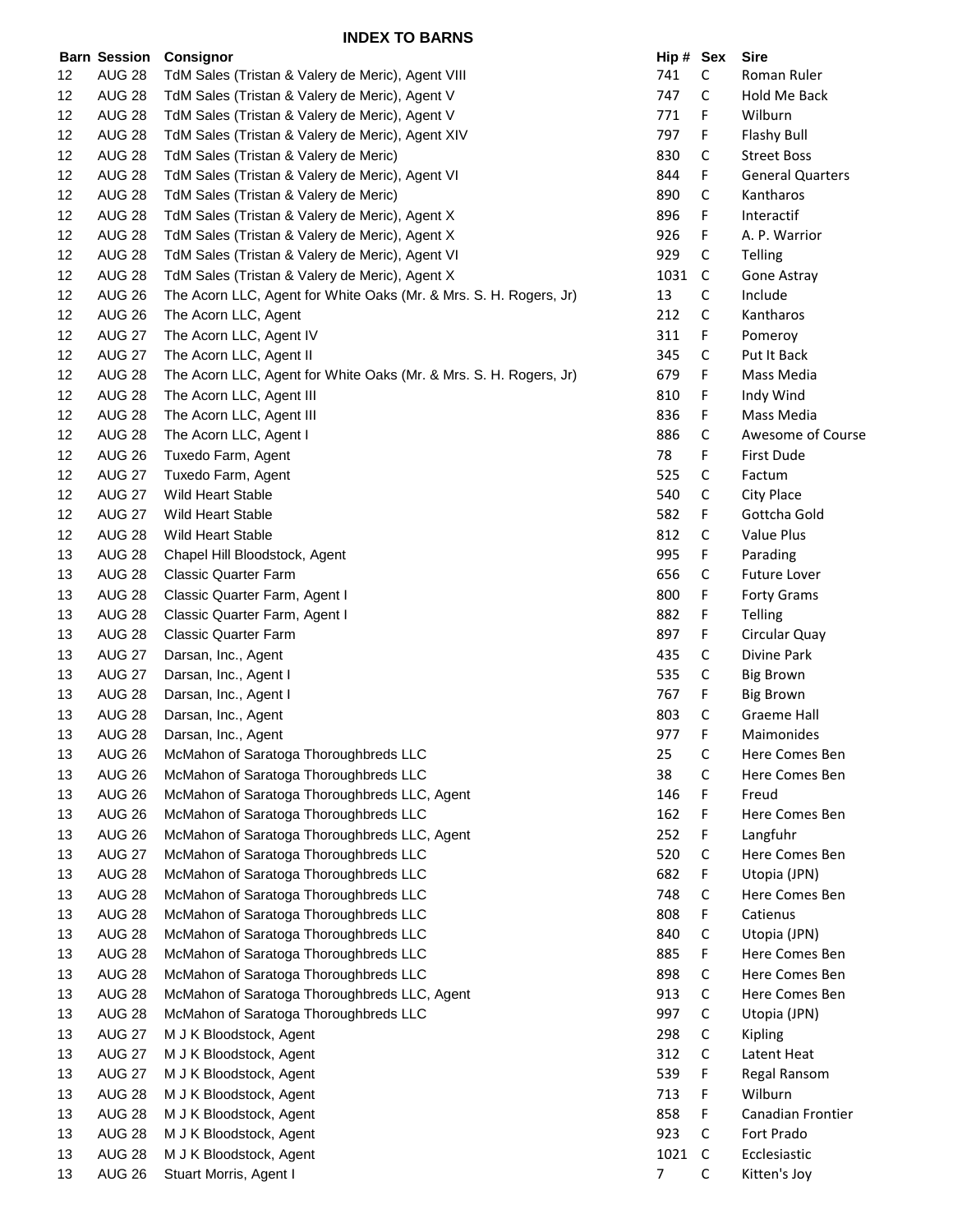**INDEX TO BARNS**

|    |               | <b>Barn Session Consignor</b>                  | Hip # Sex |             | <b>Sire</b>             |
|----|---------------|------------------------------------------------|-----------|-------------|-------------------------|
| 13 | <b>AUG 26</b> | Stuart Morris, Agent III                       | 45        | $\mathsf C$ | Tale of Ekati           |
| 13 | <b>AUG 26</b> | Stuart Morris, Agent II                        | 137       | $\mathsf C$ | <b>Temple City</b>      |
| 13 | <b>AUG 26</b> | Stuart Morris, Agent VI                        | 165       | $\mathsf C$ | Wilburn                 |
| 13 | <b>AUG 26</b> | Stuart Morris, Agent IV                        | 167       | $\mathsf C$ | Sky Mesa                |
| 13 | <b>AUG 26</b> | Stuart Morris, Agent VIII                      | 193       | F.          | Haynesfield             |
| 13 | <b>AUG 26</b> | Stuart Morris, Agent I                         | 228       | C           | Kitten's Joy            |
| 13 | <b>AUG 26</b> | Stuart Morris, Agent I                         | 239       | F           | Kitten's Joy            |
| 13 | <b>AUG 26</b> | Stuart Morris, Agent VIII                      | 245       | $\mathsf C$ | Into Mischief           |
| 13 | <b>AUG 26</b> | Stuart Morris, Agent V                         | 254       | C           | Pioneerof the Nile      |
| 13 | <b>AUG 27</b> | Stuart Morris, Agent X                         | 320       | F           | First Dude              |
| 13 | <b>AUG 27</b> | Stuart Morris, Agent XIV                       | 325       | C           | Cowtown Cat             |
| 13 | <b>AUG 27</b> | Stuart Morris, Agent X                         | 487       | F           | Smooth Air              |
| 13 | <b>AUG 27</b> | Stuart Morris, Agent IX                        | 593       | C           | <b>Trappe Shot</b>      |
| 13 | <b>AUG 28</b> | Stuart Morris, Agent X                         | 813       | C           | Dublin                  |
| 13 | <b>AUG 28</b> | Stuart Morris, Agent X                         | 831       | F           | Tiz the One             |
| 13 | <b>AUG 28</b> | Stuart Morris, Agent XII                       | 888       | F           | Noonmark                |
| 13 | <b>AUG 27</b> | Potrero Stables                                | 265       | F           | Misremembered           |
| 13 | <b>AUG 27</b> | Potrero Stables, Agent III                     | 399       | F           | J P's Gusto             |
| 13 | <b>AUG 27</b> | Potrero Stables, Agent I                       | 475       | F           | Cool Coal Man           |
| 13 | <b>AUG 27</b> | Potrero Stables                                | 529       | F           | Notional                |
| 13 | <b>AUG 27</b> | Potrero Stables                                | 632       | F           | Hat Trick (JPN)         |
| 13 | <b>AUG 28</b> | Potrero Stables                                | 669       | C           | <b>Big Brown</b>        |
| 13 | <b>AUG 28</b> | <b>Potrero Stables</b>                         | 777       | $\mathsf C$ | Vineyard Haven          |
| 13 | <b>AUG 28</b> | <b>Potrero Stables</b>                         | 805       | F           | Gone Astray             |
| 13 | <b>AUG 28</b> | Potrero Stables                                | 857       | F           | Tizdejavu               |
| 13 | <b>AUG 28</b> | Potrero Stables, Agent II                      | 984       | F           | <b>General Quarters</b> |
| 13 | <b>AUG 28</b> | Potrero Stables, Agent II                      | 992       | F           | Gone Astray             |
| 13 | <b>AUG 27</b> | Seahorse Stables, Inc. (Jo Dawn Martin), Agent | 269       | F           | Gone Astray             |
| 13 | <b>AUG 27</b> | Seahorse Stables, Inc. (Jo Dawn Martin), Agent | 434       | $\mathsf C$ | In Summation            |
| 13 | <b>AUG 27</b> | Seahorse Stables, Inc. (Jo Dawn Martin), Agent | 606       | $\mathsf C$ | Two Step Salsa          |
| 13 | <b>AUG 28</b> | Seahorse Stables, Inc. (Jo Dawn Martin), Agent | 937       | F           | Benny the Bull          |
| 13 | <b>AUG 28</b> | Odalie A. Sebreth                              | 847       | C           | <b>Straight Man</b>     |
| 13 | <b>AUG 27</b> | <b>Turtle Pond Farm</b>                        | 357       | F           | City Place              |
| 13 | <b>AUG 27</b> | <b>Turtle Pond Farm</b>                        | 375       | C           | A. P. Warrior           |
| 13 | <b>AUG 27</b> | Turtle Pond Farm                               | 387       | F           | Greatness               |
| 13 | <b>AUG 27</b> | <b>Turtle Pond Farm</b>                        | 388       | C           | Greatness               |
| 13 | <b>AUG 27</b> | <b>Turtle Pond Farm</b>                        | 604       | $\mathsf C$ | Saint Anddan            |
| 13 | <b>AUG 27</b> | <b>Turtle Pond Farm</b>                        | 629       | F           | A. P. Warrior           |
| 13 | <b>AUG 28</b> | Turtle Pond Farm                               | 649       | F           | Cowtown Cat             |
| 14 | <b>AUG 27</b> | Randy Bradshaw                                 | 374       | C           | Leroidesanimaux (BRZ)   |
| 14 | <b>AUG 27</b> | Randy Bradshaw                                 | 468       | F           | A. P. Warrior           |
| 14 | <b>AUG 27</b> | Randy Bradshaw                                 | 523       | F           | <b>Big Drama</b>        |
| 14 | <b>AUG 28</b> | Randy Bradshaw                                 | 744       | C           | Leroidesanimaux (BRZ)   |
| 14 | <b>AUG 28</b> | Randy Bradshaw                                 | 879       | F           | A. P. Warrior           |
| 14 | <b>AUG 28</b> | Randy Bradshaw                                 | 983       | C           | Leroidesanimaux (BRZ)   |
| 14 | <b>AUG 27</b> | Derby Daze Farm, Agent II                      | 495       | F           | Gone Astray             |
| 14 | <b>AUG 28</b> | Derby Daze Farm, Agent I                       | 728       | $\mathsf C$ | First Dude              |
| 14 | <b>AUG 28</b> | Derby Daze Farm, Agent II                      | 960       | F           | Gone Astray             |
| 14 | <b>AUG 27</b> | Hawks Nest LLC                                 | 291       | F           | Giant Oak               |
| 14 | <b>AUG 27</b> | Hawks Nest LLC                                 | 318       | F           | Gottcha Gold            |
| 14 | <b>AUG 27</b> | Hawks Nest LLC                                 | 326       | C           | In Summation            |
| 14 | <b>AUG 27</b> | Hawks Nest LLC                                 | 402       | F           | <b>High Cotton</b>      |
| 14 | <b>AUG 27</b> | Hawks Nest LLC                                 | 511       | C           | In Summation            |
| 14 | <b>AUG 27</b> | Hawks Nest LLC                                 | 588       | F           | In Summation            |
| 14 | <b>AUG 27</b> | Hawks Nest LLC                                 | 643       | C           | <b>Bluegrass Cat</b>    |
| 14 | <b>AUG 28</b> | Hawks Nest LLC                                 | 998       | $\mathsf C$ | In Summation            |
|    |               |                                                |           |             |                         |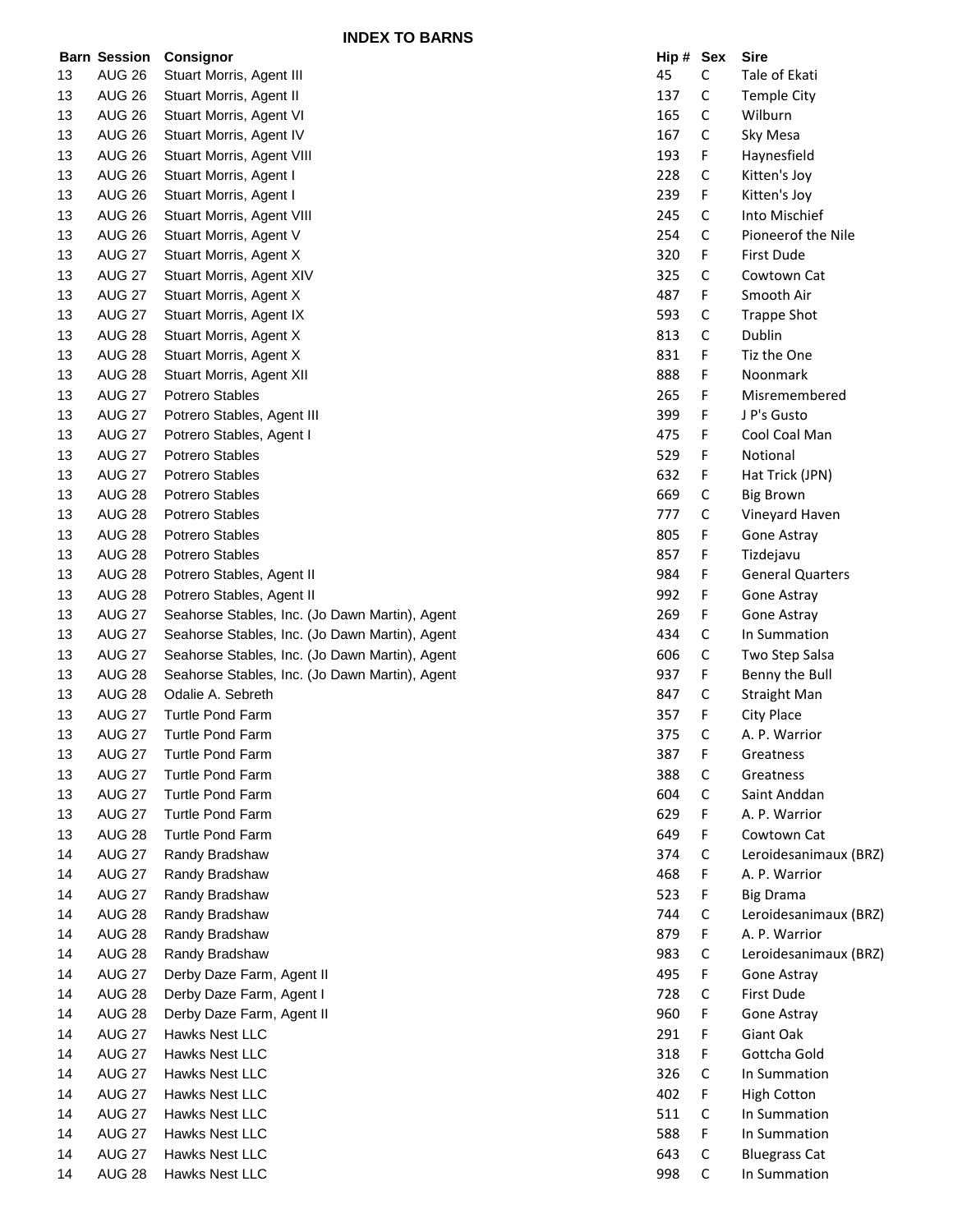|    |               | <b>Barn Session Consignor</b>      | Hip # Sex |             | <b>Sire</b>             |
|----|---------------|------------------------------------|-----------|-------------|-------------------------|
| 14 | <b>AUG 27</b> | Hidden Horse Bloodstock LLC        | 358       | F           | <b>Singing Saint</b>    |
| 14 | <b>AUG 27</b> | <b>Hidden Horse Bloodstock LLC</b> | 436       | C           | D' Funnybone            |
| 14 | <b>AUG 27</b> | Hidden Horse Bloodstock LLC        | 470       | F           | Artie Schiller          |
| 14 | <b>AUG 27</b> | Hidden Horse Bloodstock LLC        | 634       | F           | Parading                |
| 14 | <b>AUG 28</b> | Hidden Horse Bloodstock LLC, Agent | 761       | F           | Corinthian              |
| 14 | <b>AUG 28</b> | Hidden Horse Bloodstock LLC, Agent | 972       | F           | Gone Astray             |
| 14 | <b>AUG 27</b> | <b>Northwest Stud</b>              | 293       | C           | Flashstorm              |
| 14 | <b>AUG 27</b> | <b>Northwest Stud</b>              | 300       | C           | Flashstorm              |
| 14 | <b>AUG 27</b> | <b>Northwest Stud</b>              | 319       | F           | Flashstorm              |
| 14 | <b>AUG 27</b> | Northwest Stud                     | 355       | F           | <b>United States</b>    |
| 14 | <b>AUG 27</b> | <b>Northwest Stud</b>              | 383       | F           | Gone Astray             |
| 14 | <b>AUG 27</b> | <b>Northwest Stud</b>              | 464       | C           | Flashstorm              |
| 14 | <b>AUG 27</b> | Northwest Stud                     | 499       | F           | <b>United States</b>    |
| 14 | <b>AUG 27</b> | <b>Northwest Stud</b>              | 501       | C           | Gone Astray             |
| 14 | <b>AUG 27</b> | <b>Northwest Stud</b>              | 505       | С           | Flashstorm              |
| 14 | <b>AUG 27</b> | Northwest Stud                     | 530       | F           | Flashstorm              |
| 14 | <b>AUG 27</b> | Northwest Stud, Agent II           | 568       | F           | <b>United States</b>    |
| 14 | <b>AUG 27</b> | <b>Northwest Stud</b>              | 579       | F           | <b>United States</b>    |
| 14 | <b>AUG 27</b> | Northwest Stud, Agent              | 594       | F           | Gone Astray             |
| 14 | <b>AUG 27</b> | Northwest Stud, Agent              | 635       | F           | Flatter                 |
| 14 | <b>AUG 28</b> | Northwest Stud                     | 653       | C           | Flashstorm              |
| 14 | <b>AUG 28</b> | <b>Northwest Stud</b>              | 722       | F           | Flashstorm              |
| 14 | <b>AUG 28</b> | Northwest Stud, Agent I            | 725       | F           | Gone Astray             |
| 14 | <b>AUG 28</b> | Northwest Stud, Agent I            | 738       | C           | Gone Astray             |
| 14 | <b>AUG 28</b> | <b>Northwest Stud</b>              | 838       | F           | Gone Astray             |
| 14 | <b>AUG 28</b> | <b>Northwest Stud</b>              | 874       | C           | <b>United States</b>    |
| 14 | <b>AUG 28</b> | <b>Northwest Stud</b>              | 875       | C           | Flashstorm              |
| 14 | <b>AUG 28</b> | <b>Northwest Stud</b>              | 911       | C           | <b>United States</b>    |
| 14 | <b>AUG 28</b> | <b>Northwest Stud</b>              | 966       | C           | Flashstorm              |
| 14 | <b>AUG 28</b> | Northwest Stud                     | 970       | F           | Flashstorm              |
| 14 | <b>AUG 28</b> | Northwest Stud                     | 974       | F           | <b>United States</b>    |
| 14 | <b>AUG 28</b> | <b>Northwest Stud</b>              | 1011      | -F          | <b>United States</b>    |
| 14 | <b>AUG 28</b> | <b>Northwest Stud</b>              | 1018      | C           | <b>United States</b>    |
| 14 | <b>AUG 27</b> | Price Thoroughbreds LLC            | 391       | С           | <b>High Cotton</b>      |
| 14 | <b>AUG 27</b> | Price Thoroughbreds LLC            | 392       | C           | City Place              |
| 14 | <b>AUG 27</b> | Price Thoroughbreds LLC            | 558       | F           | <b>General Quarters</b> |
| 14 | <b>AUG 27</b> | Rovan Farms, Agent                 | 609       | C           | D'wildcat               |
| 14 | <b>AUG 28</b> | Rovan Farms, Agent                 | 804       | F           | Causeway's Kin          |
| 15 | <b>AUG 28</b> | Argwen Farm                        | 925       | C           | Cowtown Cat             |
| 15 | <b>AUG 28</b> | Ashley Behrens, Agent              | 996       | C           | Get Rich Quick          |
| 15 | <b>AUG 27</b> | <b>Black Type Stables</b>          | 324       | C           | Niagara Causeway        |
| 15 | <b>AUG 27</b> | <b>Black Type Stables</b>          | 389       | F           | Leroidesanimaux (BRZ)   |
| 15 | <b>AUG 28</b> | <b>Black Type Stables</b>          | 833       | C           | <b>Admiral Alex</b>     |
| 15 | <b>AUG 28</b> | <b>Black Type Stables</b>          | 878       | F           | Indygo Shiner           |
| 15 | <b>AUG 27</b> | CoCo Ranch LLC, Agent              | 462       | F           | Get Rich Quick          |
| 15 | <b>AUG 27</b> | CoCo Ranch LLC, Agent              | 573       | C           | Get Rich Quick          |
| 15 | <b>AUG 28</b> | CoCo Ranch LLC, Agent              | 689       | C           | Get Rich Quick          |
| 15 | <b>AUG 28</b> | CoCo Ranch LLC, Agent              | 710       | C           | Get Rich Quick          |
| 15 | <b>AUG 28</b> | CoCo Ranch LLC, Agent              | 781       | F           | Get Rich Quick          |
| 15 | <b>AUG 28</b> | Equest Thoroughbreds, Inc.         | 773       | C           | Awesome of Course       |
| 15 | <b>AUG 27</b> | Flat Top Thoroughbreds, Agent      | 524       | F           | Monarchos               |
| 15 | <b>AUG 28</b> | Flat Top Thoroughbreds, Agent      | 673       | F           | Spring At Last          |
| 15 | <b>AUG 28</b> | Flat Top Thoroughbreds, Agent      | 894       | F           | American Lion           |
| 15 | <b>AUG 28</b> | Milo Kuehn                         | 685       | C           | Yesbyjimminy            |
| 15 | <b>AUG 27</b> | Jose Munoz                         | 277       | $\mathsf C$ | Well Noted              |
| 15 | <b>AUG 28</b> | Jose Munoz                         | 939       | C           | Smooth Air              |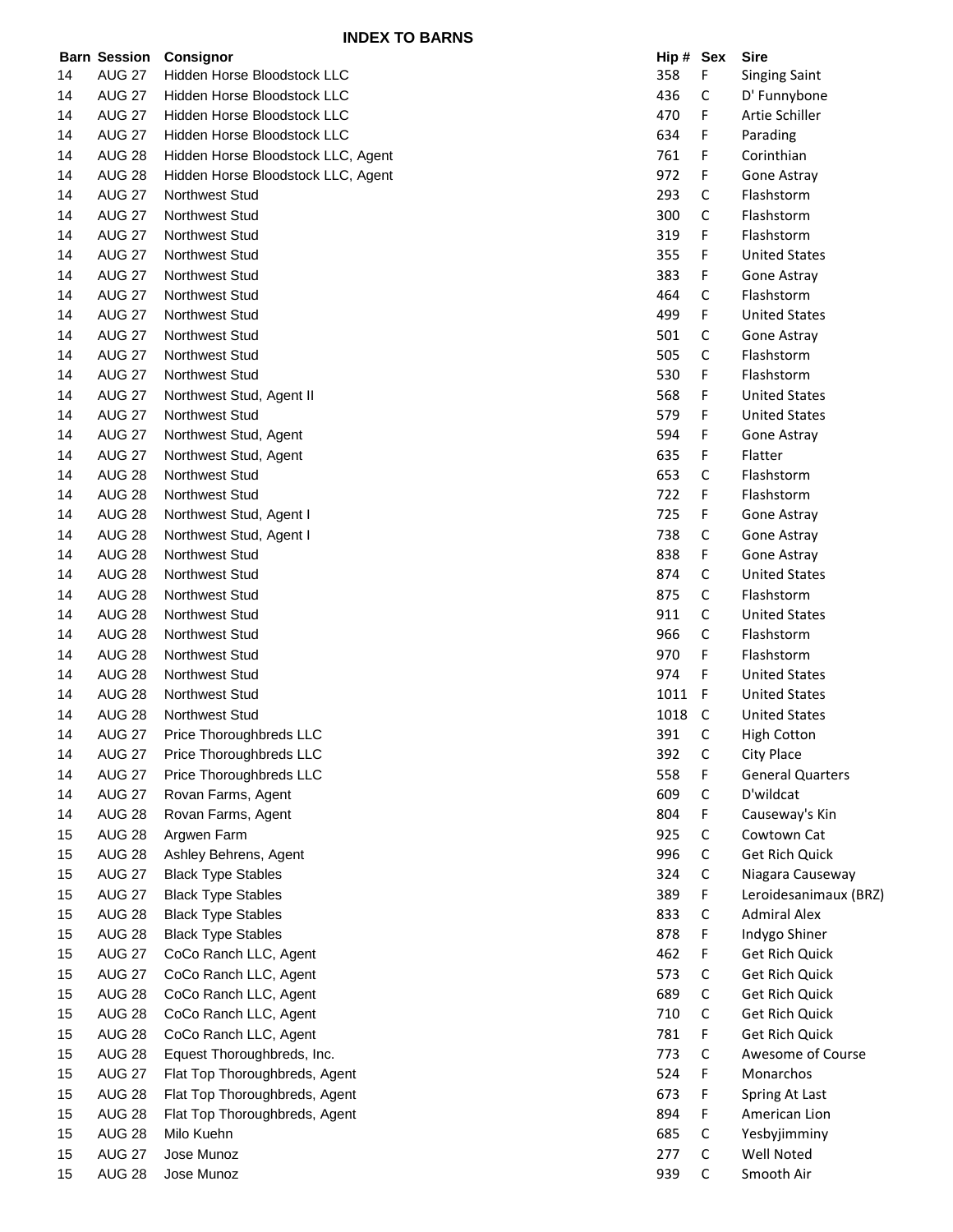**INDEX TO BARNS**

|    | <b>Barn Session</b> | <b>Consignor</b>                         | Hip # Sex |              | <b>Sire</b>          |
|----|---------------------|------------------------------------------|-----------|--------------|----------------------|
| 15 | <b>AUG 28</b>       | Jose Munoz                               | 987       | C            | <b>Forty Grams</b>   |
| 15 | <b>AUG 27</b>       | Jose Munoz, Agent I                      | 379       | F            | <b>Boastful</b>      |
| 15 | <b>AUG 28</b>       | Jose Munoz, Agent I                      | 652       | C            | City Place           |
| 15 | <b>AUG 27</b>       | M. Perez                                 | 347       | С            | Any Given Saturday   |
| 15 | <b>AUG 27</b>       | M. Perez                                 | 409       | C            | Niagara Causeway     |
| 15 | <b>AUG 27</b>       | M. Perez, Agent                          | 424       | C            | J P's Gusto          |
| 15 | <b>AUG 27</b>       | M. Perez                                 | 543       | F            | Flashstorm           |
| 15 | <b>AUG 27</b>       | M. Perez                                 | 608       | С            | <b>Forty Grams</b>   |
| 15 | <b>AUG 27</b>       | Pure Silk                                | 278       | F            | City Place           |
| 15 | <b>AUG 28</b>       | Pure Silk                                | 1009      | $\mathsf C$  | City Place           |
| 15 | <b>AUG 28</b>       | <b>Split Arrow Stables</b>               | 746       | С            | In Summation         |
| 15 | <b>AUG 27</b>       | Whitman Sales, Agent II                  | 448       | F            | Belgravia            |
| 15 | <b>AUG 27</b>       | Whitman Sales, Agent I                   | 515       | C            | D' Funnybone         |
| 15 | <b>AUG 28</b>       | Whitman Sales, Agent I                   | 665       | F            | Two Step Salsa       |
| 15 | <b>AUG 28</b>       | Whitman Sales, Agent III                 | 922       | С            | Awesome of Course    |
| 15 | <b>AUG 27</b>       | Wilson Thoroughbreds                     | 509       | С            | Gottcha Gold         |
| 15 | <b>AUG 28</b>       | Wilson Thoroughbreds                     | 824       | F            | <b>United States</b> |
| 15 | <b>AUG 28</b>       | <b>Wilson Thoroughbreds</b>              | 907       | F            | Gone Astray          |
| 15 | <b>AUG 27</b>       | Tanner Wingo, Agent IV                   | 398       | F            | <b>Bellamy Road</b>  |
| 15 | <b>AUG 27</b>       | Tanner Wingo, Agent VI                   | 417       | F            | Desert Party         |
| 15 | <b>AUG 27</b>       | Tanner Wingo, Agent VI                   | 438       | F            | American Lion        |
| 15 | <b>AUG 27</b>       | Tanner Wingo, Agent V                    | 536       | C            | Cool Coal Man        |
| 15 | <b>AUG 27</b>       | Tanner Wingo, Agent III                  | 613       | С            | U S Ranger           |
| 15 | <b>AUG 28</b>       | Tanner Wingo, Agent                      | 661       | С            | Get Rich Quick       |
| 15 | <b>AUG 28</b>       | Tanner Wingo, Agent I                    | 668       | F            | Justenuffhumor       |
| 15 | <b>AUG 28</b>       | Tanner Wingo, Agent VIII                 | 701       | F            | E Dubai              |
| 15 | <b>AUG 28</b>       | Tanner Wingo, Agent VII                  | 709       | F            | Hold Me Back         |
| 15 | <b>AUG 28</b>       | Tanner Wingo, Agent II                   | 745       | C            | Value Plus           |
| 15 | <b>AUG 28</b>       | Tanner Wingo, Agent IX                   | 1001      | C            | Bring the Heat       |
| 15 | <b>AUG 28</b>       | Tanner Wingo, Agent VI                   | 1013      | $\mathsf{C}$ | <b>Brother Derek</b> |
| 15 | <b>AUG 28</b>       | Tanner Wingo, Agent V                    | 1030      | $\mathsf C$  | <b>Grand Slam</b>    |
| 16 | <b>AUG 27</b>       | Diamond G Farm Enterprises               | 510       | F            | Salute the Sarge     |
| 16 | <b>AUG 28</b>       | Diamond G Farm Enterprises               | 796       | F            | Indygo Shiner        |
| 16 | <b>AUG 28</b>       | Diamond G Farm Enterprises               | 940       | F            | Corinthian           |
| 16 | <b>AUG 27</b>       | Eidsvold Meadow, Agent                   | 305       | С            | Rock Hard Ten        |
| 16 | <b>AUG 28</b>       | <b>Eidsvold Meadow</b>                   | 776       | F            | Gottcha Gold         |
| 16 | <b>AUG 28</b>       | Eidsvold Meadow                          | 999       | С            | D' Funnybone         |
| 16 | <b>AUG 28</b>       | <b>Eidsvold Meadow</b>                   | 1024      | F            | Marsh Side           |
| 16 | <b>AUG 27</b>       | Dennis Foster, Agent                     | 282       | C            | With Distinction     |
| 16 | <b>AUG 27</b>       | Gold Star, Agent I                       | 607       | С            | <b>Bluegrass Cat</b> |
| 16 | <b>AUG 27</b>       | G.T.M. Corp.                             | 410       | С            | Indygo Shiner        |
| 16 | <b>AUG 28</b>       | G.T.M. Corp.                             | 881       | F            | <b>Forty Grams</b>   |
| 16 | <b>AUG 28</b>       | G.T.M. Corp.                             | 932       | С            | Songandaprayer       |
| 16 | <b>AUG 28</b>       | G.T.M. Corp.                             | 969       | F            | Repent               |
| 16 | <b>AUG 27</b>       | <b>Cindy Harries</b>                     | 638       | С            | Cowtown Cat          |
| 16 | <b>AUG 28</b>       | <b>Cindy Harries</b>                     | 976       | C            | Cowtown Cat          |
| 16 | <b>AUG 27</b>       | Harry L. Landry Bloodstock LLC, Agent II | 500       | C            | U S Ranger           |
| 16 | <b>AUG 28</b>       | Harry L. Landry Bloodstock LLC, Agent I  | 889       | С            | Marsh Side           |
| 16 | <b>AUG 27</b>       | Las Palmas Farm, Agent                   | 425       | C            | With Distinction     |
| 16 | <b>AUG 28</b>       | Las Palmas Farm                          | 809       | С            | Mach Ride            |
| 16 | <b>AUG 28</b>       | Las Palmas Farm, Agent I                 | 971       | C            | The Daddy            |
| 16 | <b>AUG 27</b>       | New Hope LLC                             | 361       | С            | Mast Track           |
| 16 | <b>AUG 27</b>       | New Hope LLC                             | 472       | C            | Crown of Thorns      |
| 16 | <b>AUG 27</b>       | New Hope LLC, Agent                      | 578       | C            | With Distinction     |
| 16 | <b>AUG 28</b>       | New Hope LLC, Agent                      | 690       | С            | With Distinction     |
| 16 | <b>AUG 28</b>       | New Hope LLC                             | 852       | F            | Cool Coal Man        |
|    |                     |                                          |           |              |                      |

| Hip# | Sex | Sire                    |
|------|-----|-------------------------|
| 987  | С   | <b>Forty Grams</b>      |
| 379  | F   | Boastful                |
| 652  | C   | City Place              |
| 347  | C   | Any Given Saturday      |
| 409  | C   | Niagara Causeway        |
| 424  | Ċ   | J P's Gusto             |
| 543  | F   | Flashstorm              |
| 608  | C   | <b>Forty Grams</b>      |
| 278  | F   | City Place              |
| 1009 | C   | <b>City Place</b>       |
| 746  | Ċ   | In Summation            |
| 448  | F   | Belgravia               |
| 515  | C   | D' Funnybone            |
| 665  | F   | Two Step Salsa          |
| 922  | C   | Awesome of Course       |
| 509  | С   | Gottcha Gold            |
| 824  | F   | <b>United States</b>    |
| 907  | F   | Gone Astray             |
| 398  | F   |                         |
|      |     | <b>Bellamy Road</b>     |
| 417  | F   | <b>Desert Party</b>     |
| 438  | F   | American Lion           |
| 536  | c   | Cool Coal Man           |
| 613  | C   | U S Ranger              |
| 661  | C   | <b>Get Rich Quick</b>   |
| 668  | F   | Justenuffhumor          |
| 701  | F   | E Dubai                 |
| 709  | F   | Hold Me Back            |
| 745  | c   | <b>Value Plus</b>       |
| 1001 | С   | Bring the Heat          |
| 1013 | С   | <b>Brother Derek</b>    |
| 1030 | C   | <b>Grand Slam</b>       |
| 510  | F   | Salute the Sarge        |
| 796  | F   | Indygo Shiner           |
| 940  | F   | Corinthian              |
| 305  | C   | <b>Rock Hard Ten</b>    |
| 776  | F   | Gottcha Gold            |
| 999  | С   | D' Funnybone            |
| 1024 | F   | Marsh Side              |
| 282  | C   | <b>With Distinction</b> |
| 607  | C   | Bluegrass Cat           |
| 410  | C   | Indygo Shiner           |
| 881  | F   | <b>Forty Grams</b>      |
| 932  | C   | Songandaprayer          |
| 969  | F   | Repent                  |
| 638  | C   | Cowtown Cat             |
| 976  | C   | Cowtown Cat             |
| 500  | C   | U S Ranger              |
| 889  | C   | Marsh Side              |
| 425  | C   | With Distinction        |
| 809  | C   | Mach Ride               |
| 971  | C   | The Daddy               |
| 361  | C   | <b>Mast Track</b>       |
| 472  | C   | Crown of Thorns         |
|      | C   | With Distinction        |
| 578  |     |                         |
| 690  | C   | With Distinction        |
| 852  | F   | Cool Coal Man           |